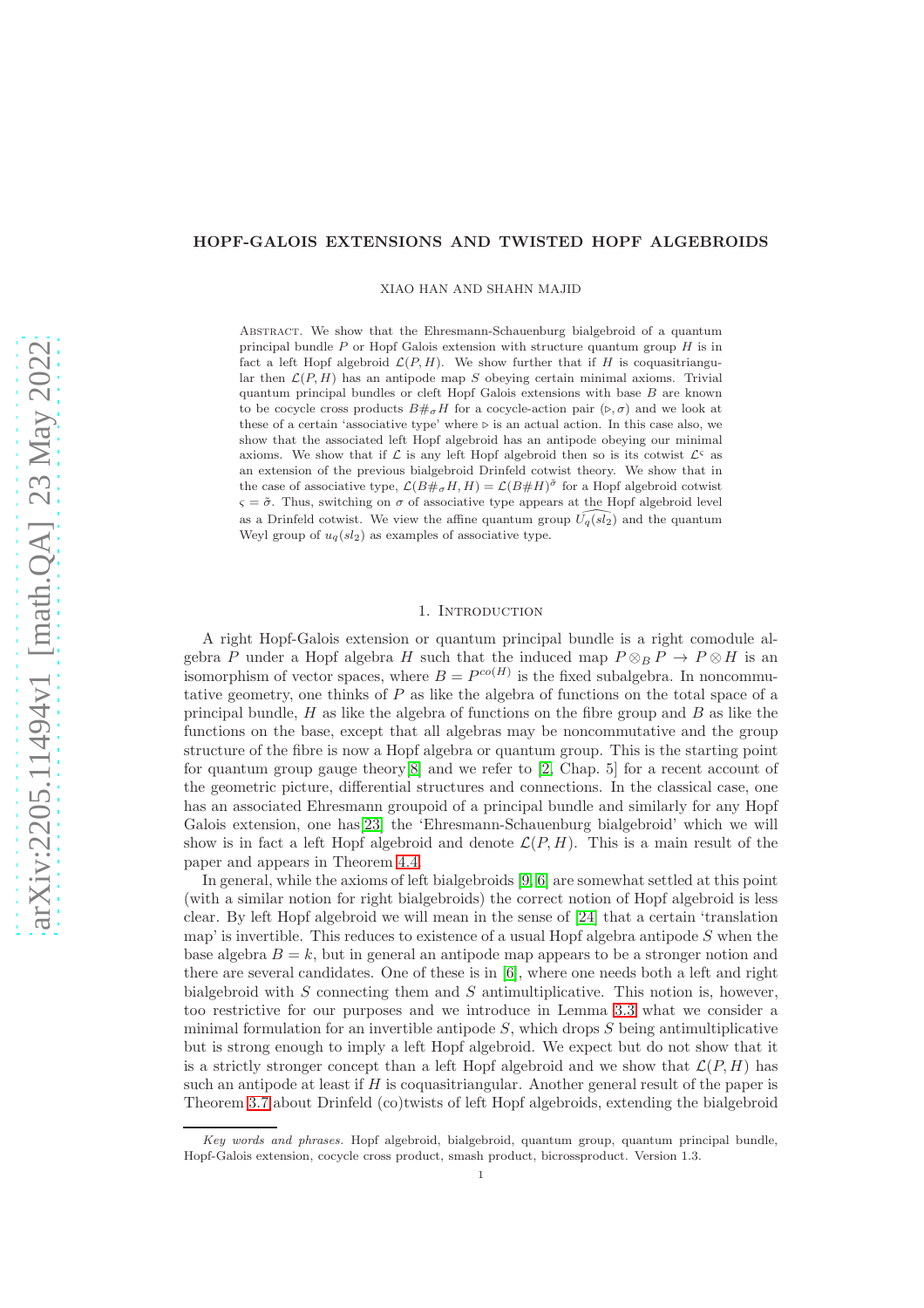version in [\[5\]](#page-25-2). We do not find conditions on the cotwists for the antipode to cotwist, but the example in Corollary [3.14](#page-17-0) comes close.

Before these general results, Section [2](#page-1-0) starts with the simpler case of a cleft Hopf Galois extension[\[22\]](#page-26-4) or 'trivial' quantum principal bundle[\[8\]](#page-26-0) defined as a Hopf-Galois extension equipped with a cleaving or 'trivialisation' map  $j : H \to P$  of comodule algebras (where  $H$  coacts on itself by the coproduct) which is convolution-invertible as a map from the coalgebra of  $H$  to the algebra  $P$ . One of the first observations to be made here is that, unlike classical geometry, there is a potentially nontrivial nonAbelian cohomology associated to such seemingly trivial extensions, denoted  $\mathcal{H}^2(H, B)$  in [\[19\]](#page-26-5)[\[18\]](#page-26-6). Here it is known that a cleft extension allows for an identification

# $P \cong B \#_{\sigma} H$

as comodule algebras for certain 'cocycle data' (⊳,  $\sigma$ ) where  $\triangleright : H \otimes B \to B$  is a measuring (but not necessarily an action) and  $\sigma : H \otimes H \to B$  obeying certain conditions. Gauge transformation by convolution invertible maps  $u : H \to B$  changes ( $\triangleright, \sigma$ ) and the nonAbelian cohomology can be defined as cocycles modulo these. In the special case where  $H$  is cocommutative, it was shown in [\[10\]](#page-26-7) that there is a bijective correspondence between the equivalence classes of H-cleft Hopf Galois extensions and the usual cohomology group  $\mathcal{H}^2(H, Z(B))$ , where  $Z(B)$  is the centre of B and  $\sigma$  is the linear extension of a group 2-cocycle in the case where  $H$  is a group algebra. Another special case is where  $B = k$  is the ground field and in this case  $\sigma$  is a Drinfeld 2-cocycle as in the theory of Hopf algebra cotwists  $[18, Chap 2]$  $[18, Chap 2]$ . We introduce and study a joint 'associative type' generalisation of these two special cases where  $\triangleright$  is in fact an action so that we also have an ordinary smash product  $B\#H$ .

Cleft extensions are then studied further in Section [3](#page-6-0) to illustrate the Hopf algebroid theory more explicitly. First we give a version  $B^e \#_\sigma H$  of the Ehresmann-Schauenburg bialgebroid in the cleft cocycle extension case directly on the vector of  $B^e \otimes H$  where  $B^e = B \otimes B^{op}$ . From our general results, this is necessarily a left Hopf algebroid but we show that it has an antipode at least when  $\sigma$  is of associative type. We also show in the associative type case that there is a Hopf algebroid cotwist  $\tilde{\sigma}$  on the Hopf algebroid  $B^e \# H$  such that  $B^e \#_\sigma H = (B^e \# H)^\sigma$  is a Hopf algebroid twist. Thus, the introduction of  $\sigma$  at the cocycle level corresponds to a Drinfeld cotwist at the Hopf algebroid level. We also explore how our constructions change both under a Drinfeld cotwist of  $\chi$  on H and under a gauge transformation u from our two points of view.

Section [4](#page-18-0) contains our results for general quantum principal bundles and the paper then concludes with some examples in Section [5.](#page-23-0) Of course, many Hopf-Galois extensions are known but the new notion of associative type is less clear and we show how they arise from certain cocycle bicrossproducts of interest in the theory of quantum groups.

### 2. Cocycle cleft extensions and associative type

<span id="page-1-0"></span>This section starts with recalling basic algebraic preliminaries, then studies cocycle extensions of associative type. We work over a field k.

2.1. Basic algebraic preliminaries. We recall that a Hopf algebra  $H$  means a unital algebra which is also a counital coalgebra with coproduct  $\Delta$  and counit  $\epsilon$ , that these are algebra maps and there is an antipode S such that  $(Sh_{(1)})h_{(2)} = 1\epsilon(h) = h_{(1)}Sh_{(2)}$ . We use here the sumless Sweedler notation  $\Delta(h) = h_{(1)} \otimes h_{(2)}$  for all  $h \in H$ . We refer to texts such as [\[25,](#page-26-8) [18\]](#page-26-6) for more details. If C is a coalgebra and P is an algebra, the space  $\text{Hom}_k(C, P)$ is unital associative algebra with the 'convolution' product  $\phi \star \psi(c) := \phi(c_{(1)}) \psi(c_{(2)})$ , for all  $\phi, \psi$  Hom<sub>k</sub> $(C, P)$  and from this point of view S is the assumed convolution-inverse of the identity map id :  $H \to H$ .

Given a Hopf algebra H, an left H-module algebra is an algebra B with a left action ⊳ of H such that  $h \triangleright (ab) = (h_{(1)} \triangleright a)(h_{(2)} \triangleright b)$  for all  $a, b \in B$  and  $h \in H$ , and  $h \triangleright 1 = \epsilon(h)1$ .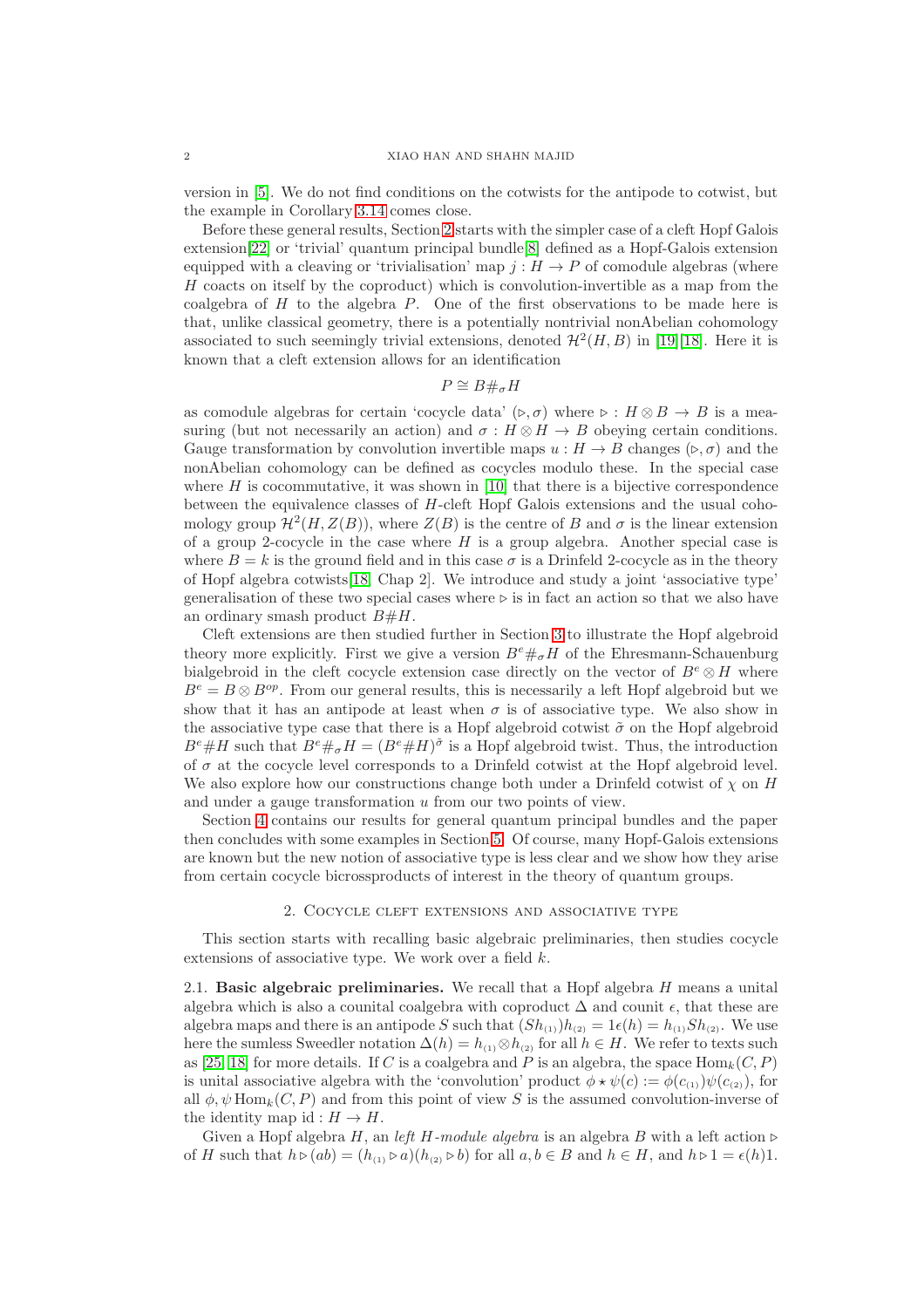In this case one has a smash or cross product algebra  $B#H$  built on  $B \otimes H$  with product  $(a \# h)(a' \# g) = a(h_{(1)} \triangleright a') \# h_{(2)} g$  for all  $a, a' \in B$  and  $g, h \in H$ . Similarly, right Hcomodule algebra is an algebra P with a right coaction  $\Delta_R : P \to P \otimes H$  (the axioms are dual to those of a module) such that  $\Delta_R$  is an algebra map, where  $P \otimes H$  has the tensor product algebra structure. We use the sumless Sweedler notation  $\Delta_R(p) = p_{(0)} \otimes p_{(1)}$ .

The category of left modules  $^H\mathcal{M}$  and the category of right comodules  $\mathcal{M}^H$  are both monoidal with finite-dimensional objects rigid. For example, if  $V$  and  $W$  are right comodules the  $V \otimes W$  is right H-comodule  $\Delta_{R,V \otimes W}(v \otimes w) := v_{(0)} \otimes w_{(0)} \otimes v_{(1)}w_{(1)}$  for all  $v \in V$  and  $w \in W$ . An H-module algebra B just means an algebra in  $^H\mathcal{M}$  and a comodule algebra P just means an algebra in  $\mathcal{M}^H$ .

Finally, if H is a Hopf algebra and  $\chi : H \otimes H \to k$  a Drinfeld 2-cocycle or *cotwist* in the sense of convolution-invertible and obeying[\[18\]](#page-26-6)

$$
\chi(g_{(1)} \otimes f_{(1)})\chi(h \otimes g_{(2)}f_{(2)}) = \chi(h_{(1)} \otimes g_{(1)})\chi(h_{(1)}g_{(1)} \otimes f), \quad \chi(1 \otimes h) = \chi(h \otimes 1) = \epsilon(h)
$$

then one has a new Hopf algebra  $H^{\chi}$  on the same vector space as H but with a modified product

$$
h \bullet_{\chi} g = \chi(h_{(1)} \otimes g_{(1)}) h_{(2)} g_{(2)} \chi^{-1}(h_{(3)} \otimes g_{(3)})
$$

such that the category  $\mathcal{M}^{H^{\chi}}$  is monoidally equivalent to  $\mathcal{M}^{H}[18]$  $\mathcal{M}^{H}[18]$ . Moreover, if P is an H-comodule algebra then there is a 1-sided cotwisted comodule algebra  $P<sub>x</sub>$  with new product[\[18,](#page-26-6) Sec. 2.3]

<span id="page-2-2"></span>
$$
p \cdot_{\chi} q := p_{(0)} q_{(0)} \chi^{-1}(p_{(1)} \otimes q_{(1)}), \tag{2.1}
$$

for all  $p, q \in P$  and the same coaction on the underlying vector space.

<span id="page-2-1"></span>2.2. Cocycle cross product algebras revisited. More generally,  $\triangleright : H \otimes B \to B$  is a measuring of a Hopf algebra H on an algebra B if  $h \triangleright (ab) = (h_{(1)} \triangleright a)(h_{(2)} \triangleright b)$  for all  $a, b \in B$  and  $h \in H$ , and  $h \triangleright 1 = \epsilon(h)1$ , i.e. like a module algebra but without requiring ⊲ to be an action. Given such a measuring ⊲, we assume a '2-cocycle' in the sense of a convolution-invertible map  $\sigma : H \otimes H \to B$  such that

$$
(1) 1 \triangleright b = b,
$$

(2)  $h \triangleright (g \triangleright b) = \sigma(h_{(1)}, g_{(1)}) (h_{(2)}g_{(2)} \triangleright b)\sigma^{-1}(h_{(3)}, g_{(3)}),$ 

$$
(3) \ \sigma(h,1) = \sigma(1,h) = \epsilon(h)1,
$$

(4)  $(h_{(1)} \triangleright \sigma(g_{(1)}, f_{(1)}))\sigma(h_{(2)}, g_{(2)}f_{(2)}) = \sigma(h_{(1)}, g_{(1)})\sigma(h_{(2)}g_{(2)}, f),$ 

for all  $h, g, f \in H$  and  $b \in B$ . Then [\[11\]](#page-26-9) showed that there is an *cocycle cross product* algebra structure on  $B#_{\sigma}H$  built on  $B \otimes H$  as vector space, with the product

$$
(b \#_{\sigma} h)(c \#_{\sigma} g) = b(h_{(1)} \triangleright c)\sigma(h_{(2)}, g_{(1)}) \#_{\sigma} h_{(3)} g_{(2)},
$$
\n(2.2)

for all  $h, g \in H$  and  $b, c \in B$ . The converse is also true: given that H measures B and  $\sigma: H \otimes H \to B$  is a convolution invertible linear map, these conditions are needed for the formula given to define an associative product with unit  $1\#_{\sigma}1$ . We have the following useful lemma:

<span id="page-2-0"></span>**Lemma 2.1.** cf. [\[22,](#page-26-4) Prop. 7.2.7] Given the data for a cocycle cross product  $B\#_{\sigma}H$ , we have the following properties of  $\sigma$ :

- (1)  $\sigma^{-1}(h_{(1)}, g_{(1)}f_{(1)})(h_{(2)} \triangleright \sigma^{-1}(g_{(2)}, f_{(2)})) = \sigma^{-1}(h_{(1)}g_{(1)}, f)\sigma^{-1}(h_{(2)}, g_{(2)}),$ (2)  $h \triangleright \sigma(g, f) = \sigma(h_{(1)}, g_{(1)}) \sigma(h_{(2)}g_{(2)}, f_{(1)}) \sigma^{-1}(h_{(3)}, g_{(3)}f_{(2)}),$ (3)  $h \triangleright \sigma^{-1}(g, f) = \sigma(h_{(1)}, g_{(1)}f_{(1)}) \sigma^{-1}(h_{(2)}g_{(2)}, f_{(2)}) \sigma^{-1}(h_{(3)}, g_{(3)}),$
- (4)  $(h_{(1)} \triangleright \sigma^{-1}(S(h_{(4)}), h_{(5)}))\sigma(h_{(2)}, S(h_{(3)})) = \epsilon(h)1.$
- (5)  $\sigma^{-1}(S(h_{(1)})S(g_{(1)}), h_{(2)}g_{(2)}) =$
- $\sigma^{-1}(S(h_{(3)}), h_{(4)})$   $(S(h_{(2)}) \triangleright \sigma^{-1}(S(g_{(2)}), g_{(3)}h_{(5)})$   $\sigma(S(h_{(1)}), S(g_{(1)})).$ (6)  $\sigma^{-1}(S(h_{(2)}), h_{(3)})S(h_{(1)})\triangleright \sigma(h_{(4)}, S(h_{(5)})) = \epsilon(h)1.$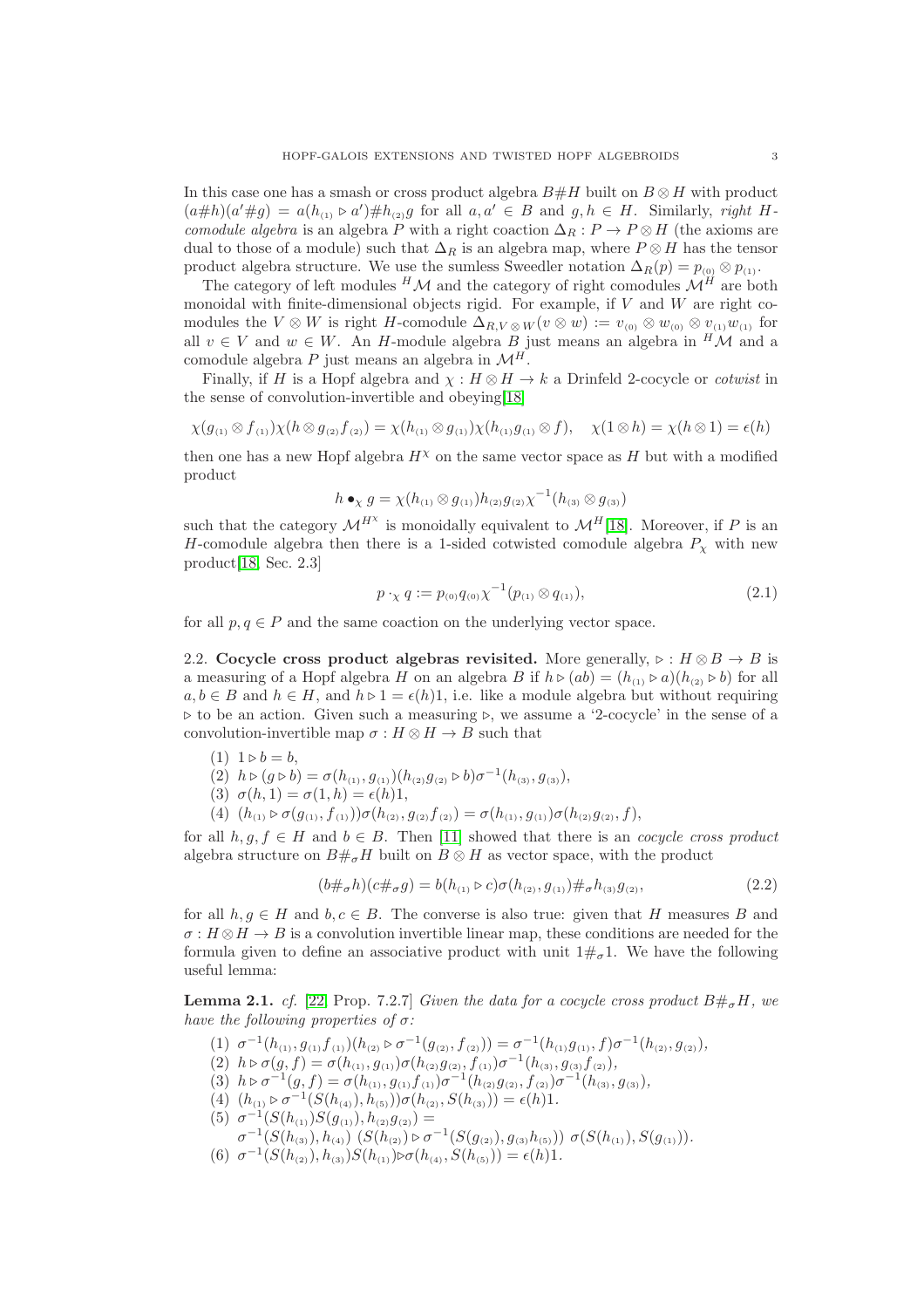Proof. (1) and (2) can be derived by applying the convolution inverse on both side of the 2-cocycle conditions, and (3) can be derived from (1). For (4),

$$
(h_{(1)} \triangleright \sigma^{-1}(S(h_{(4)}), h_{(5)})) \sigma(h_{(2)}, h_{(3)})
$$
  
=  $\sigma(h_{(1)}, S(h_{(8)})h_{(9)})\sigma^{-1}(h_{(2)}S(h_{(7)}), h_{(10)})\sigma^{-1}(h_{(3)}, S(h_{(6)}))\sigma(h_{(4)}, S(h_{(5)}))$   
=  $\sigma(h_{(1)}, S(h_{(4)})h_{(5)})\sigma^{-1}(h_{(2)}S(h_{(3)}), h_{(6)})$   
=  $\epsilon(h)1$ ,

for any  $h \in H$ , and similarly for (6). For (5)

$$
\sigma^{-1}(S(h_{(3)}),h_{(4)})(S(h_{(2)}) \triangleright \sigma^{-1}(S(g_{(2)}),g_{(3)}h_{(5)}))\sigma(S(h_{(1)}),S(g_{(1)}))
$$
  
\n
$$
=\sigma^{-1}(S(h_{(5)}),h_{(6)})\sigma(S(h_{(4)}),S(g_{(4)})g_{(5)}h_{(7)})\sigma^{-1}(S(h_{(3)})S(g_{(3)}),g_{(6)}h_{(8)})
$$
  
\n
$$
\sigma^{-1}(S(h_{(2)}),S(g_{(2)}))\sigma(S(h_{(1)}),S(g_{(1)}))
$$
  
\n
$$
=\sigma^{-1}(S(h_{(1)})S(g_{(1)}),h_{(2)}g_{(2)}),
$$

where the first step use (3).  $\Box$ 

From an extension theory point of view, a cleft extension of an algebra B by a Hopf algebra  $H$  is a comodule algebra  $P$  and a convolution-invertible unital comodule map  $j: H \to P$  and an algebra inclusion such that

 $B \hookrightarrow P \leftarrow H$ 

such that the tensor product of these maps combined with the product of  $P$  gives an isomorphism  $B \otimes H \to P$  of right comodule and left B-module, with canonical left-B module and right H comodule structure on  $B \otimes H$  (this entails that j is injective). It is easy to see that  $B#_{\sigma}H$  meets these conditions and conversely, given the extension data, one can show that  $B = P^{co(H)}$  is the invariant subalgebra and construct  $(\triangleright, \sigma)$  by [\[19\]](#page-26-5)[\[18,](#page-26-6) Prop. 6.3.6]

<span id="page-3-0"></span>
$$
h \triangleright b = j(h_{(1)})bj^{-1}(h_{(2)}), \quad \sigma(h \otimes g) = j(h_{(1)})j(g_{(1)})j^{-1}(h_{(2)}g_{(2)}) \tag{2.3}
$$

with images in  $B$  due to the assumed equivariance of  $j$ . A map between extensions is a H-comodule map which is the identity on B. Moreover, if  $(\triangleright, \sigma)$  is cocycle data then

<span id="page-3-1"></span>
$$
h \triangleright^{u} b = u^{-1}(h_{(1)}) (h_{(2)} \triangleright b) u(h_{(3)}), \tag{2.4}
$$

$$
\sigma^u(h,g) = u^{-1}(h_{(1)})(h_{(2)} \triangleright u^{-1}(g_{(1)})) \sigma(h_{(3)}, g_{(2)}) u(h_{(4)}g_{(3)}).
$$
\n(2.5)

for a convolution-invertible unital map  $u : H \to B$  then  $(\triangleright^u, \sigma^u)$  gives an isomorphic cocycle extension by

$$
\Theta_u : B \#_{\sigma^u} H \to B \#_{\sigma} H, \quad \Theta(b \#_{\sigma^u} h) = b u^{-1}(h_{(1)}) \#_{\sigma} h_{(2)},
$$

and conversely isomorphic extensions are related in this way[\[19\]](#page-26-5)[\[18,](#page-26-6) Props. 6.3.4, 6.3.5]. This therefore defines a kind of 'nonAbelian cohomology' theory  $\mathcal{H}^2(H, B)$  realised as cocycles modulo such 'gauge equivalence'. We will recall in Section [4](#page-18-0) how such cleft extensions are Hopf-Galois and hence can be viewed as trivial quantum principal bundles.

Cleft cocycle extensions and their dual have also been applied in a theory of cocycle bicrossproduct extensions[\[17\]](#page-26-10)[\[18\]](#page-26-6) where B and  $P = B_{\sigma} \blacktriangleright \psi H$  are Hopf algebras and the extension is both cleft and 'cocleft'. This will be a source of examples in Section [5.](#page-23-0) Finally, a different operation one can perform on cocycle cross products is a Drinfeld cotwist.

<span id="page-3-2"></span>**Proposition 2.2.** If  $(\triangleright, \sigma)$  is a cocycle on for  $B \#_{\sigma} H$  then  $\triangleright_{\chi} = \triangleright$  and  $\sigma_{\chi} = \sigma * \chi^{-1}$  are cocycle data for  $B\#_{\sigma_x} H^{\chi}$ . Moreover,  $\mathcal{H}^2(H^{\chi}, B) \cong \mathcal{H}^2(H, B)$ .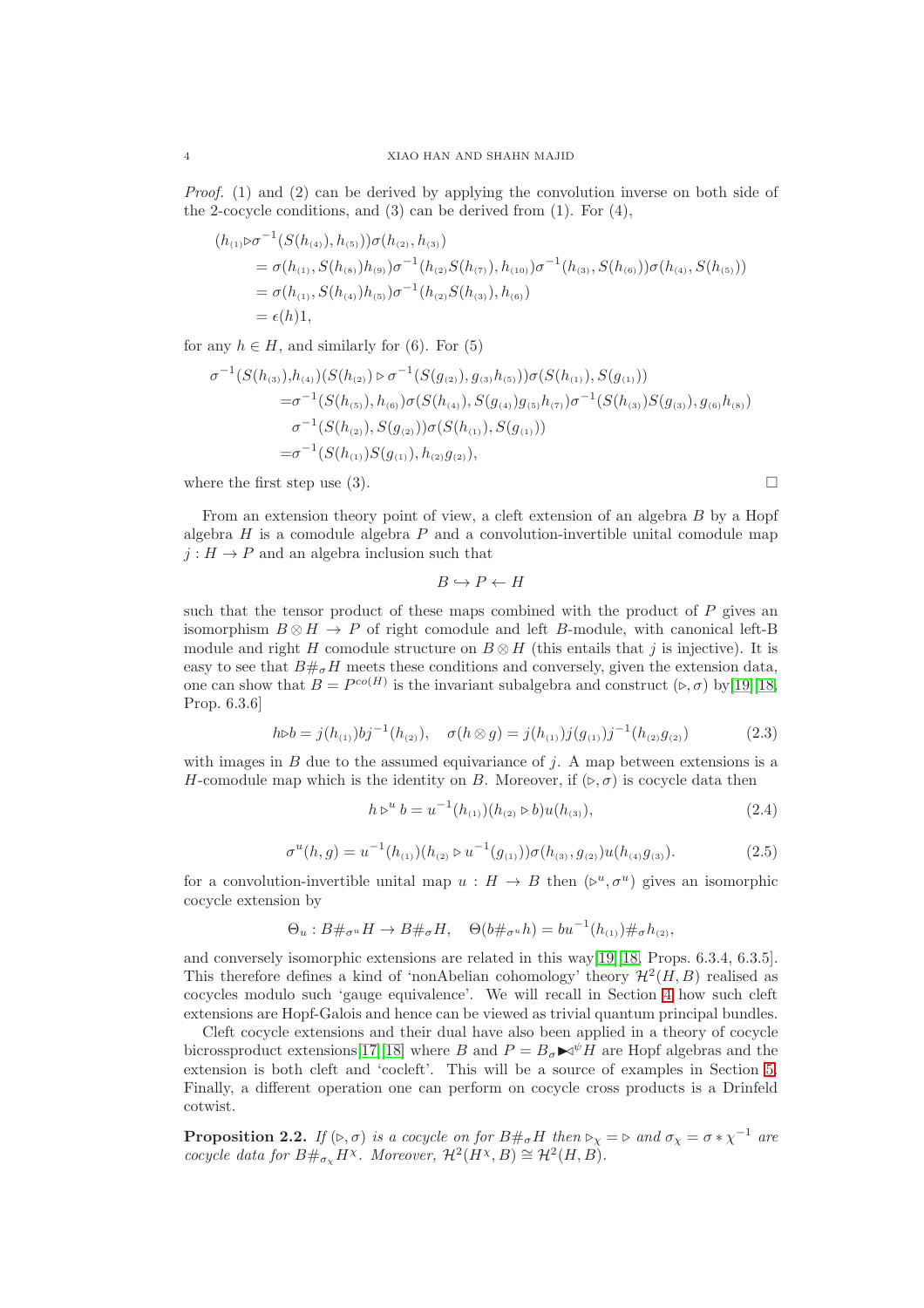Proof. One can simply check that the twisted data meets the conditions for a cocycle. Or, from the point of view of cleft extensions, assume  $j: H \to P$  is the cleaving map of the cleft extension. We define  $j_x = j$  on the same underlying vector space of H now viewed as a  $H^{\chi}$ -comodule map. Now we claim that its inverse is given by

$$
j_{\chi}^{-1}(h) := j^{-1}(h_{(3)})\chi(h_{(1)} \otimes S(h_{(2)})),
$$

where  $j^{-1}$  is the inverse of the original cleaving map. On the one hand,

$$
j_{\chi}^{-1} * j_{\chi}(h) = \chi(h_{(1)}, S(h_{(2)}))j^{-1}(h_{(3)}) \cdot_{\chi} j(h_{(4)})
$$
  
=  $\chi(h_{(1)}, S(h_{(2)}))j^{-1}(h_{(4)})j(h_{(5)})\chi^{-1}(S(h_{(3)}), h_{(6)})$   
=  $\chi(h_{(1)}, S(h_{(2)}))\chi^{-1}(S(h_{(3)}), h_{(4)}) = \epsilon(h),$ 

where the second step uses the fact that  $j^{-1}(h)_{(0)} \otimes j^{-1}(h)_{(1)} = j^{-1}(h_{(2)}) \otimes S(h_{(1)})$  for any  $h \in H$ , the last step uses the fact that  $\chi$  is a 2-cocycle on the Hopf algebra H. On the other hand,

$$
\begin{aligned} j_{\chi} * j_{\chi}^{-1}(h) &= j(h_{(1)}) \cdot_{\chi} j^{-1}(h_{(4)}) \chi(h_{(2)}, S(h_{(3)})) \\ &= j(h_{(1)}) j^{-1}(h_{(6)}) \chi(h_{(2)}, S(h_{(5)})) \chi(h_{(3)}, S(h_{(4)})) = \epsilon(h), \end{aligned}
$$

According to [\(2.3\)](#page-3-0), the deformed 2-cocycle action  $\triangleright_\chi$  is given by

$$
h \rhd_{\chi} b = j_{\chi}(h_{(1)}) \cdot_{\chi} b \cdot_{\chi} j_{\chi}^{-1}(h_{(2)})
$$
  
\n
$$
= (1 \#_{\sigma} h_{(1)}) \cdot_{\chi} (b_{\chi}(h_{(2)}, S(h_{(3)}))j^{-1}(h_{(4)}))
$$
  
\n
$$
= (1 \#_{\sigma} h_{(1)}) \cdot_{\chi} (b_{\chi}(h_{(2)}, S(h_{(3)}))\sigma^{-1}(S(h_{(5)}), h_{(6)}) \#_{\sigma} S(h_{(4)}))
$$
  
\n
$$
= (1 \#_{\sigma} h_{(1)})(b_{\chi}(h_{(3)}, S(h_{(4)}))\sigma^{-1}(S(h_{(7)}), h_{(8)}) \#_{\sigma} S(h_{(6)}))\chi^{-1}(h_{(2)}, S(h_{(5)}))
$$
  
\n
$$
= (1 \#_{\sigma} h_{(1)})(b\sigma^{-1}(S(h_{(3)}), h_{(4)}) \#_{\sigma} S(h_{(2)}))
$$
  
\n
$$
= (h_{(1)} \rhd b)(h_{(2)} \rhd \sigma^{-1}(S(h_{(5)}), h_{(6)}))\sigma(h_{(3)}, S(h_{(4)})) \#_{\sigma} 1
$$
  
\n
$$
= h \rhd b \#_{\sigma} 1,
$$

where the last step uses Proposition [2.1.](#page-2-0) So we can see the the twisted action is unchanged. And the deformed 2-cocycle  $\sigma_{\chi}$  is given by

$$
\sigma_{\chi}(h,g) = j_{\chi}(h_{(1)}) \cdot_{\chi} j_{\chi}(g_{(1)}) \cdot_{\chi} j_{\chi}^{-1}(h_{(2)} \cdot_{\chi} g_{(2)})
$$
  
\n
$$
= (j(h_{(1)})j(g_{(1)})\chi^{-1}(h_{(2)}, g_{(2)})) \cdot_{\chi} j_{\chi}^{-1}(\chi(h_{(3)}, g_{(3)})h_{(4)}g_{(4)}\chi^{-1}(h_{(5)}, g_{(5)}))
$$
  
\n
$$
= (j(h_{(1)})j(g_{(1)})) \cdot_{\chi} j_{\chi}^{-1}(h_{(2)}g_{(2)})\chi^{-1}(h_{(3)}, g_{(3)})
$$
  
\n
$$
= (j(h_{(1)})j(g_{(1)})) \cdot_{\chi} (\chi(h_{(2)}g_{(2)}, S(h_{(3)}g_{(3)}))j^{-1}(h_{(4)}g_{(4)}))\chi^{-1}(h_{(5)}, g_{(5)})
$$
  
\n
$$
= j(h_{(1)})j(g_{(1)})j^{-1}(h_{(6)}g_{(6)})\chi^{-1}(h_{(2)}g_{(2)}, S(h_{(5)}g_{(5)}))\chi(h_{(3)}g_{(3)}, S(h_{(4)}g_{(4)}))\chi^{-1}(h_{(7)}, g_{(7)})
$$
  
\n
$$
= j(h_{(1)})j(g_{(1)})j^{-1}(h_{(2)}g_{(2)})\chi^{-1}(h_{(3)}, g_{(3)})
$$
  
\n
$$
= \sigma(h_{(1)}, g_{(1)})\chi^{-1}(h_{(2)}, g_{(2)})
$$

for any  $h, g \in H$  and  $b \in B$ .

For the last part, if we we gauge transform by  $u : H \to B$  then  $(\sigma^u)_\chi = (\sigma_\chi)^u$ . Indeed,

$$
(\sigma^{u})_{\chi}(h,g) = u^{-1}(h_{(1)})(h_{(2)} \triangleright u^{-1}(g_{(1)}))\sigma(h_{(3)},g_{(2)})u(h_{(4)}g_{(3)})\chi^{-1}(h_{(5)},g_{(4)})
$$
  
\n
$$
=u^{-1}(h_{(1)})(h_{(2)} \triangleright u^{-1}(g_{(1)}))\sigma(h_{(3)},g_{(2)})\chi^{-1}(h_{(4)},g_{(5)})\chi(h_{(6)},g_{(5)})u(h_{(7)}g_{(6)})\chi^{-1}(h_{(8)},g_{(7)})
$$
  
\n
$$
=u^{-1}(h_{(1)})(h_{(2)} \triangleright u^{-1}(g_{(1)}))\sigma(h_{(3)},g_{(2)})\chi^{-1}(h_{(4)},g_{(5)})u(h_{(5)} \cdot_{\chi} g_{(4)})
$$
  
\n
$$
=(\sigma_{\chi})^{u}(h,g),
$$

so that the equivalence classes are in bijective correspondence under the cotwist.  $\Box$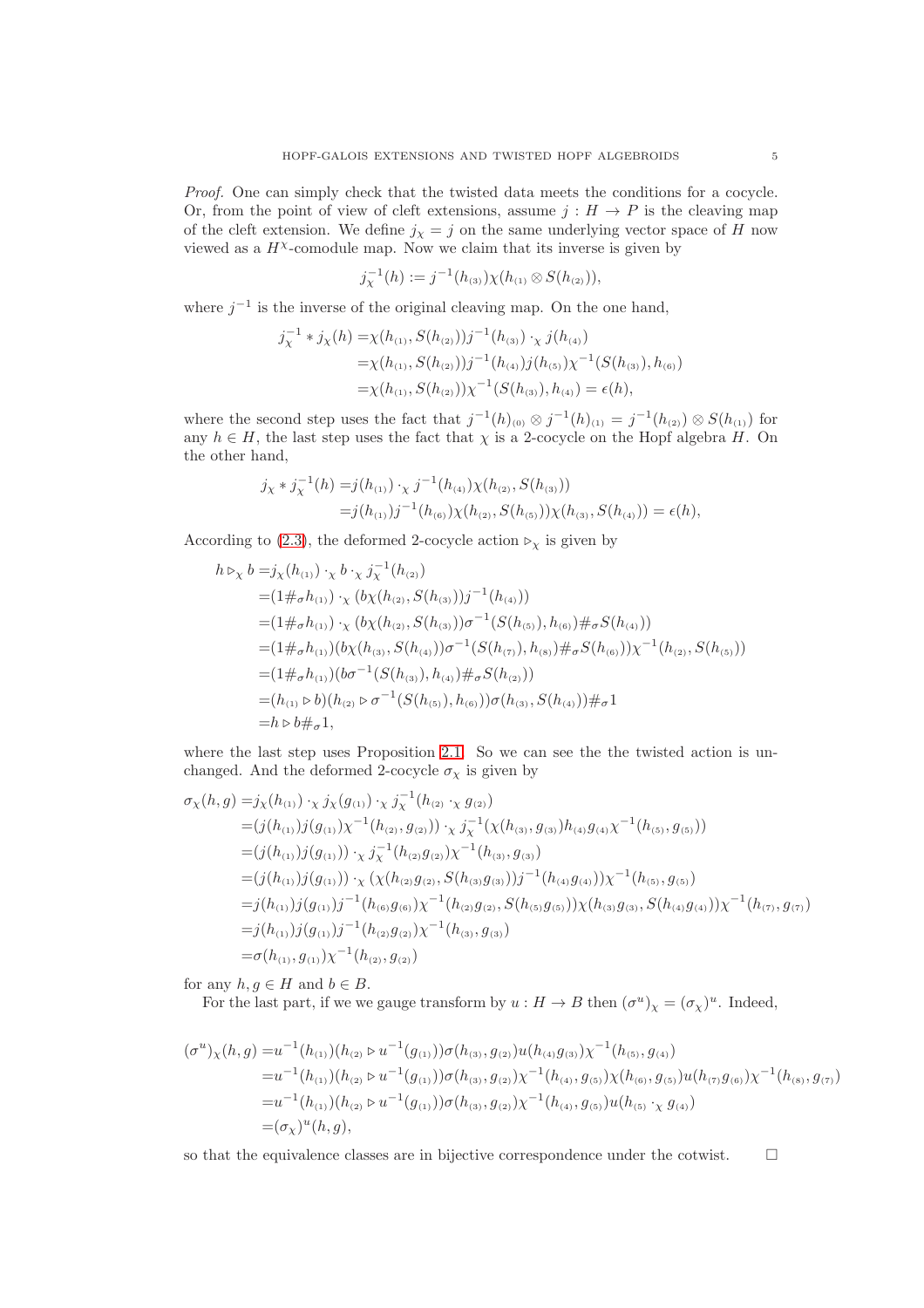2.3. Cocycles of associative type.

<span id="page-5-0"></span>**Definition 2.3.** We call a crossed product  $B\#_{\sigma}H$  associative type or we say  $(\triangleright, \sigma)$  is a cocycle of associative type, if B is an H-module algebra under  $\triangleright$ .

It is easy to see that this happens iff

$$
\sigma(h_{(1)}, g_{(1)})((h_{(2)}g_{(2)}) \triangleright b) = ((h_{(1)}g_{(1)}) \triangleright b)\sigma(h_{(2)}, g_{(2)}),
$$
\n(2.6)

<span id="page-5-2"></span> $\Box$ 

for any  $b \in B$ ,  $h, g \in H$ . Clearly, in the associative type case, B is an H-module algebra under the same left action, and  $B\#H$  is well defined. A lemma needed later is

<span id="page-5-3"></span>**Lemma 2.4.** Let  $B\#_{\sigma}H$  be of associative type. Then

$$
(S(h_{(3)}) \triangleright b)\sigma^{-1}(S(h_{(1)}), h_{(2)}) = \sigma^{-1}(S(h_{(2)}), h_{(3)})(S(h_{(1)}) \triangleright b)
$$

*Proof.* Since  $B \#_{\sigma} H$  is a associative type, we have

 $b\sigma^{-1}(S(h_{(1)}), h_{(2)}) = ((S(h_{(2)})h_{(3)}) \triangleright b)\sigma^{-1}(S(h_{(1)}), h_{(4)}) = \sigma^{-1}(S(h_{(2)}), h_{(3)})(S(h_{(1)})h_{(4)}) \triangleright b).$ Then

$$
(S(h_{(3)}) \triangleright b)\sigma^{-1}(S(h_{(1)}), h_{(2)}) = \sigma^{-1}(S(h_{(2)}), h_{(3)})((S(h_{(1)})h_{(4)}) \triangleright (S(h_{(5)}) \triangleright b))
$$
  
=  $\sigma^{-1}(S(h_{(2)}), h_{(3)}) (S(h_{(1)}) \triangleright b).$ 

On the other hand, if  $B\#_{\sigma}H$  is of associative type then  $B\#_{\sigma^u}H$  need not be. We say an cleft extension is of associative type if its underlying  $(\triangleright, \sigma)$  as in Section [2.2](#page-2-1) obey Definition [2.3.](#page-5-0) Let  $Z_{as}^2(H, B)$  be the set of such action-cocycle pairs for a fixed Hopf algebra  $H$  and algebra  $B$ .

<span id="page-5-1"></span>**Proposition 2.5.** Cleft extensions of associative type are classified by  $\mathcal{H}_{as}(H, B)$  defined as  $Z_{as}^2(H, B)$  modulo transformation  $(\triangleright, \sigma)$  to  $(\triangleright^u, \sigma^u)$  where  $u : H \to B$  is convolution invertible and obeys

$$
u^{-1}(h_{(1)})(h_{(2)} \triangleright (u^{-1}(g_{(1)})(g_{(2)} \triangleright b)u(g_{(3)})))u(h_{(3)}) = u^{-1}(h_{(1)}g_{(1)})((h_{(2)}g_{(2)}) \triangleright b)u(h_{(3)}g_{(3)}),
$$
  
for any  $h, g \in H$  and  $b \in B$ .

*Proof.* Any two equivalent cleft extensions are related by some convolution-invertible  $u$  as recalled in Section [2.2.](#page-2-1) Not all of them will preserve associative type, the condition for this being  $h\triangleright^{u}(g\triangleright^{u}b) = (hg)\triangleright^{u}b$  which is equivalent to the condition stated using the relation [\(2.4\)](#page-3-1). It follows, but can be checked explicitly, that if  $(\triangleright, \sigma) \sim (\triangleright^{u}, \sigma^{u}) \sim ((\triangleright^{u})^{v}, (\sigma^{u})^{v})$ so that v obeys the stated condition with respect to  $\triangleright^u$ , then the convolution product  $u * v$  obeys the stated conditions and  $((\triangleright^u)^v, (\sigma^u)^v) = (\triangleright^{u * v}, \sigma^{u * v})$ . Similarly for  $u^{-1}$  to go back from  $(\triangleright^u, \sigma^u)$ ).  $\Box$ 

<span id="page-5-4"></span>Example 2.6. Let H be a Hopf algebra, B an H-module algebra of an inner form  $h \triangleright b =$  $u(h_{(1)})$ bu<sup>-1</sup> $(h_{(2)})$  where  $u : H \to B$  is convolution invertible and such that

$$
u^{-1}(g_{(1)})u^{-1}(h_{(1)})u(h_{(2)}g_{(2)}) \in Z(B)
$$

for all  $h, g \in H$  (this is necessary and sufficient to have an action). Then  $(\triangleright, 1 \epsilon \otimes \epsilon)$  (i.e. with trivial cocycle) is of associative type and cohomologous in  $\mathcal{H}_{as}(H, B)$  to  $(\mathrm{id} \epsilon, \sigma^u)$ (i.e. with trivial action) where  $\sigma^u(h,g) = u^{-1}(g_{(1)})u^{-1}(h_{(1)})u(h_{(2)}g_{(2)})$ . Conversely, if B is an H-module algebra  $(\triangleright, \sigma = 1\epsilon \otimes \epsilon)$  is cohomologous to a cocycle of the form  $(id\epsilon, \sigma)$ (i.e. for trivial action) then ⊳ is of this inner form. For the first part, the condition in Proposition [2.5](#page-5-1) reduces to the assumed property of  $u$  and for this combination to lie in the centre  $Z(B)$  is exactly the condition [\(2.6\)](#page-5-2) for  $\sigma^u$  to be of associative type when the action is trivial. In the other direction for  $\triangleright^u$  to end up trivial,  $\triangleright$  has to be of the inner form in view of [\(2.4\)](#page-3-1). For a very concrete example one could let  $H = \mathbb{C}\mathbb{Z}_2$  and B and algebra with an automorphism  $\alpha$ . If  $\alpha^2 = id$  then we make B into an H-module algebra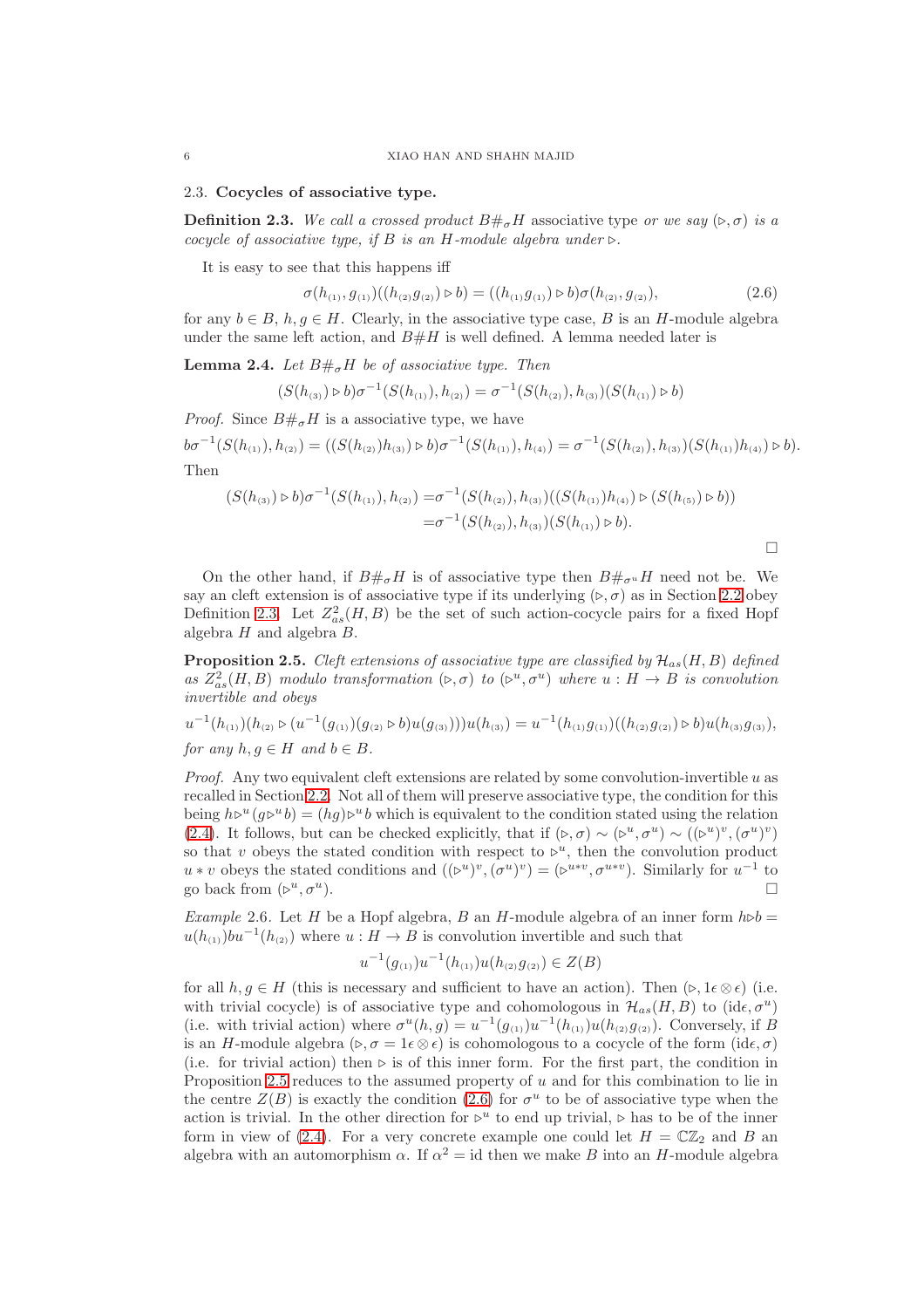Note that one could further restrict our gauge transformations to obey

$$
u(h_{(1)}) (h_{(2)} \triangleright b) = (h_{(1)} \triangleright b) u(h_{(2)}) \tag{2.7}
$$

which is stronger than the condition in Proposition [2.5](#page-5-1) and enforces that  $\triangleright^u = \triangleright$ . This would define a cohomology  $\mathcal{H}^2_{\mathcal{D}}(H, B)$  for cocycle cross products for a fixed H-module algebra B. This condition is, however, quite restrictive. Also note that our associative type construction should not be confused with lazy Sweedler cohomology in the terminology of [\[4\]](#page-25-3) where  $\sigma$  is k-valued.

Similarly, not every cotwist preserves associative type:

<span id="page-6-2"></span>**Proposition 2.7.** A Drinfeld co-twist  $\chi$  as in Proposition [2.2](#page-3-2) preserves associative type iff  $(\triangleright, \chi)$  viewed as a cocycle with values in  $k \cdot 1 \in B$  is of associative type.

Proof. Indeed,

 $(h \cdot_X g) \triangleright_X b = \chi(h_{(1)}, g_{(1)})((h_{(2)}g_{(2)}) \triangleright b)\chi^{-1}(h_{(3)}, g_{(3)}) \neq h \triangleright_X (g \triangleright_X b) = h \triangleright (g \triangleright b) = (hg) \triangleright b.$ would need  $(h \cdot_X g) \triangleright = (hg) \triangleright$  i.e. act the same on B and we see that this happens if and only if

$$
\chi(h_{(1)}, g_{(1)})((h_{(2)}g_{(2)}) \triangleright b)\chi^{-1}(h_{(3)}, g_{(3)}) = (hg) \triangleright b
$$

<span id="page-6-0"></span>which we interpret as stated.  $\square$ 

## 3. Antipode and twisting of cocycle Hopf algebroids

We start with preliminaries on bialgebroids before proceeding to the our new results for certain 'cocycle Hopf algebroids'  $B^e \#_\sigma H$ . These are a special case of Ehresmann-Schauenburg in Section 4 but of interest in their own right.

3.1. Preliminaries on bialgebroids and Hopf algebroids. Here we recall the basic definitions (cf. [\[9\]](#page-26-2), [\[5\]](#page-25-2)). Let B be a unital algebra over a field k. A B-ring just means a unital algebra in the category  $_B\mathcal{M}_B$  of B-bimodules. Likewise, a B-coring is a coalgebra in  $_B\mathcal{M}_B$ . Morphisms of B (co)rings map the (co)algebra structures but now in the category  $_B\mathcal{M}_B$ .

In practice, specifying a unital B-ring  $\mathcal L$  is equivalent to specifying a unital algebra  $\mathcal L$  (over k) and an algebra map  $\eta : B \to \mathcal L$ . Left and right multiplication in  $\mathcal L$  pull back to left and right B-actions as a bimodule (so  $b.p.c = \eta(b)p\eta(c)$  for all  $b, c \in B$  and  $p \in \mathcal{L}$ ) and the product descends to the product  $\mu_B : \mathcal{L} \otimes_B \mathcal{L} \to \mathcal{L}$  with  $\eta$  the unit map. Conversely, given  $\mu_B$  we can pull back to an associative product on  $\mathcal L$  with unit  $\eta(1)$ .

Now suppose that  $s : B \to \mathcal{L}$  and  $t : B^{op} \to \mathcal{L}$  are algebra maps with images that commute. Then  $\eta(b \otimes c) = s(b)t(c)$  is an algebra map  $\eta : B^e \to \mathcal{L}$  where  $B^e = B \otimes B^{op}$ and is equivalent to making  $\mathcal L$  a  $B^e$ -ring. The left  $B^e$ -action part of this is equivalent to a B-bimodule structure

<span id="page-6-1"></span>
$$
b.p.c = s(b)t(c)p
$$
\n
$$
(3.1)
$$

for all  $b, c \in B$  and  $p \in \mathcal{L}$ .

**Definition 3.1.** Let B be a unital algebra. A left B-bialgebroid is an algebra  $\mathcal{L}$  and ('source' and 'target') commute algebra maps  $s : B \to \mathcal{L}$  and  $t : B^{op} \to \mathcal{L}$  (and hence a  $B^e$ -ring) and a B-coring for the bimodule structure [\(3.1\)](#page-6-1) which is compatible in the sense

(i) The coproduct  $\Delta$  corestricts to an algebra map  $\mathcal{L} \to \mathcal{L} \times_B \mathcal{L}$  where

$$
\mathcal{L} \times_B \mathcal{L} := \{ \sum_i p_i \otimes_B q_i \mid \sum_i p_i t(b) \otimes_B q_i = \sum_i p_i \otimes_B q_i s(b), \quad \forall b \in B \} \subseteq \mathcal{L} \otimes_B \mathcal{L},
$$
  
is an algebra via factorwise multiplication.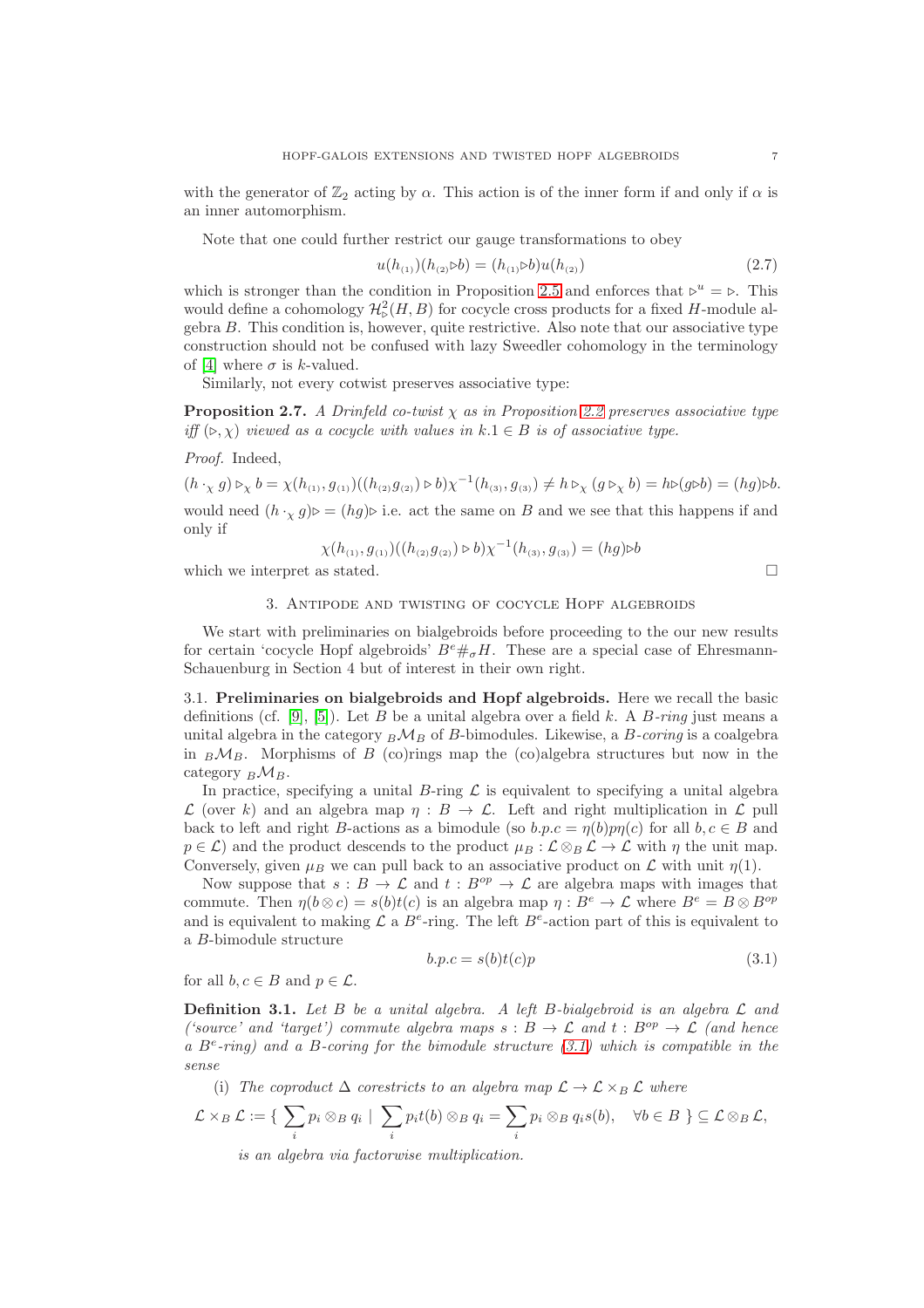(ii) The counit  $\epsilon$  is a left character in the following sense:

$$
\epsilon(1_{\mathcal{L}}) = 1_{B}, \quad \epsilon(s(b)p) = b\epsilon(p), \quad \epsilon(ps(\epsilon(q))) = \epsilon(pq) = \epsilon(pt(\epsilon(q)))
$$

for all  $p, q \in \mathcal{L}$  and  $b \in B$ .

Morphisms between left B-bialgebroids are B-coring maps which are also algebra maps.

<span id="page-7-1"></span>**Definition 3.2.** A left bialgebroid  $\mathcal{L}$  is a left Hopf algebroid ([\[24\]](#page-26-3), Thm and Def 3.5.) if

 $\lambda : \mathcal{L} \otimes_{B^{op}} \mathcal{L} \to \mathcal{L} \otimes_B \mathcal{L}, \quad \lambda(p \otimes_{B^{op}} q) = p_{(1)} \otimes_B p_{(2)}q$ 

is invertible, where  $\otimes_{B^{op}}$  is induced by t (so pt(b)  $\otimes_{B^{op}} q = p \otimes_{B^{op}} t(b)q$ , for all  $p, q \in \mathcal{L}$ and  $b \in B$ ) while the  $\otimes_B$  is the standard one [\(3.1\)](#page-6-1) (so t(b)p  $\otimes_B q = p \otimes_B s(b)q$ ).

In the following we will always call Hopf algebroid instead of left Hopf algebroid. If  $B = k$  then this reduces to the map  $\mathcal{L} \otimes \mathcal{L} \to \mathcal{L} \otimes \mathcal{L}$  given by  $p \otimes q \mapsto p_{(1)} \otimes p_{(2)}q$  which for a usual Hopf algebra has inverse  $p \otimes q \mapsto p_{(1)} \otimes (Sp_{(2)})q$  if there is an antipode.

<span id="page-7-0"></span>**Lemma 3.3.** If there is an invertible linear map  $S : \mathcal{L} \to \mathcal{L}$ , such that:

- (1)  $S(t(b)X) = S(X)s(b),$  $-1(s(b)X) = S^{-1}(X)t(b)$
- (2)  $S^{-1}(X_{(2)})_{(1)} \otimes_B S^{-1}(X_{(2)})_{(2)}X_{(1)} = S^{-1}(X) \otimes_B 1,$
- (3)  $S(X_{(1)})_{(1)}X_{(2)} \otimes_B S(X_{(1)})_{(2)} = 1 \otimes_B S(X),$

for any  $X, Y \in \mathcal{L}$  and  $b \in B$ . Then  $\mathcal{L}$  is a left Hopf algebroid with  $\lambda^{-1}$  given by

 $\lambda^{-1}(X \otimes_B Y) := S^{-1}(S(X)_{(2)}) \otimes_{B^{op}} S(X)_{(1)}Y.$ 

We call S a left antipode for  $\mathcal{L}$ .

*Proof.* First we check condition (2), (3) and the stated  $\lambda^{-1}$  are well defined. For (3),

$$
S(t(b)X_{(1)})_{(1)}X_{(2)}\otimes_B S(t(b)X_{(1)})_{(2)}=S(X_{(1)})_{(1)}s(b)X_{(2)}\otimes_B S(X_{(1)})_{(2)}.
$$

Similar for (2). For  $\lambda^{-1}$ ,

$$
S^{-1}(s(b)S(X)_{(2)}) \otimes_{B^{op}} S(X)_{(1)}Y = S^{-1}(S(X)_{(2)})t(b) \otimes_{B^{op}} S(X)_{(1)}Y
$$
  
=
$$
S^{-1}(S(X)_{(2)}) \otimes_{B^{op}} t(b)S(X)_{(1)}Y.
$$

Now we are going to show that  $\lambda^{-1}$  is the inverse of  $\lambda$ :

$$
\lambda(\lambda^{-1}(X \otimes_B Y)) = \lambda(S^{-1}(S(X)_{(2)}) \otimes_{B^{op}} S(X)_{(1)}Y)
$$
  
\n
$$
= S^{-1}(S(X)_{(2)})_{(1)} \otimes_B S^{-1}(S(X)_{(2)})_{(2)}S(X)_{(1)}Y
$$
  
\n
$$
= X \otimes_B Y.
$$
  
\n
$$
\lambda^{-1}(\lambda(X \otimes_{B^{op}} Y)) = \lambda^{-1}(X_{(1)} \otimes_B X_{(2)}Y)
$$
  
\n
$$
= S^{-1}(S(X_{(1)})_{(2)}) \otimes_{B^{op}} S(X_{(1)})_{(1)}X_{(2)}Y
$$
  
\n
$$
= X \otimes_{B^{op}} Y.
$$

 $\Box$ 

Note that we are not claiming that  $S$  here is unique. We adopt the shorthand

$$
X_{+} \otimes_{B^{op}} X_{-} := \lambda^{-1} (X \otimes_B 1) \tag{3.2}
$$

*Remark* 3.4. (1) If  $B = k$  then Definition [3.2](#page-7-1) reduces to the usual definition of a Hopf algebra. We first observe that

- (i)  $h_{(1)} + \otimes h_{(1)} h_{(2)} = h \otimes 1.$
- (ii)  $h_{+(1)} \otimes h_{+(2)} h_ = h \otimes 1$
- (iii)  $h_{+(1)} \otimes h_{+(2)} \otimes h_{-} = h_{(1)} \otimes h_{(2)+} \otimes h_{(2)-}$
- (iv)  $h_+h_- = \epsilon(h)$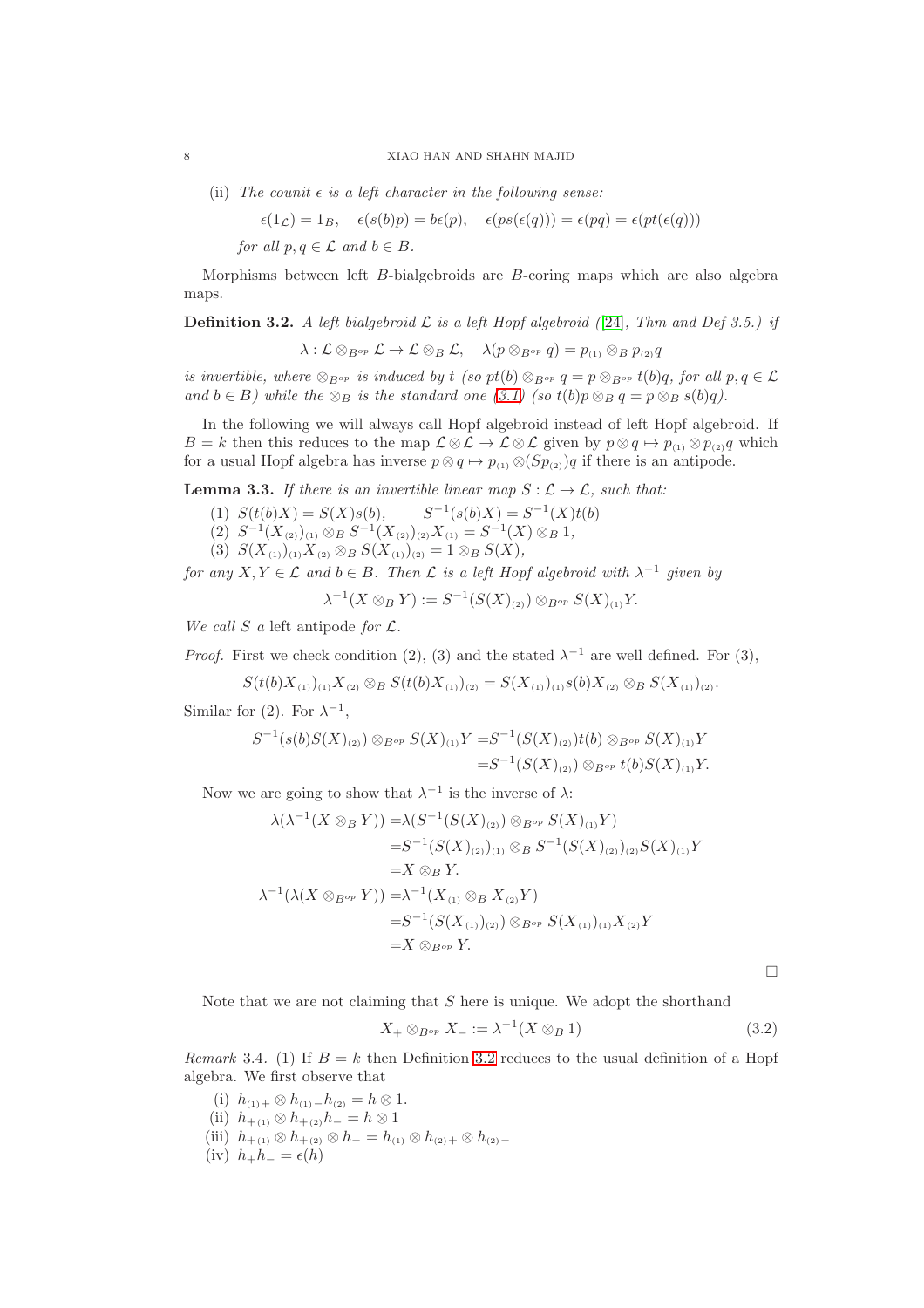where (i) and (ii) are from applying  $\lambda^{-1} \circ \lambda$  and  $\lambda \circ \lambda^{-1}$  on  $1 \otimes h$ . Then (iv) is the result by applying  $\epsilon \otimes id$  to (ii). For (iii), apply id  $\otimes \lambda$  on the right hand side of (iii) to get  $h_{(1)} \otimes h_{(2)} \otimes 1$ . But applying id  $\otimes \lambda$  on the left hand side of (iii) we get

$$
h_{+(1)} \otimes h_{+(2)} \otimes h_{+(3)} h_{-} = h_{+(1)(1)} \otimes h_{+(1)(2)} \otimes h_{+(2)} h_{-} = h_{(1)} \otimes h_{(2)} \otimes 1
$$

also, where the second steps uses (ii). Since  $id \otimes \lambda$  is a bijective map, we have (iii). Now set  $S = \epsilon(h_+)h_-$  and check

$$
S(h_{(1)})h_{(2)} = \epsilon(h_{(1)+})h_{(1)-}a_{(2)} = \epsilon(h),
$$

here we use (i) in the second step. On the other hand,

$$
h_{(1)}S(h_{(2)}) = a_{(1)}\epsilon(h_{(2)+})h_{(2)-} = h_{+(1)}\epsilon(h_{+(2)})h_{-} = h_{+}h_{-} = \epsilon(h),
$$

where the second step uses (iii) and the last step uses (iv).

(2) If  $B = k$  then the conditions in Lemma [3.3](#page-7-0) is equivalent to a usual Hopf algebra with invertible antipode. Here  $(2)$  and  $(3)$  in Lemma [3.3](#page-7-0) are the same and say S is an anticoalgebra maps. By applying  $\epsilon$  one can show that these say that S obeys half of the antipode axiom and  $S^{-1}$  obeys half of its usual which is equivalent to the other half axiom of S.

We will need some identities, and we recall from [\[24,](#page-26-3) Prop. 3.7] that for a left Hopf algebroid,

$$
X_{+(1)} \otimes_B X_{+(2)} X_- = X \otimes_B 1; \tag{3.3}
$$

$$
X_{(1)} + \otimes_{B^{op}} X_{(1)} - X_{(2)} = X \otimes_{B^{op}} 1; \tag{3.4}
$$

$$
(XY)_{+} \otimes_{B^{op}} (XY)_{-} = X_{+}Y_{+} \otimes_{B^{op}} Y_{-}X_{-}; \tag{3.5}
$$

$$
1_+ \otimes_{B^{op}} 1_- = 1 \otimes_{B^{op}} 1; \tag{3.6}
$$

$$
X_{+(1)} \otimes_B X_{+(2)} \otimes_{B^{op}} X_{-} = X_{(1)} \otimes_B X_{(2)+} \otimes_{B^{op}} X_{(2)-};
$$
\n(3.7)

$$
X_{+} \otimes_{B^{op}} X_{-(1)} \otimes_{B} X_{-(2)} = X_{++} \otimes_{B^{op}} X_{-} \otimes_{B} X_{+-};
$$
\n(3.8)

<span id="page-8-7"></span><span id="page-8-6"></span><span id="page-8-5"></span><span id="page-8-4"></span><span id="page-8-3"></span><span id="page-8-1"></span><span id="page-8-0"></span>
$$
X = X_{+}t(\epsilon(X_{-}));\tag{3.9}
$$

$$
X_+X_- = s(\epsilon(X)).\tag{3.10}
$$

Since  $\lambda(s(b) \otimes_{B^{op}} 1) = s(b) \otimes_B 1$  and  $\lambda(1 \otimes_{B^{op}} t(b)) = t(b) \otimes_B 1$ , we have

$$
s(b)_+ \otimes_{B^{op}} s(b)_- = s(b) \otimes_{B^{op}} 1
$$
  

$$
t(b)_+ \otimes_{B^{op}} t(b)_- = 1 \otimes_{B^{op}} t(b) = t(b) \otimes_{B^{op}} 1
$$

$$
\iota(v) + \otimes B^{op} \iota(v) = -1 \otimes B^{op} \iota(v) = \iota(v)
$$

As a result from [\(3.5\)](#page-8-0), we get

$$
(Xs(b))_{+} \otimes_{B^{op}} (Xs(b))_{-} = X_{+}s(b) \otimes_{B^{op}} X_{-}
$$
\n(3.11)

$$
(Xt(b))_+ \otimes_{B^{op}} (Xt(b))_- = X_+ \otimes_{B^{op}} t(b)X_- = X_+t(b) \otimes_{B^{op}} X_- \tag{3.12}
$$

$$
(s(b)X)_+ \otimes_{B^{op}} (s(b)X)_- = s(b)X_+ \otimes_{B^{op}} X_- \tag{3.13}
$$

$$
(t(b)X)_+ \otimes_{B^{op}} (t(b)X)_- = X_+ \otimes_{B^{op}} X_-t(b) = t(b)X_+ \otimes_{B^{op}} X_-.
$$
 (3.14)

Moreover, since  $X_+ \otimes_{B^{op}} X_- t(b) = \lambda^{-1}(t(b)X \otimes_B 1) = \lambda^{-1}(X \otimes_B s(b)) = X_+ \otimes_{B^{op}} X_- s(b),$ we have

<span id="page-8-2"></span>
$$
X_{+} \otimes_{B^{op}} X_{-}t(b) = X_{+} \otimes_{B^{op}} X_{-}s(b). \tag{3.15}
$$

3.2. Twisted Hopf algebroids. Given a left B-bialgebroid  $\mathcal{L}$ , there is an algebra structure on B Hom $_B(\mathcal{L} \otimes_{B^e} \mathcal{L}, B)$  with the (convolution) product and unit are given by

$$
f \star g(X, Y) := f(X_{(1)}, Y_{(1)})g(X_{(2)}, Y_{(2)}), \quad \tilde{\epsilon}(X \otimes Y) = \epsilon(XY) \tag{3.16}
$$

for all  $X, Y \in \mathcal{L}$  and  $f, g \in B$  Hom $_B(\mathcal{L} \otimes_{B^e} \mathcal{L}, B)$ . The B-bimodule structure on  $\mathcal{L} \otimes_{B^e} \mathcal{L}$ is just the left  $B^e$  action (so  $b.(X \otimes Y).c = s(b)t(c)X \otimes Y$  for all  $b, c \in B$ ) as induced by the algebra map  $\eta: B^e \to \mathcal{L}$ .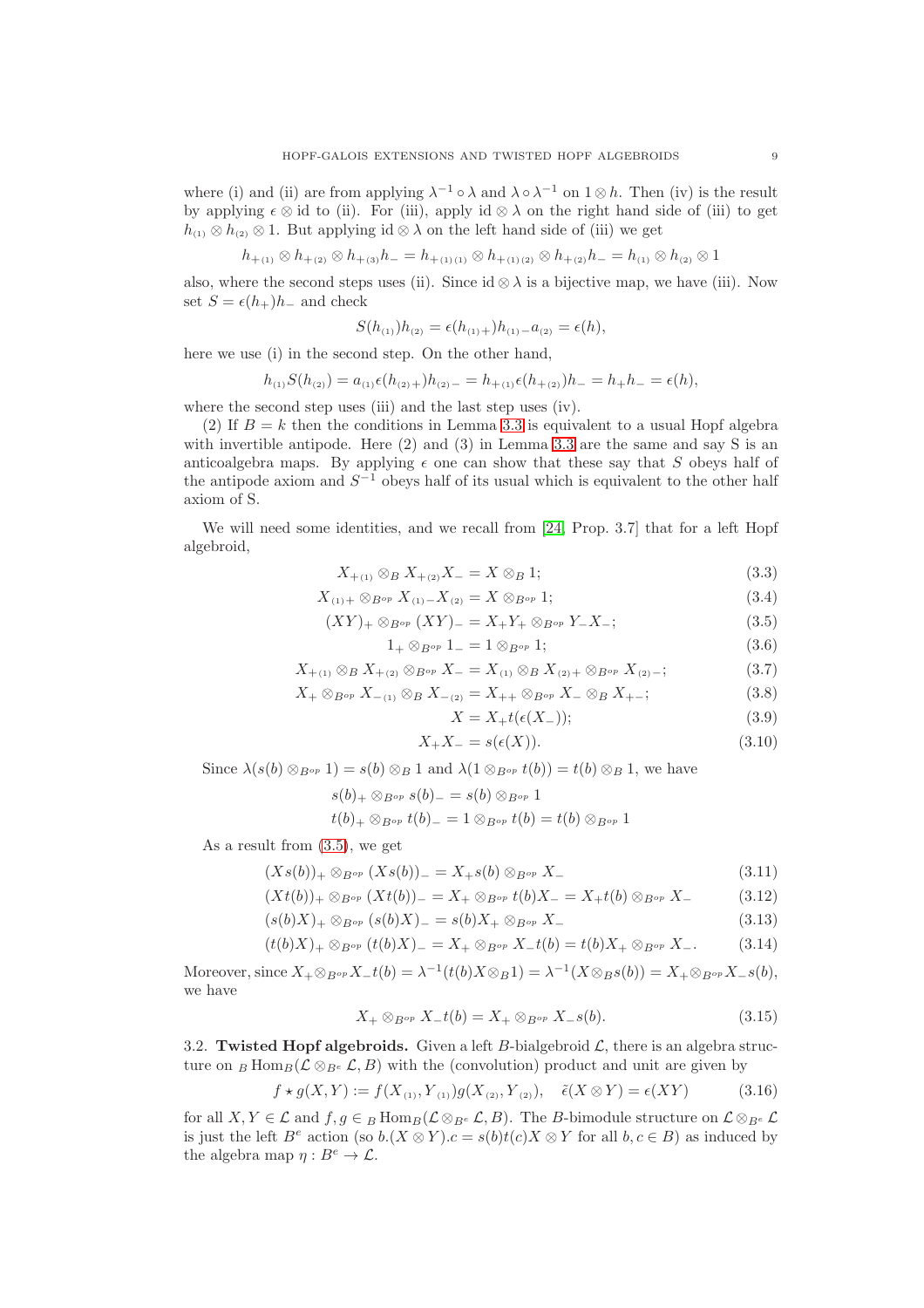**Definition 3.5.** [\[5\]](#page-25-2) Let  $\mathcal{L}$  be a left B-bialgebroid, a normalised left 2-cocycle on  $\mathcal{L}$  is a convolution invertible element  $\varsigma \in B$  Hom $_B(\mathcal{L} \otimes_{B^e} \mathcal{L}, B)$ , such that

 $\varsigma(X, s(\varsigma(Y_{(1)}, Z_{(1)}))Y_{(2)}Z_{(2)}) = \varsigma(s(\varsigma(X_{(1)}, Y_{(1)}))X_{(2)}Y_{(2)}, Z), \quad \varsigma(1_{\mathcal{L}}, X) = \epsilon(X) = \varsigma(X, 1_{\mathcal{L}})$ for all  $X, Y, Z \in \mathcal{L}$ .

Similarly, a normalised right 2-cocycle on  $\mathcal L$  is a convolution invertible element  $\xi \in$  $_B \text{Hom}_B(\mathcal{L} \otimes_{B^e} \mathcal{L}, B)$ , such that

 $\xi(X, t(\xi(Y_{(2)}, Z_{(2)}))Y_{(1)}Z_{(1)}) = \xi(t(\xi(X_{(2)}, Y_{(2)}))X_{(1)}Y_{(1)}, Z), \quad \xi(1_{\mathcal{L}}, X) = \epsilon(X) = \xi(X, 1_{\mathcal{L}})$ for all  $X, Y, Z \in \mathcal{L}$ . A normalised left 2-cocycle is called an invertible normalised 2cocycle, if its convolution inverse is a normalised right 2-cocycle.

If  $B = k$  the field then a bialgebroid reduces to a usual bialgebra and  $\varsigma$  reduces to a usual Drinfeld cotwist cocycle in the sense of [\[18\]](#page-26-6). However, unlike a 2-cocycle on bialgebra, for any normalised left 2-cocycle, its convolution inverse is not automatically a normalised right 2-cocycle. The corresponding 'Drinfeld cotwist' for bialgebroids is as follows.

**Lemma 3.6.** Let  $\mathcal L$  be a left B-bialgebroid and  $\varsigma \in B$  Hom $B(\mathcal L \otimes_{B^e} \mathcal L, B)$  be an invertible normalised 2-cocycle, with inverse  $\varsigma^{-1}$ , then

$$
\varsigma(X_{(1)}, Y_{(1)}Z_{(1)})\varsigma^{-1}(X_{(2)}Y_{(2)}, Z_{(2)}) = \varsigma(Xs(\varsigma^{-1}(Y_{(1)}, Z)), Y_{(2)})
$$
\n(3.17)

<span id="page-9-1"></span><span id="page-9-0"></span>
$$
\varsigma(X_{(1)}Y_{(1)}, Z_{(1)})\varsigma^{-1}(X_{(2)}, Y_{(2)}Z_{(2)}) = \varsigma^{-1}(X, s(\varsigma(Y_{(2)}, Z))Y_{(1)})
$$
(3.18)

*Proof.* Since the inverse of  $\varsigma$  satisfies

$$
\varsigma^{-1}(X,t(\varsigma^{-1}(Y_{(2)},Z_{(2)}))Y_{(1)}Z_{(1)}) = \varsigma^{-1}(t(\varsigma^{-1}(X_{(2)}.Y_{(2)}))X_{(1)}Y_{(1)},Z).
$$

We will have a well defined equation:

$$
\begin{aligned} \varsigma(X_{(1)}, Y_{(1)}Z_{(1)})\varsigma^{-1}(X_{(2)}, t(\varsigma^{-1}(Y_{(3)}, Z_{(3)}))Y_{(2)}Z_{(2)})\varsigma(X_{(3)}, Y_{(4)})\\ = &\varsigma(X_{(1)}, Y_{(1)}Z_{(1)})\varsigma^{-1}(t(\varsigma^{-1}(X_{(3)}, Y_{(3)}))X_{(2)}Y_{(2)}, Z)\varsigma(X_{(4)}, Y_{(4)})\end{aligned}
$$

The left hand side is equal to

$$
\begin{split}\n&\varsigma(X_{(1)}, Y_{(1)}Z_{(1)})\varsigma^{-1}(X_{(2)}, t(\varsigma^{-1}(Y_{(3)}, Z_{(3)}))Y_{(2)}Z_{(2)})\varsigma(X_{(3)}, Y_{(4)}) \\
&= &\varsigma(X_{(1)}, Y_{(1)}Z_{(1)})\varsigma^{-1}(X_{(2)}, Y_{(2)}Z_{(2)})\varsigma(X_{(3)}s(\varsigma^{-1}(Y_{(3)}, Z_{(3)})), Y_{(4)}) \\
&= &\epsilon(X_{(1)}Y_{(1)}Z_{(1)})\varsigma(X_{(2)}s(\varsigma^{-1}(Y_{(2)}, Z_{(2)})), Y_{(3)}) \\
&= &\epsilon(X_{(1)}Y_{(1)}t(\epsilon(Z_{(1)})))\varsigma(X_{(2)}s(\varsigma^{-1}(Y_{(2)}, Z_{(2)})), Y_{(3)}) \\
&= &\epsilon(X_{(1)}Y_{(1)})\varsigma(X_{(2)}s(\varsigma^{-1}(Y_{(2)}s(\epsilon(Z_{(1)})), Z_{(2)})), Y_{(3)}) \\
&= &\epsilon(X_{(1)}t(\epsilon(Y_{(1)})))\varsigma(X_{(2)}s(\varsigma^{-1}(Y_{(2)}, Z)), Y_{(3)}) \\
&= &\epsilon(X_{(1)})\varsigma(X_{(2)}s(\varsigma^{-1}(\epsilon(Y_{(1)}))Y_{(2)}, Z)), Y_{(3)}) \\
&= &\epsilon(X_{(1)})\varsigma(X_{(2)}s(\varsigma^{-1}(\epsilon(Y_{(1)}))Y_{(2)}, Z)), Y_{(3)}) \\
&= &\epsilon(X_{(1)})\varsigma(X_{(2)}s(\varsigma^{-1}(Y_{(1)}, Z)), Y_{(2)}) \\
&= &\varsigma(Xs(\varsigma^{-1}(Y_{(1)}, Z)), Y_{(2)}).\n\end{split}
$$

The right hand side is equal to

$$
s(X_{(1)}, Y_{(1)}Z_{(1)})s^{-1}(t(s^{-1}(X_{(3)}, Y_{(3)}))X_{(2)}Y_{(2)}, Z_{(2)})s(X_{(4)}, Y_{(4)})
$$
  
= $s(X_{(1)}, Y_{(1)}Z_{(1)})s^{-1}(X_{(2)}Y_{(2)}, Z_{(2)})s^{-1}(X_{(3)}, Y_{(3)})s(X_{(4)}, Y_{(4)})$   
= $s(X_{(1)}, Y_{(1)}Z_{(1)})s^{-1}(X_{(2)}Y_{(2)}, Z_{(2)})\epsilon(X_{(3)}Y_{(3)})$   
= $s(X_{(1)}, Y_{(1)}Z_{(1)})s^{-1}(X_{(2)}Y_{(2)}, Z_{(2)})$ 

So we have  $(3.17)$ . Similarly, we have  $(3.18)$ .

$$
10\quad
$$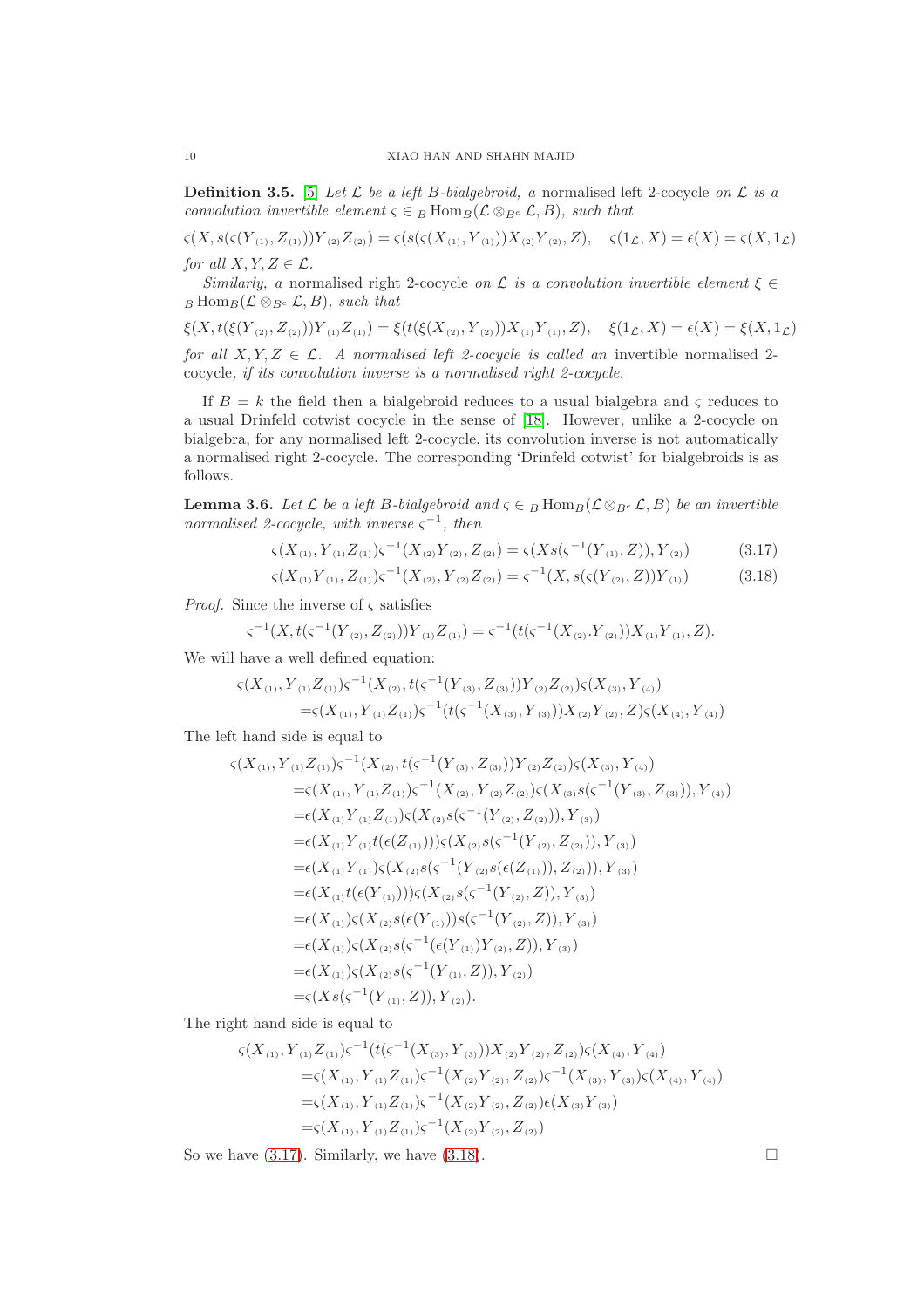Using such cotwists, it shown in [\[5\]](#page-25-2) that B-coring  $\mathcal L$  with the twisted product [5]

<span id="page-10-1"></span>
$$
X \cdot_{\varsigma} Y := s(\varsigma(X_{(1)}, Y_{(1)})) t(\varsigma^{-1}(X_{(3)}, Y_{(3)})) X_{(2)} Y_{(2)},
$$
\n(3.19)

for all  $X, Y \in \mathcal{L}$ , and the original coproduct, counit, s, t constitute a left bilgebroid  $\mathcal{L}^{\varsigma}$ .

<span id="page-10-0"></span>**Theorem 3.7.** Let  $\mathcal{L}$  be a left Hopf algebroid and  $\varsigma \in B$  Hom $B(\mathcal{L} \otimes_{B^e} \mathcal{L}, B)$  be an invertible normalised 2-cocycle, with inverse  $\varsigma^{-1}$ , then the left bialgebroid  $\mathcal{L}^{\varsigma}$  with twisted product [\(3.19\)](#page-10-1) is a left Hopf algebroid, with

$$
(\lambda^{\varsigma})^{-1}(X\otimes_B Y)=t(\varsigma(X_{(1)+(2)},X_{(1)-(3)}))X_{(1)+(1)}\otimes_{B^{op}}s(\varsigma^{-1}(X_{(1)-(1)},X_{(2)}))X_{(1)-(2)}Y.
$$

*Proof.* We need to show that  $\lambda^{\varsigma}: X \otimes_{B^{op}} Y \mapsto X_{(1)} \otimes_B X_{(2)} \cdot_{\varsigma} Y$  is an invertible map. We claim the inverse of  $\lambda^{\varsigma}$  is as stated. We show that this is a well defined over the balanced tensor product of  $X_{(1)} \otimes_B X_{(2)}$ , with other details left similarly to the reader. Thus,

$$
t(\varsigma((t(b)X_{(1)})_{+(2)},(t(b)X_{(1)})_{-(3)}))(t(b)X_{(1)})_{+(1)} \otimes_{B^{op}} s(\varsigma^{-1}((t(b)X_{(1)})_{-(1)},X_{(2)}))(t(b)X_{(1)})_{-(2)}=t(\varsigma(X_{(1)+(2)},(X_{(1)}-t(b))_{(3)}))X_{(1)+(1)} \otimes_{B^{op}} s(\varsigma^{-1}((X_{(1)}-t(b))_{(1)},X_{(2)}))(X_{(1)}-t(b))_{(2)}=t(\varsigma(X_{(1)+(2)},(X_{(1)}-s(b))_{(3)}))X_{(1)+(1)} \otimes_{B^{op}} s(\varsigma^{-1}((X_{(1)}-s(b))_{(1)},X_{(2)}))(X_{(1)}-s(b))_{(2)}=t(\varsigma(X_{(1)+(2)},X_{(1)-(3)}))X_{(1)+(1)} \otimes_{B^{op}} s(\varsigma^{-1}(X_{(1)-(1)},s(b)X_{(2)}))X_{(1)-(2)},
$$

where the 1st step uses  $(3.14)$ , the 2nd step uses  $(3.15)$ . Next, it is sufficient to check  $(\lambda^{\varsigma})^{-1} \circ \lambda^{\varsigma}$  and  $\lambda^{\varsigma} \circ (\lambda^{\varsigma})^{-1}$  on  $X \otimes_{B^{op}} 1$  and  $X \otimes_B 1$ . On the one side we have:

$$
(\lambda^{c})^{-1} \circ \lambda^{c}(X \otimes_{B^{op}} 1)
$$
  
\n
$$
=t(s(X_{(1)+(2)}, X_{(1)-(3)}))X_{(1)+(1)} \otimes_{B^{op}} (s(s(X_{(1)-(1)}, X_{(2)}))X_{(1)-(2)}) \cdot_{s} X_{(3)}
$$
  
\n
$$
=t(s(X_{(1)+(2)}, X_{(1)-(5)}))X_{(1)+(1)}
$$
  
\n
$$
\otimes_{B^{op}} s(s(s(s^{-1}(X_{(1)-(1)}, X_{(2)}))X_{(1)-(2)}, X_{(3)}))t(s^{-1}(X_{(1)-(4)}, X_{(5)}))X_{(1)-(3)}X_{(4)}
$$
  
\n
$$
=t(s(X_{(1)+(2)}, X_{(1)-(5)}))X_{(1)+(1)}
$$
  
\n
$$
\otimes_{B^{op}} s(s^{-1}(X_{(1)-(1)}, X_{(2)})s(X_{(1)-(2)}, X_{(3)}))t(s^{-1}(X_{(1)-(4)}, X_{(5)}))X_{(1)-(3)}X_{(4)}
$$
  
\n
$$
=t(s(X_{(1)+(2)}, X_{(1)+(2)}))X_{(1)+(1)} \otimes_{B^{op}} t(s^{-1}(X_{(1)-(1)}, X_{(3)}))X_{(1)-}X_{(2)}
$$
  
\n
$$
=t(s(X_{(1)+(2)}, X_{(1)-(2)}))X_{(1)+(1)}(s^{-1}(X_{(1)-(1)}, X_{(2)}))
$$
  
\n
$$
=t(s(X_{(1)+(2)}, X_{(1)-(2)}))X_{(1)+(1)}(s^{-1}(X_{(1)-(1)}, X_{(2)})) \otimes_{B^{op}} 1
$$
  
\n
$$
=t(s(X_{(1)+(2)}, X_{(1)-(1)}, X_{(2)})) \cdot X_{(1)-(2)}X_{(1)}X_{(1)+(1)} \otimes_{B^{op}} 1
$$
  
\n
$$
=t(s(X_{(1)+(2)}, X_{(1)-(1)}, X_{(2)})s^{-1}(X_{(1)+(3)}X_{(1)-(2)}, X_{(3)}))X_{(1)+(1)} \otimes_{B^{op}} 1
$$
  
\n
$$
=t(s(X_{(1)+(2)}, X_{(1)-(X)}X_{(2)})s^{-1}(X_{(1)+(3)}X_{(1)+(3)}X_{(1)+(1)} \otimes_{B^{op}} 1
$$
  
\n
$$
=t(s^{-1}(X_{(
$$

where the 4th and 9th steps use  $(3.8)$ , the 5th and 10th steps use  $(3.4)$ , the 8th step use [\(3.17\)](#page-9-0), the 12th step uses [\(3.3\)](#page-8-5). On another side we have

$$
\lambda^{5} \circ (\lambda^{5})^{-1} (X \otimes_{B} 1)
$$
\n
$$
= X_{(1) + (1)} \otimes_{B} s(\varsigma (X_{(1) + (2)}, s(\varsigma^{-1}(X_{(1) - (1)}, X_{(2)})) X_{(1) - (2)}))
$$
\n
$$
t(\varsigma^{-1}(t(\varsigma (X_{(1) + (5)}, X_{(1) - (5)})) X_{(1) + (4)}, X_{(1) - (4)})) X_{(1) + (3)} X_{(1) - (3)}
$$
\n
$$
= X_{(1) + (1)} \otimes_{B} s(\varsigma (X_{(1) + (2)}, s(\varsigma^{-1}(X_{(1) - (1)}, X_{(2)})) X_{(1) - (2)})) X_{(1) + (3)} X_{(1) - (3)}
$$
\n
$$
= X_{(1) + (1)} \otimes_{B} s(\varsigma (X_{(1) + (2)}, s(\varsigma^{-1}(X_{(1) - (1)}, X_{(2)})) X_{(1) - (2)})) X_{(1) + (3)} X_{(1) + (3) - (3)}
$$
\n
$$
= X_{(1) + (1)} \otimes_{B} s(\varsigma (X_{(1) + (2)}, s(\varsigma^{-1}(X_{(1) - (1)}, X_{(2)})) X_{(1) - (2)})) X_{(1) + (3) + (3) + (3) - (3)}
$$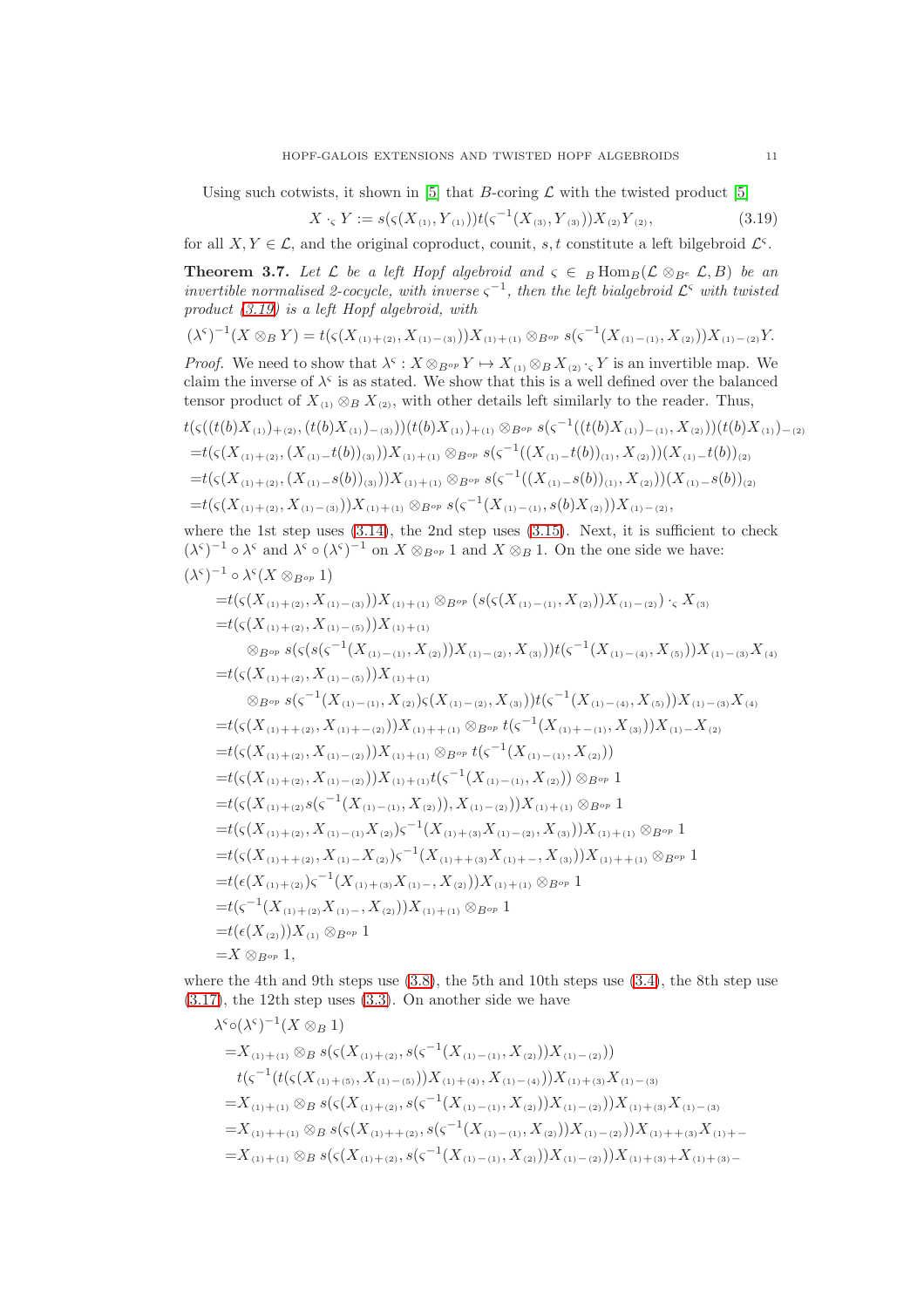## 12 XIAO HAN AND SHAHN MAJID

$$
=X_{(1)+(1)} \otimes_{B} s(\varsigma(X_{(1)+(2)}, s(\varsigma^{-1}(X_{(1)-(1)}, X_{(2)}))X_{(1)-(2)}))s(\epsilon(X_{(1)+(3)}))
$$
  
\n
$$
=X_{(1)+(1)} \otimes_{B} s(\varsigma(X_{(1)+(2)}, s(\varsigma^{-1}(X_{(1)-(1)}, X_{(2)}))X_{(1)-(2)}))
$$
  
\n
$$
=X_{(1)+(1)} \otimes_{B} s(\varsigma(X_{(1)+(2)}, X_{(1)-(1)}X_{(2)})\varsigma^{-1}(X_{(1)+(3)}X_{(1)-(2)}, X_{(3)}))
$$
  
\n
$$
=X_{(1)+(1)} \otimes_{B} s(\varsigma(X_{(1)+(2)}, X_{(1)-X_{(2)}})\varsigma^{-1}(X_{(1)+(3)}X_{(1)+-, X_{(3)}))
$$
  
\n
$$
=X_{(1)+(1)} \otimes_{B} s(\varsigma(X_{(1)+(2)}))\varsigma^{-1}(X_{(1)+(3)}X_{(1)+-, X_{(2)}))
$$
  
\n
$$
=X_{(1)+(1)} \otimes_{B} s(\varsigma^{-1}(X_{(1)+(2)}X_{(1)-}, X_{(2)}))
$$
  
\n
$$
=X_{(1)} \otimes_{B} s(\varsigma(X_{(2)}))
$$
  
\n
$$
=t(\varsigma(X_{(2)}))X_{(1)} \otimes_{B} 1
$$
  
\n
$$
=X \otimes_{B} 1
$$
  
\n
$$
=X \otimes_{B} 1
$$

where the 3rd and 8th steps use  $(3.8)$ , the 4th step uses  $(3.7)$ , the 5th step uses  $(3.10)$ , the 7th step use  $(3.17)$ , the 11th step use  $(3.3)$ .

 $\Box$ 

Remark 3.8. The right handed version of the theorem also holds. Thus, for an invertible normalised 2-cocycle  $\zeta$  on a left bialgebroid  $\mathcal{L}$ , if the map  $\mu : \mathcal{L} \otimes_B \mathcal{L} \to \mathcal{L} \otimes_B \mathcal{L}$  given by

$$
\mu(X\otimes_B Y):=Y_{(1)}X\otimes_B Y_{(2)}
$$

is invertible, then  $\mu^{\varsigma}: \mathcal{L}^{\varsigma} \otimes_B \mathcal{L}^{\varsigma} \to \mathcal{L}^{\varsigma} \otimes_B \mathcal{L}^{\varsigma}$  given by  $\mu(X \otimes_B Y) := Y_{(1)} \cdot_{\varsigma} X \otimes_B Y_{(2)}$  is invertible as well. The balanced tensor product on the left side is given by  $X \otimes_B s(b)Y =$  $Xs(b) \otimes_B Y$ , The balanced tensor product on the right side is given by  $X \otimes_B s(b)Y =$  $t(b)X \otimes_B Y$ . More explicitly, if the image of  $\mu^{-1}(1 \otimes_B X)$  is denoted by  $X_{(-)} \otimes_B X_{(+)}$ , then

$$
(\mu^{s})^{-1}(1 \otimes_{B} X) = t(\varsigma(X_{(2)(-)(3)}, X_{(1)}))X_{(2)(-)(2)} \otimes_{B} s(\varsigma^{-1}(X_{(2)(+)(1)}, X_{(2)(-)(1)}))X_{(2)(+)(2)}.
$$

3.3. Cocycle Hopf algebroids. Associated to any cleft cocycle extension we have a Hopf algebroid as follows.

<span id="page-11-0"></span>**Proposition 3.9.** Associated to a cocycle cross product  $B \#_{\sigma} H$  we have a cocycle Hopf algebroid  $B^e \#_\sigma H$  built on  $B^e \otimes H$  with with product

 $(b \otimes b' \#_{\sigma} h)(c \otimes c' \#_{\sigma} g) = b(h_{(1)} \triangleright c) \sigma(h_{(2)}, g_{(1)}) \otimes c'(Sg_{(4)} \triangleright b') \sigma(Sg_{(3)}, Sh_{(4)}) \#_{\sigma} h_{(3)}g_{(2)}$ 

and source and target maps

$$
s(b) = b \otimes 1 \#_{\sigma} 1; \quad t(b) = 1 \otimes b \#_{\sigma} 1; \quad \eta(b \otimes b') = s(b)t(b') = b \otimes b' \#_{\sigma} 1
$$

The coproduct is

$$
\Delta(b \otimes b' \#_{\sigma} h) = (b \otimes \sigma^{-1}(S(h_{(2)}), h_{(3)}) \#_{\sigma} h_{(1)}) \otimes B(1 \otimes b' \#_{\sigma} h_{(4)})
$$

where the B-bimodule structure is

$$
c \triangleright (b \otimes b' \#_{\sigma} h) \triangleleft c' = cb \otimes b'(S(h_{(2)}) \triangleright c') \#_{\sigma} h_{(1)}
$$

The counit is

$$
\epsilon(b \otimes b' \#_{\sigma} h) = b(h_{(1)} \triangleright b') \sigma(h_{(2)}, S(h_{(3)})).
$$

The inverse of  $\lambda$  is given by

$$
\lambda^{-1}(X \otimes_B Y) = (b \otimes 1 \otimes h_{(1)}) \otimes_{B^{op}} (b' \otimes \sigma^{-1}(S^2(h_{(4)}), S(h_{(3)})) \#_{\sigma} S(h_{(5)}))Y
$$

*Proof.* First, we can show  $B^e \#_\sigma H$  is a B-coring and  $B^e$ -ring.

It is not hard to see both the coproduct and and the counit are B-bimodule map.

$$
(\epsilon \otimes_B id)(\Delta(b \otimes b' \#_{\sigma} h)) = b(h_{(1)} \triangleright \sigma^{-1}(S(h_{(4)}), h_{(5)})) \sigma(h_{(2)}, S(h_{(3)})) \otimes b' \#_{\sigma} h_{(6)} = b \otimes b' \#_{\sigma} h,
$$
  
and

$$
(\mathrm{id} \otimes_B \epsilon)(\Delta(b \otimes b' \#_{\sigma} h)) = b \otimes \sigma^{-1}(S(h_{(3)}), h_{(4)})(S(h_{(2)}) \triangleright ((h_{(5)} \triangleright b')\sigma(h_{(6)}, S(h_{(7)}))) \#_{\sigma} h_{(1)}
$$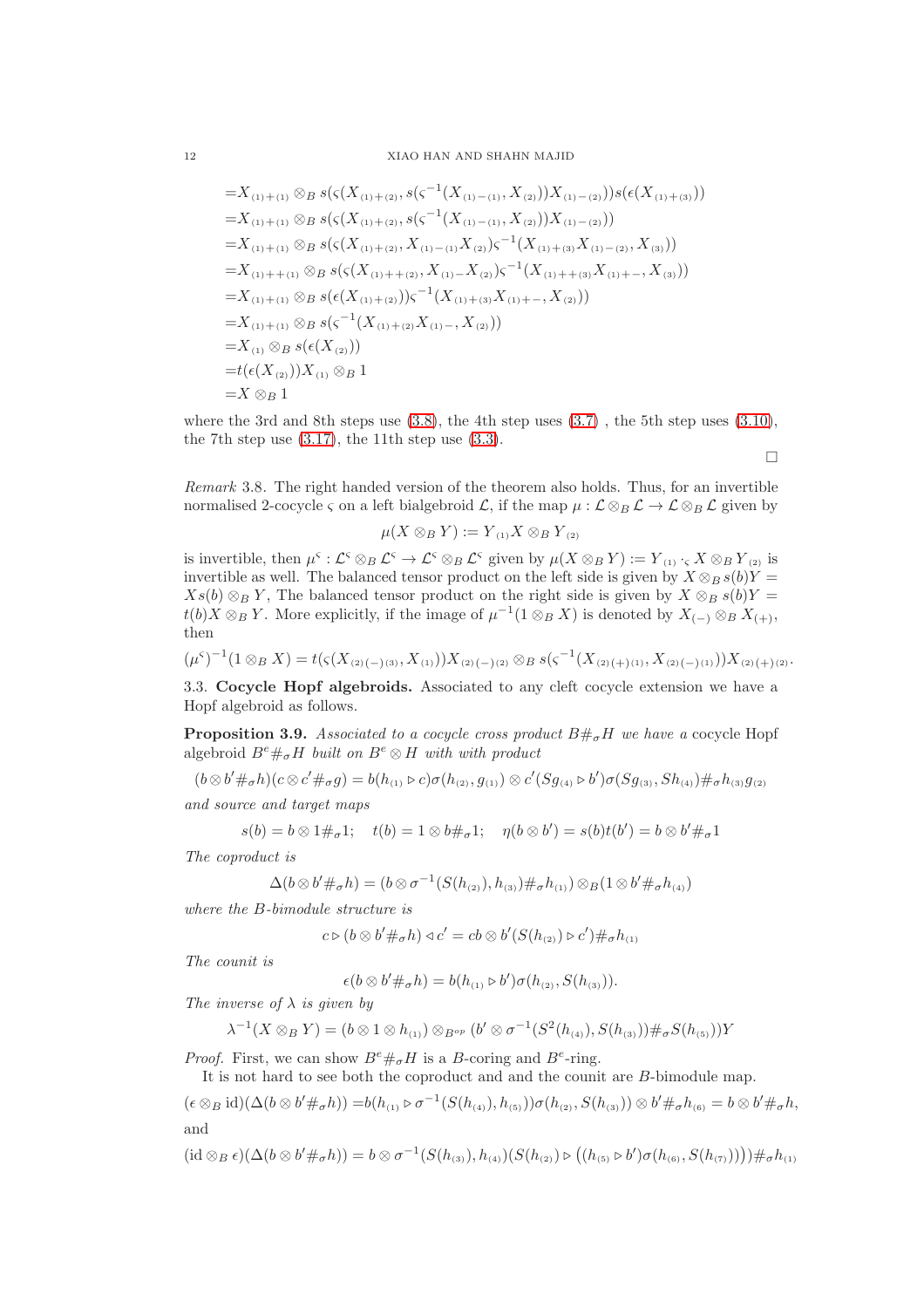$$
=b \otimes (S(h_{(4)})h_{(5)}) \triangleright b')\sigma^{-1}(S(h_{(3)}), h_{(6)})(S(h_{(2)}) \triangleright \sigma(h_{(7)}, S(h_{(8)}))) \#_{\sigma} h_{(1)}
$$
  
\n
$$
=b \otimes b'\sigma^{-1}(S(h_{(5)}), h_{(6)})\sigma(S(h_{(4)}), h_{(7)})\sigma(S(h_{(3)})h_{(8)}, S(h_{(11)}))
$$
  
\n
$$
\sigma^{-1}(S(h_{(2)}), h_{(9)}S(h_{(10)})) \#_{\sigma} h_{(1)}
$$
  
\n
$$
=b \otimes b' \#_{\sigma} h,
$$

where we use Lemma [2.1](#page-2-0) repeatedly.

$$
\begin{aligned} (\mathrm{id} &\otimes_B \Delta)(\Delta(b \otimes b' \#_\sigma h)) \\ &= (b \otimes \sigma^{-1}(S(h_{(2)}), h_{(3)})) \#_\sigma h_{(1)}) \otimes_B (1 \otimes \sigma^{-1}(S(h_{(5)}), h_{(6)}) \#_\sigma h_{(4)}) \otimes_B (1 \otimes b' \#_\sigma h_{(7)}) \\ &= (\Delta \otimes_B \mathrm{id})(\Delta(b \otimes b' \#_\sigma h)). \end{aligned}
$$

For the  $B^e$  structure, we can see  $\eta$  is an algebra map. It is a direct computation that the product is associative, since  $\sigma$  is a 2-cocycle. Before we show the coproduct is an algebra map, we first check the image of coproduct belongs to the Takeuchi product. Let  $X = b \otimes b' \otimes h$  and  $d \in B$ ,

$$
X_{(1)} \otimes_{B} X_{(2)}s(d) = (b \otimes \sigma^{-1}(S(h_{(2)}), h_{(3)}) \#_{\sigma} h_{(1)}) \otimes_{B}(h_{(4)} \triangleright d \otimes b' \#_{\sigma} h_{(5)})
$$
  
\n
$$
= t(h_{(4)} \triangleright d)(b \otimes \sigma^{-1}(S(h_{(2)}), h_{(3)}) \#_{\sigma} h_{(1)}) \otimes_{B}(1 \otimes b' \#_{\sigma} h_{(5)})
$$
  
\n
$$
= b \otimes \sigma^{-1}(S(h_{(3)}), h_{(4)})S(h_{(2)}) \triangleright (h_{(5)} \triangleright d) \#_{\sigma} h_{(1)} \otimes_{B} (1 \otimes b' \#_{\sigma} h_{(6)})
$$
  
\n
$$
= (b \otimes d\sigma^{-1}(S(h_{(2)}), h_{(3)}) \#_{\sigma} h_{(1)}) \otimes_{B} 1 \otimes b' \#_{\sigma} h_{(4)})
$$
  
\n
$$
= X_{(1)}t(d) \otimes_{B} X_{(2)}.
$$

Finally, by direct computation one can show that the coproduct is an algebra map and  $\lambda^{-1}$  is the inverse of  $\lambda$ . We omit details since this follows from a more general result Theorem [4.4](#page-20-0) later.

Next we show that  $B^e\#_\sigma H$  has an antipode in the sense of Lemma [3.3](#page-7-0) at least in the associative type case.

<span id="page-12-0"></span>**Proposition 3.10.** Let  $B\#_{\sigma}H$  be an associative type, then

$$
S(b \otimes b' \#_{\sigma} h) := b' \otimes \sigma^{-1}(S^2(h_{(2)}), S(h_{(1)}))S^2(h_{(3)}) \triangleright b \#_{\sigma} S(h_{(4)})
$$
  

$$
S^{-1}(b \otimes b' \#_{\sigma} h) := (h_{(2)} \triangleright b') \sigma(h_{(3)}, S(h_{(4)})) \otimes b \#_{\sigma} S^{-1}(h_{(1)}).
$$

is an antipode for the Hopf algebroid  $B^e \#_\sigma H$ . Here S on the right is the antipode of H.

*Proof.* Let  $X = b \otimes b' \#_{\sigma} h$ , then we can define a linear map  $S : B^e \#_{\sigma} H \to B^e \#_{\sigma} H$  as stated with the inverse given by the formula stated. It is not hard to see the images of  $S^{-1}$  and  $S^{-1}$  are contained in  $B^e \#_\sigma H$ . We also check

$$
S^{-1}(S(X)) = S^{-1}(b' \otimes \sigma^{-1}(S^{2}(h_{(2)}), S(h_{(1)}))S^{2}(h_{(3)}) \triangleright b \#_{\sigma} S(h_{(4)}))
$$
  
\n
$$
= g_{(2)} \triangleright (\sigma^{-1}(S(g_{(6)}), g_{(7)})S(g_{(5)}) \triangleright b)\sigma(g_{(3)}, S(g_{(4)})) \otimes_b \#_{\sigma} S^{-1}(g_{(1)})
$$
  
\n
$$
= g_{(2)} \triangleright ((S(g_{(8)}) \triangleright b))g_{(3)} \triangleright (\sigma^{-1}(S(g_{(6)}), g_{(7)}))\sigma(g_{(4)}, S(g_{(5)})) \otimes_b \#_{\sigma} S^{-1}(g_{(1)})
$$
  
\n
$$
= b \otimes b' \#_{\sigma} S^{-1}(g) = X.
$$

In the 2nd step, we define  $g := S(h)$ . In the 3rd step we use Lemma [2.4.](#page-5-3) In the 4th step we use (4) of Lemma [2.1.](#page-2-0) On the other side,

$$
S(S^{-1}(X)) = S((h_{(2)} \triangleright b')\sigma(h_{(3)}, S(h_{(4)})) \otimes b \#_{\sigma} S^{-1}(h_{(1)}))
$$
  
= $b \otimes \sigma^{-1}(S(h_{(3)}), h_{(4)})S(h_{(2)}) \triangleright ((h_{(5)} \triangleright b')\sigma(h_{(6)}, S(h_{(7)}))) \#_{\sigma} h_{(1)}$   
= $b \otimes S(h_{(4)}) \triangleright ((h_{(5)} \triangleright b')\sigma(h_{(6)}, S(h_{(7)}))) \sigma^{-1}(S(h_{(2)}), h_{(3)}) \#_{\sigma} h_{(1)}$   
= $b \otimes b'\sigma^{-1}(S(h_{(3)}), h_{(4)})S(h_{(2)}) \triangleright \sigma(h_{(5)}, S(h_{(6)}))) \#_{\sigma} h_{(1)}$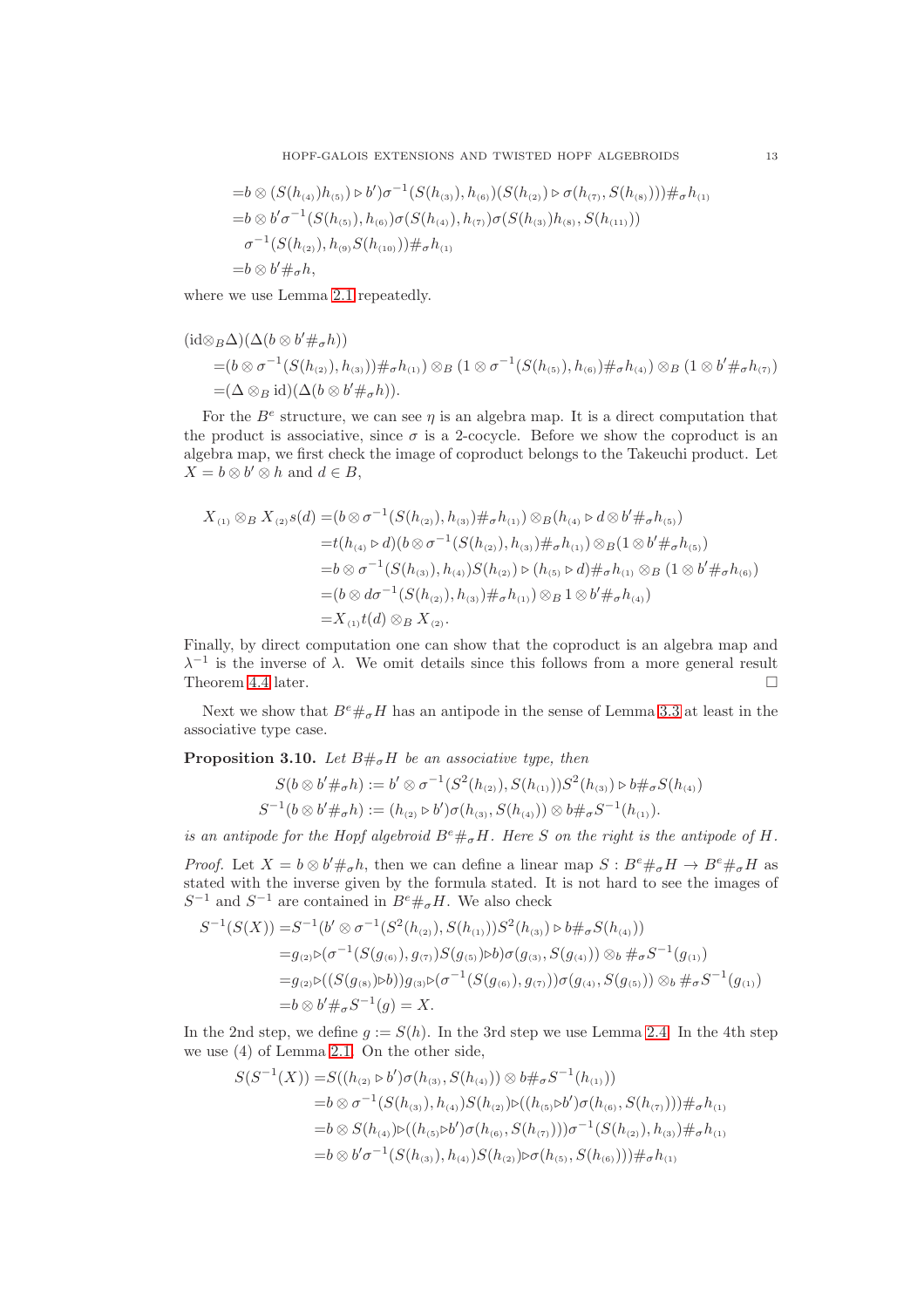$$
=b\otimes b'\#_{\sigma}h.
$$

In the 3rd and 4th steps we use Lemma [2.4.](#page-5-3) In the 5th step we use (6) of Lemma [2.1.](#page-2-0) Now we are going to check  $S$  and its inverse satisfy the conditions of Lemma [3.3.](#page-7-0) By direct computation

$$
S(t(d)X) = b'(S(h_{(4)}) \triangleright d) \otimes \sigma^{-1}(S^2(h_{(2)}), S(h_{(1)}))S^2(h_{(3)}) \triangleright b \#_{\sigma} S^2(h_{(2)}) = S(X)s(d),
$$

Similarly, we have  $S^{-1}(s(b)X) = S(X)t(b)$ . For condition (2) of Lemma [3.3,](#page-7-0) we have:

$$
S^{-1}(X_{(2)})_{(1)} \otimes B S^{-1}(X_{(2)})_{(1)} X_{(1)}
$$
  
\n=  $(h_{(8)} \triangleright b')\sigma(h_{(9)}, S(h_{(10)})) \otimes \sigma^{-1}(h_{(6)}, S^{-1}(h_{(5)})) \#_{\sigma} S^{-1}(h_{(7)})$   
\n $\otimes B (1 \otimes 1 \#_{\sigma} S^{-1}(h_{(4)})) (b \otimes \sigma^{-1}(S(h_{(2)}), h_{(3)}) \#_{\sigma} h_{(1)})$   
\n=  $(h_{(7)} \triangleright b')\sigma(h_{(8)}, S(h_{(9)})) \otimes \sigma^{-1}(h_{(5)}, S^{-1}(h_{(4)})) \#_{\sigma} S^{-1}(h_{(6)})$   
\n $\otimes B s((S^{-1}(h_{(3)}) \triangleright b)\sigma(S^{-1}(h_{(2)}), h_{(1)}))$   
\n=  $(h_{(8)} \triangleright b')\sigma(h_{(9)}, S(h_{(10)})) \otimes \sigma^{-1}(h_{(5)}, S^{-1}(h_{(4)})) h_{(6)} \triangleright ((S^{-1}(h_{(3)}) \triangleright b)\sigma(S^{-1}(h_{(2)}), h_{(1)}))$   
\n $\#_{\sigma} S^{-1}(h_{(7)}) \otimes B 1_{\mathcal{L}}$   
\n=  $(h_{(8)} \triangleright b')\sigma(h_{(9)}, S(h_{(10)})) \otimes h_{(4)} \triangleright ((S^{-1}(h_{(3)}) \triangleright b)\sigma(S^{-1}(h_{(2)}), h_{(1)})) \sigma^{-1}(h_{(6)}, S^{-1}(h_{(5)}))$   
\n $\#_{\sigma} S^{-1}(h_{(7)}) \otimes B 1_{\mathcal{L}}$   
\n=  $(h_{(7)} \triangleright b')\sigma(h_{(8)}, S(h_{(9)})) \otimes b(h_{(3)} \triangleright \sigma(S^{-1}(h_{(2)}), h_{(1)})) \sigma^{-1}(h_{(5)}, S^{-1}(h_{(4)})) \#_{\sigma} S^{-1}(h_{(6)}) \otimes B 1_{\mathcal{L}}$   
\n=  $(h_{(7)} \triangleright b')\sigma(h_{(8)}, S(h_{(9)})) \otimes b\sigma^{-1}(h_{(4)}, S^{-1}(h_{(3)})) (h_{(5)} \triangleright \sigma(S^{-1}(h_{(2$ 

where the 4th and 6th steps use Lemma [2.4,](#page-5-3) the 7th step use (6) of Lemma [2.1.](#page-2-0) For condition (3),

$$
S(X_{(1)})_{(1)}X_{(2)} \otimes B S(X_{(1)})_{(2)}
$$
  
=  $(\sigma^{-1}(S(h_{(8)}), h_{(9)}) \otimes \sigma^{-1}(S^2(h_{(6)}), S(h_{(5)})) \#_{\sigma} S(h_{(7)}))(1 \otimes b' \#_{\sigma} h_{(10)})$   

$$
\otimes B 1 \otimes \sigma^{-1}(S^2(h_{(2)}, h_{(1)})) S^2(h_{(3)}) \triangleright b \#_{\sigma} S(h_{(4)})
$$
  
=  $\sigma^{-1}(S(h_{(10)}), h_{(11)}) \sigma(S(h_{(9)}), h_{(12)}) \otimes b'(S(h_{(15)}) \triangleright \sigma^{-1}(S^2(h_{(6)}), h_{(5)})) \sigma(S(h_{(14)}), S^2(h_{(7)}))$   

$$
\#_{\sigma} S(h_{(8)}) h_{(13)} \otimes B 1 \otimes \sigma^{-1}(S^2(h_{(2)}, h_{(1)})) S^2(h_{(3)}) \triangleright b \#_{\sigma} S(h_{(4)})
$$
  
=  $1 \otimes b'(S(h_{(9)}) \triangleright \sigma^{-1}(S^2(h_{(6)}), h_{(5)})) \sigma(S(h_{(8)}), S^2(h_{(7)})) \#_{\sigma} 1$   

$$
\otimes B 1 \otimes \sigma^{-1}(S^2(h_{(2)}, h_{(1)})) S^2(h_{(3)}) \triangleright b \#_{\sigma} S(h_{(4)})
$$
  
=  $t(b') \otimes B 1 \otimes \sigma^{-1}(S^2(h_{(2)}, h_{(1)})) S^2(h_{(3)}) \triangleright b \#_{\sigma} S(h_{(4)})$   
=  $1_{\mathcal{L}} \otimes B b' \otimes \sigma^{-1}(S^2(h_{(2)}, h_{(1)})) S^2(h_{(3)}) \triangleright b \#_{\sigma} S(h_{(4)})$   
=  $1_{\mathcal{L}} \otimes B S(X),$ 

where the 4th step uses Lemma [2.4.](#page-5-3)  $\Box$ 

3.4. Cocycle Hopf algebroid in the associative type case. We now this class of cocycle Hopf algebroids to illustrate our twisting theory.

<span id="page-13-0"></span>**Lemma 3.11.** If  $B\#_{\sigma}H$  is a associative type, then the linear map  $\tilde{\sigma} \in B$  Hom $_B(B^e \#_{\sigma} H \otimes_{B^e} B^e)$  $B^e \#_\sigma H$ ) given by

$$
\tilde{\sigma}(b \otimes b' \#_{\sigma} h, c \otimes c' \#_{\sigma} g) := b(h_{(1)} \triangleright c) \sigma(h_{(2)}, g_{(1)}) ((h_{(3)} g_{(2)}) \triangleright c')(h_{(4)} \triangleright b'),
$$

for all  $b \otimes b' \#_{\sigma} h, c \otimes c' \#_{\sigma} g \in B^e \#_{\sigma} H$  is an invertible normalised 2-cocycle.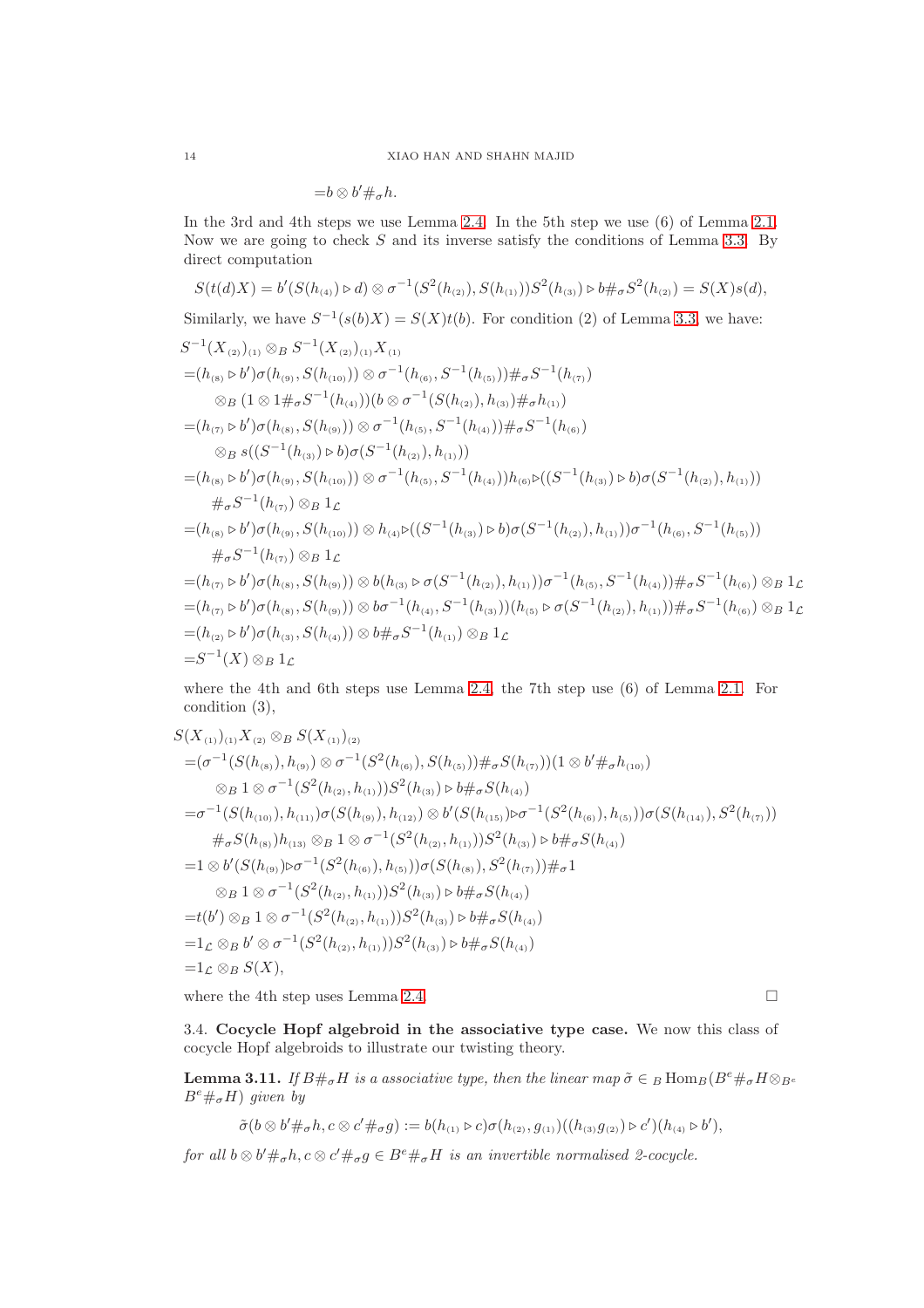*Proof.* Since  $B\#_{\sigma}H$  is a associative type, we know B is a left H-module algebra, which ensures the smash product  $B\#H$  is well defined. Let  $X = b \otimes b'\#_{\sigma}h$ ,  $Y = c \otimes c'\#_{\sigma}g$ and  $Z = d \otimes d' \#_{\sigma} f$  be three elements in  $B^e \#_{\sigma} H$ . First we can show this cocycle is well defined over the balanced tensor over  $B^e$ : On the one hand we have

$$
\tilde{\sigma}(X\eta(d\otimes d'),Y)) = \tilde{\sigma}((b\otimes b'\#_{\sigma}h)\eta(d\otimes d'),c\otimes c'\#_{\sigma}g)
$$
  
=  $b(h_{(1)}\triangleright d)(h_{(2)}\triangleright c)\sigma(h_{(3)},g_{(1)})((h_{(4)}g_{(2)})\triangleright c')(h_{(5)}\triangleright (d'b')),$ 

for all  $d, d' \in B$ ; On the other hand

$$
\tilde{\sigma}(X, \eta(d \otimes d')Y)) = \tilde{\sigma}((b \otimes b' \#_{\sigma} h), \eta(d \otimes d')(c \otimes c' \#_{\sigma} g))
$$
  
\n
$$
= \tilde{\sigma}(b \otimes b' \#_{\sigma} h, dc \otimes c'(S(g_{(2)}) \circ d') \#_{\sigma} g_{(1)})
$$
  
\n
$$
= b(h_{(1)} \triangleright (dc)) \sigma(h_{(2)}, g_{(1)})((h_{(3)} g_{(2)}) \triangleright (c'(S(g_{(3)}) \triangleright d')))(h_{(4)} \triangleright b')
$$
  
\n
$$
= b(h_{(1)} \triangleright d)(h_{(2)} \triangleright c) \sigma(h_{(3)}, g_{(1)})((h_{(4)} g_{(2)}) \triangleright c')(h_{(5)} \triangleright (d'b')).
$$

The inverse  $\tilde{\sigma}^{-1}$  is given by

$$
\tilde{\sigma}^{-1}(X,Y) := b(h_{(1)} \triangleright c)\sigma^{-1}(h_{(2)}, g_{(1)})((h_{(3)}g_{(2)}) \triangleright c')(h_{(4)} \triangleright b').
$$

We can see that

$$
\tilde{\sigma}^{-1} \star \tilde{\sigma}(X, Y) = \tilde{\sigma}^{-1} \star \tilde{\sigma}(b \otimes b' \#_{\sigma} h, c \otimes c' \#_{\sigma} g)
$$
  
\n
$$
= b(h_{(1)} \triangleright c)\sigma^{-1}(h_{(2)}, g_{(1)})\sigma(h_{(3)}, g_{(2)})((h_{(4)}g_{(3)}) \triangleright c')(h_{(5)} \triangleright b')
$$
  
\n
$$
= \epsilon((b \otimes b' \#_{\sigma} h)(c \otimes c' \#_{\sigma} g))
$$
  
\n
$$
= \tilde{\epsilon}(X, Y),
$$

where  $\tilde{\epsilon}$  is the unit in the algebra  $_B$  Hom $_B(B^e\#_{\sigma}H \otimes_{B^e} B^e\#_{\sigma}H, B)$ . Similarly, we can also see  $\tilde{\sigma} \star \tilde{\sigma}^{-1} = \tilde{\epsilon}$ .

It is clear that  $\tilde{\sigma}$  is left B-linear, we can also show that  $\tilde{\sigma}$  is also right B-linear:

$$
\tilde{\sigma}(t(b'')X, Y) = \tilde{\sigma}(t(b'')(b \otimes b' \#_{\sigma} h, c \otimes c' \#_{\sigma} g)
$$
  
\n
$$
= \tilde{\sigma}(b \otimes b'(S(h_{(2)}) \triangleright b'') \#_{\sigma} h_{(1)}, c \otimes c' \#_{\sigma} g)
$$
  
\n
$$
= b(h_{(1)} \triangleright c)\sigma(h_{(2)}, g_{(1)})((h_{(3)}g_{(2)}) \triangleright c')(h_{(4)} \triangleright (b'(S(h_{(5)}) \triangleright b'')))
$$
  
\n
$$
= b(h_{(1)} \triangleright c)\sigma(h_{(2)}, g_{(1)})((h_{(3)}g_{(2)}) \triangleright c')(h_{(4)} \triangleright b')b''
$$
  
\n
$$
= \tilde{\sigma}(X, Y)b'',
$$

for all  $b'' \in B$ . Now let's show the cocycle condition of  $\tilde{\sigma}$ . On the one hand we have:  $\tilde{\sigma}(X, s(\tilde{\sigma}(Y_{(1)}, Z_{(1)}))Y_{(2)}Z_{(2)})$ 

$$
= \tilde{\sigma}(b \otimes b' \#_{\sigma} h, c(g_{(1)} \triangleright d)\sigma(g_{(2)}, f_{(1)}) \otimes d'(S(f_{(3)}) \triangleright c') \#_{\sigma} g_{(3)} f_{(2)})
$$
  
=  $b(h_{(1)} \triangleright (c(g_{(1)} \triangleright d)\sigma(g_{(2)}, f_{(1)}))) \sigma(h_{(2)}, g_{(3)} f_{(2)}) ((h_{(3)} g_{(4)} f_{(3)}) \triangleright (d'(S(f_{(4)}) \triangleright c')))(h_{(4)} \triangleright b').$   
On the other hand,

$$
\tilde{\sigma}(s(\tilde{\sigma}(X_{(1)}, {Y}_{(1)}))X_{(2)}{Y}_{(2)}, Z)
$$

$$
= \tilde{\sigma}(b(h_{(1)} \triangleright c)\sigma(h_{(2)}, g_{(1)}) \otimes c'(S(g_{(3)}) \triangleright b') \#_{\sigma} h_{(3)}g_{(2)}, d \otimes d' \#_{\sigma} f)
$$
  
=  $b(h_{(1)} \triangleright c)\sigma(h_{(2)}, g_{(1)})((h_{(3)}g_{(2)}) \triangleright d)\sigma(h_{(4)}g_{(3)}, f_{(1)})((h_{(5)}g_{(4)}f_{(2)}) \triangleright d')$   
 $((h_{(6)}g_{(5)}) \triangleright (c'(S(g_{(6)}) \triangleright b'))).$ 

Comparing the results on both hand sides, it is sufficient to show

 $h_{(1)} \triangleright ((g_{(1)} \triangleright d)\sigma(g_{(2)}, f_{(1)}))\sigma(h_{(2)}, g_{(3)}f_{(2)}) = \sigma(h_{(1)}, g_{(1)})( (h_{(2)}g_{(2)}) \triangleright d)\sigma(h_{(3)}g_{(3)}, f).$ We can see the left hand side is

$$
h_{(1)} \triangleright ((g_{(1)} \triangleright d)\sigma(g_{(2)}, f_{(1)}))\sigma(h_{(2)}, g_{(3)}f_{(2)})
$$
  
=  $(h_{(1)} \triangleright (g_{(1)} \triangleright d))(h_{(2)} \triangleright \sigma(g_{(2)}, f_{(1)}))\sigma(h_{(3)}, g_{(3)}f_{(2)})$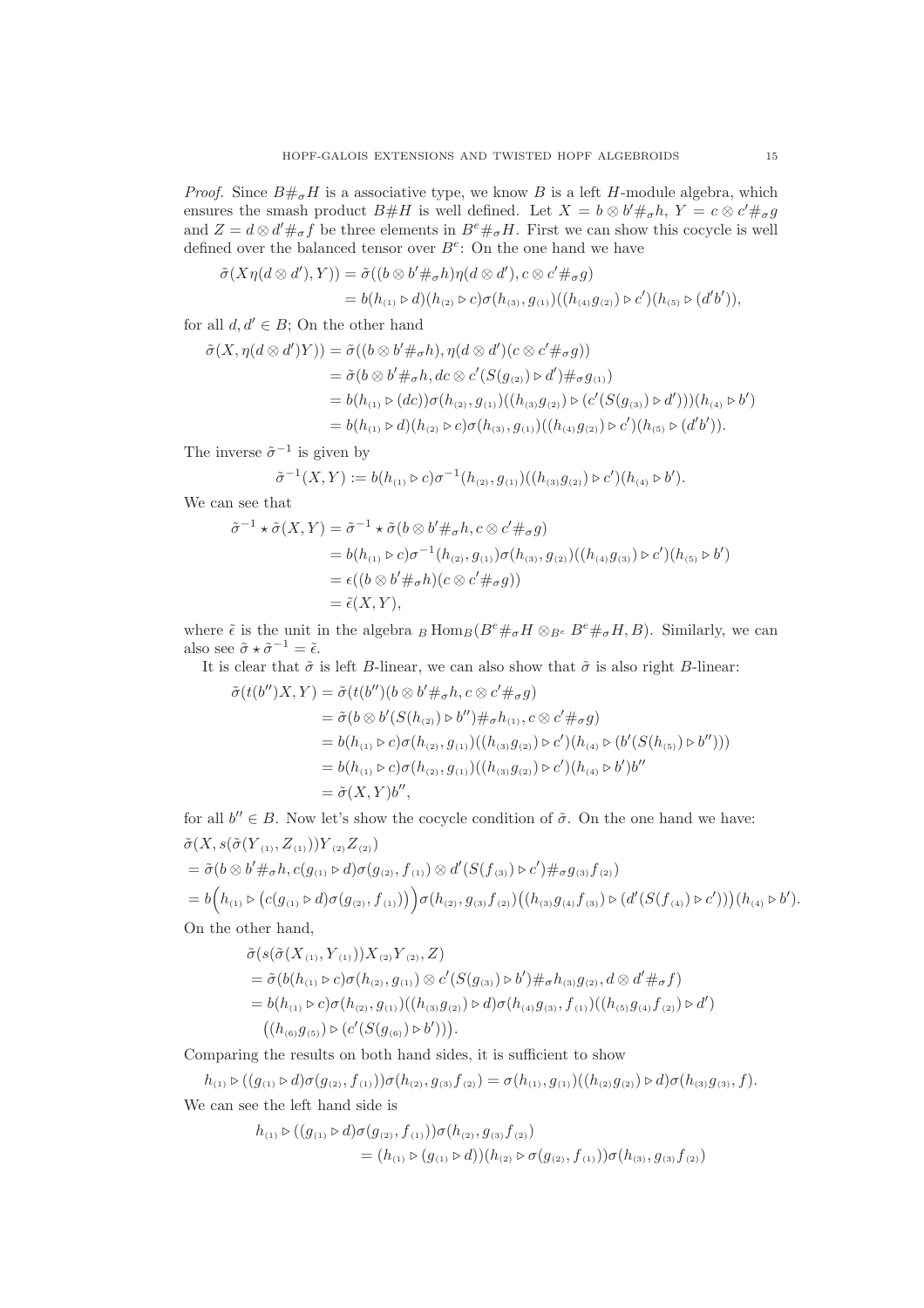16 XIAO HAN AND SHAHN MAJID

$$
= (h_{(1)} \triangleright (g_{(1)} \triangleright d)) \sigma(h_{(2)}, g_{(2)}) \sigma(h_{(3)}g_{(3)}, f)
$$
  
=  $\sigma(h_{(1)}, g_{(1)})((h_{(2)}g_{(2)}) \triangleright d) \sigma(h_{(3)}g_{(3)}, f).$ 

Finally, we can show the normalisation condition:

 $\tilde{\sigma}(X,1) = b(h_{(1)} \triangleright b') = \epsilon(X), \quad \tilde{\sigma}(1,X) = b(h_{(1)} \triangleright b') = \epsilon(X).$ 

By using the same method, we can check  $\tilde{\sigma}^{-1}$  satisfies the definition of normalised right 2cocycle. This is another long calculation but sufficiently similar that we omit the details. As a result,  $\tilde{\sigma}$  is an invertible normalised 2-cocycle.

<span id="page-15-0"></span>**Lemma 3.12.** If  $B\#_{\sigma}H$  is of associative type, then the map  $\phi : B^e\#H \to B^e\#_{\sigma}H$  is an invertible B-coring map, which is given by

$$
\phi(b \otimes b' \# h) := b \otimes b' \sigma^{-1}(S(h_{(2)}), h_{(3)}) \#_{\sigma} h_{(1)}
$$

for any  $b \otimes b' \# h \in B^e \# H$ .

*Proof.* First we check  $\epsilon = \epsilon^{\sigma} \circ \phi$ , where  $\epsilon^{\sigma}$  is the counit of  $B^e \#_{\sigma} H$ . Let  $X = b \otimes b' \# h \in$  $B^e \# H$ , then

$$
\epsilon^{\sigma}(\phi(X)) = (b \#_{\sigma} h_{(1)}) (b' \sigma^{-1}(S(h_{(3)}), h_{(4)}) \#_{\sigma} S(h_{(2)}))
$$
  
=  $b(h_{(1)} \triangleright b')(h_{(2)} \triangleright \sigma^{-1}(S(h_{(5)}), h_{(6)})) \sigma(h_{(3)}, S(h_{(4)})) \#_{\sigma} 1$   
=  $b(h \triangleright b') \#_{\sigma} 1$   
=  $\epsilon(b \otimes b' \# h),$ 

where in the third step we use Proposition [2.1.](#page-2-0) Here we always identify  $B$  with its image in B#H and  $B#_{\sigma}H$  by  $b \mapsto b#1$  and  $b \mapsto b#_{\sigma}1$  respectively. We can see  $\phi$  is left B-module map. We can also check it is right B-linear:

$$
\phi(X \triangleleft b'') = \phi(b \otimes b'(S(h_{(2)}) \triangleright b'') \# h_{(1)})
$$
  
= $b \otimes b'(S(h_{(4)}) \triangleright b'') \sigma^{-1}(S(h_{(2)}), h_{(3)}) \#_{\sigma} h_{(1)}$   
= $b \otimes b' \sigma^{-1}(S(h_{(3)}), h_{(4)})(S(h_{(2)}) \triangleright b'') \#_{\sigma} h_{(1)}$   
= $\phi(X) \triangleleft b''$ ,

for all  $b'' \in B$ , where the third step uses Lemma [2.4.](#page-5-3) Recall that the translation map of the Hopf Galois extension  $B = (B \#_{\sigma} H)^{coH} \subseteq B \#_{\sigma} H$  is given by

$$
\tau(h) = \sigma^{-1}(S(h_{(2)}), h_{(3)}) \#_{\sigma} S(h_{(1)}) \otimes_B 1 \#_{\sigma} h_{(4)},
$$

for all  $h \in H$ . So we have

$$
(\phi \otimes_B \phi)(\Delta(X)) = (\phi \otimes_B \phi)(b \otimes 1 \# h_{(1)} \otimes_B 1 \otimes b' \# h_{(2)})
$$
  
=  $(b \otimes \sigma^{-1}(S(h_{(2)}), h_{(3)}) \#_{\sigma} h_{(1)}) \otimes_B (1 \otimes b' \sigma^{-1}(S(h_{(5)}), h_{(6)}) \#_{\sigma} h_{(4)})$   
=  $\Delta^{\sigma}(b \otimes b' \sigma^{-1}(S(h_{(2)}), h_{(3)}) \#_{\sigma} h_{(1)})$   
=  $\Delta^{\sigma}(\phi(X)),$ 

where  $\Delta^{\sigma}$  is the coproduct of  $B^e \#_{\sigma} H$ . We can see  $\phi$  is invertible with the inverse  $\phi$ given by:

$$
\phi^{-1}(b \otimes b' \#_{\sigma} h) = b \otimes b'(S(h_{(2)}) \triangleright \sigma(h_{(3)}, S(h_{(4)}))) \# h_{(1)}.
$$

Here

$$
\phi\phi^{-1}(b\otimes b'\#_{\sigma}h)=b\otimes b'\sigma^{-1}(S(h_{(3)}),h_{(4)})S(h_{(2)})\triangleright \sigma(h_{(5)},S(h_{(6)}))\#_{\sigma}h_{(1)}
$$

and using Lemma  $2.1(2)$ , we have

$$
\sigma^{-1}(S(h_{(2)}), h_{(3)})S(h_{(1)})\rhd\sigma(h_{(4)}, S(h_{(5)}))
$$
  
=
$$
\sigma^{-1}(S(h_{(4)}), h_{(5)})\sigma(S(h_{(3)}), h_{(6)})\sigma(S(h_{(2)})h_{(7)}, S(h_{(10)}))\sigma^{-1}(S(h_{(1)}), h_{(8)}S(h_{(9)})) = \epsilon(h).
$$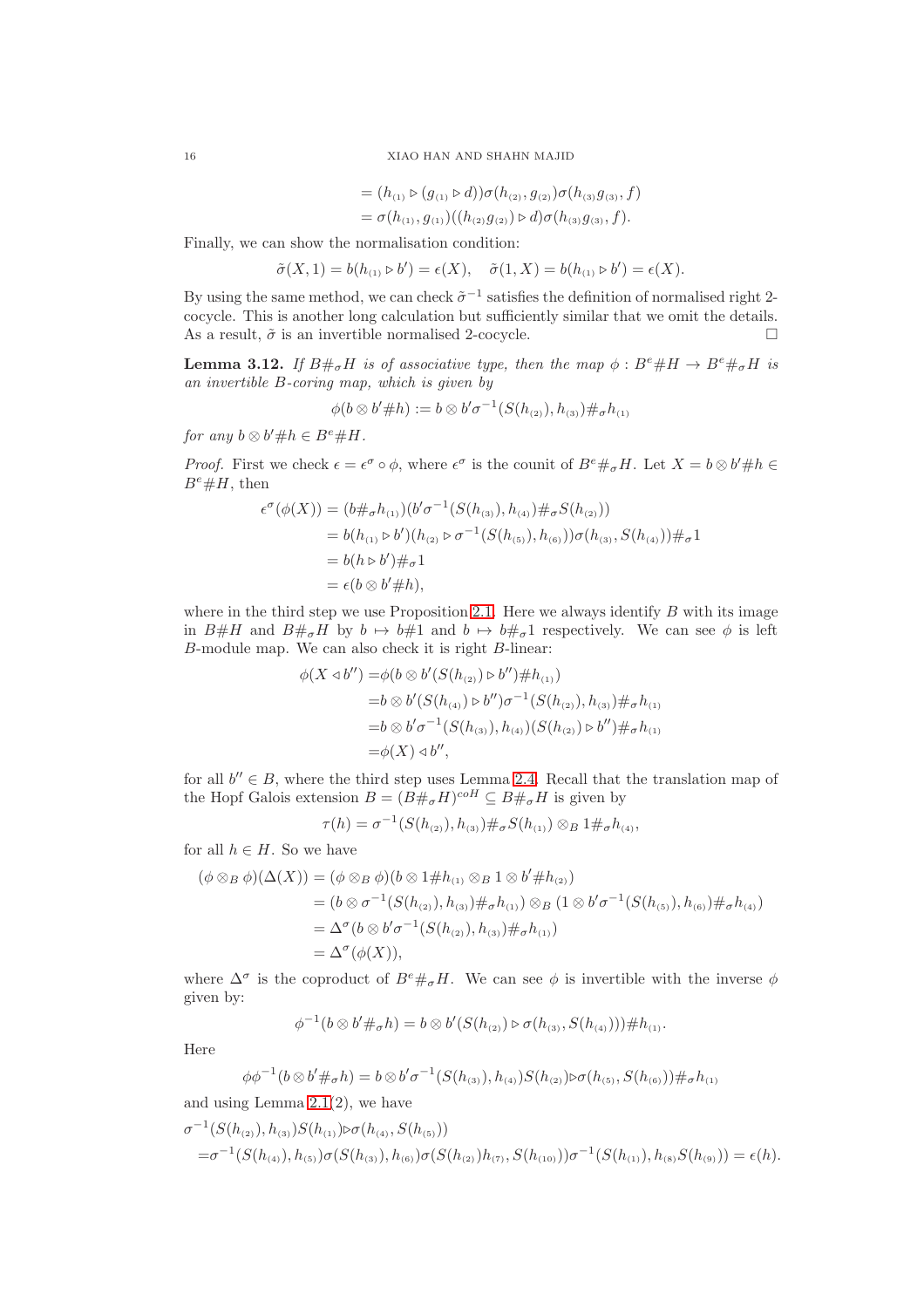In the other side, we similarly have

 $\phi^{-1}\phi(b\otimes b'\# h)=b\otimes b'\sigma^{-1}(S(h_{(5)}),h_{(6)})S(h_{(2)})\triangleright \sigma(h_{(3)},S(h_{(4)}))\# h_{(1)}$ 

and using Lemma [2.1\(](#page-2-0)4), we have

$$
\sigma^{-1}(S(h_{(4)}), h_{(5)})S(h_{(1)})\rhd\sigma(h_{(2)}, S(h_{(3)})) = (S(h_{(1)}))\rhd((h_{(2)}\rhd\sigma^{-1}(S(h_{(5)}), h_{(6)}))\sigma(h_{(3)}, S(h_{(4)})))
$$
  
= $S(h_{(1)})\rhd\epsilon(h_{(2)})1 = \epsilon(h)$ 

where, in the associative type case we use that  $\triangleright$  is a module algebra.  $\Box$ 

<span id="page-16-0"></span>**Theorem 3.13.** If  $B\#_{\sigma}H$  is a associative type, then there is an invertible normalised 2-cocycle  $\tilde{\sigma}$  on  $B^e \# H$ , such that  $\phi : (B^e \# H)^{\tilde{\sigma}} \to B^e \#_\sigma H$  is an isomorphism of left B-bialgebroids, where  $\tilde{\sigma}$  is given by Lemma [3.11](#page-13-0) and  $\phi$  is given by Lemma [3.12.](#page-15-0)

*Proof.* Since  $\phi$  is a coring map, so we only need to show  $\phi$  is an algebra map. Let  $X = b \otimes b' \# h$ ,  $Y = c \otimes c' \# g \in B^e \# H$ .

On the one hand,

$$
\phi(X \cdot_{\tilde{\sigma}} Y) \n= \phi\Big(\tilde{\sigma}(b \otimes 1 \# h_{(1)}, c \otimes 1 \# g_{(1)}) \otimes \big((S(g_{(3)})S(h_{(3)})) \triangleright \tilde{\sigma}^{-1}(1 \otimes b' \# h_{(4)}, 1 \otimes c' \# g_{(4)})\big) \# h_{(2)}g_{(2)}\Big) \n= \phi\Big(b(h_{(1)} \triangleright c)\sigma(h_{(2)}, g_{(1)}) \otimes (S(g_{(3)})S(h_{(4)})) \triangleright (\sigma^{-1}(h_{(5)}, g_{(4)})((h_{(6)}g_{(5)}) \triangleright c')(h_{(7)} \triangleright b'))\Big) \# h_{(3)}g_{(2)}\Big) \n= b(h_{(1)} \triangleright c)\sigma(h_{(2)}, g_{(1)}) \otimes (S(g_{(5)})S(h_{(6)})) \triangleright (\sigma^{-1}(h_{(7)}, g_{(6)})((h_{(8)}g_{(7)}) \triangleright c')(h_{(9)} \triangleright b')))\n\sigma^{-1}(S(g_{(3)})S(h_{(4)}), h_{(5)}g_{(4)})) \#_{\sigma}h_{(3)}g_{(2)}.
$$

On the other hand,

$$
\phi(X)\phi(Y) = (b \otimes b'\sigma^{-1}(S(h_{(2)}), h_{(3)}) \#_{\sigma} h_{(1)})(c \otimes c'\sigma^{-1}(S(g_{(2)}), g_{(3)}) \#_{\sigma} g_{(1)})
$$
  
=  $b(h_{(1)} \triangleright c)\sigma(h_{(2)}, g_{(1)}) \otimes$   

$$
c'\sigma^{-1}(S(g_{(5)}), g_{(6)}) (S(g_{(4)}) \triangleright (b'\sigma^{-1}(S(h_{(5)}), h_{(6)})))\sigma(S(g_{(3)}), S(h_{(4)})) \#_{\sigma} h_{(3)}g_{(2)},
$$

Comparing with both hand sides, it is enough to show

$$
(S(g_{(3)})S(h_{(3)})) \triangleright (\sigma^{-1}(h_{(4)}, g_{(4)})((h_{(5)}g_{(5)}) \triangleright c')(h_{(6)} \triangleright b')))\sigma^{-1}(S(g_{(1)})S(h_{(1)}), h_{(2)}g_{(2)}))
$$
  
=
$$
c'\sigma^{-1}(S(g_{(3)}), g_{(4)})(S(g_{(2)}) \triangleright (b'\sigma^{-1}(S(h_{(2)}), h_{(3)})))\sigma(S(g_{(1)}), S(h_{(1)})).
$$

Indeed,

$$
(S(g_{(3)})S(h_{(3)})) \triangleright (\sigma^{-1}(h_{(4)}, g_{(4)})((h_{(5)}g_{(5)}) \triangleright c')(h_{(6)} \triangleright b')\sigma^{-1}(S(g_{(1)})S(h_{(1)}), h_{(2)}g_{(2)}))
$$
  
\n
$$
= (S(g_{(3)})S(h_{(3)})) \triangleright (((h_{(4)}g_{(4)}) \triangleright c')\sigma^{-1}(h_{(5)}, g_{(5)}) (h_{(6)} \triangleright b')\sigma^{-1}(S(g_{(1)})S(h_{(1)}), h_{(2)}g_{(2)}))
$$
  
\n
$$
= c'(S(g_{(3)})S(h_{(3)})) \triangleright (\sigma^{-1}(h_{(4)}, g_{(4)}) (h_{(5)} \triangleright b')\sigma^{-1}(S(g_{(1)})S(h_{(1)}), h_{(2)}g_{(2)}))
$$
  
\n
$$
= c'\sigma^{-1}(S(g_{(2)})S(h_{(2)}), h_{(3)}g_{(3)}))(S(g_{(1)})S(h_{(1)})) \triangleright (\sigma^{-1}(h_{(4)}, g_{(4)}) (h_{(5)} \triangleright b'))
$$
  
\n
$$
= c'\sigma^{-1}(S(g_{(4)}), g_{(5)}) (S(g_{(3)}) \triangleright \sigma^{-1}(S(h_{(3)}), h_{(4)}g_{(6)}))
$$
  
\n
$$
\sigma(S(g_{(2)}), S(h_{(2)}))(S(g_{(1)})S(h_{(1)})) \triangleright (\sigma^{-1}(h_{(5)}, g_{(7)}) (h_{(6)} \triangleright b'))
$$
  
\n
$$
= c'\sigma^{-1}(S(g_{(4)}), g_{(5)}) (S(g_{(3)}) \triangleright \sigma^{-1}(S(h_{(3)}), h_{(4)}g_{(6)}))
$$
  
\n
$$
(S(g_{(2)})S(h_{(2)})) \triangleright (\sigma^{-1}(h_{(5)}, g_{(7)}) (h_{(6)} \triangleright b'))\sigma(S(g_{(1)}), S(h_{(1)}))
$$
  
\n
$$
= c'\sigma^{-1}(S(g_{(3)}), g_{(4)})S(g_{(2)}) \triangleright (\sigma^{-1}(S(h_{(3)}), h_{(4)}g_{(5)})S(h_{(2)}) \triangleright (\sigma^{-1}(h_{(5)}, g_{(6)}) (h_{(6)} \triangleright b')))
$$
  
\n
$$
\sigma(S(g_{
$$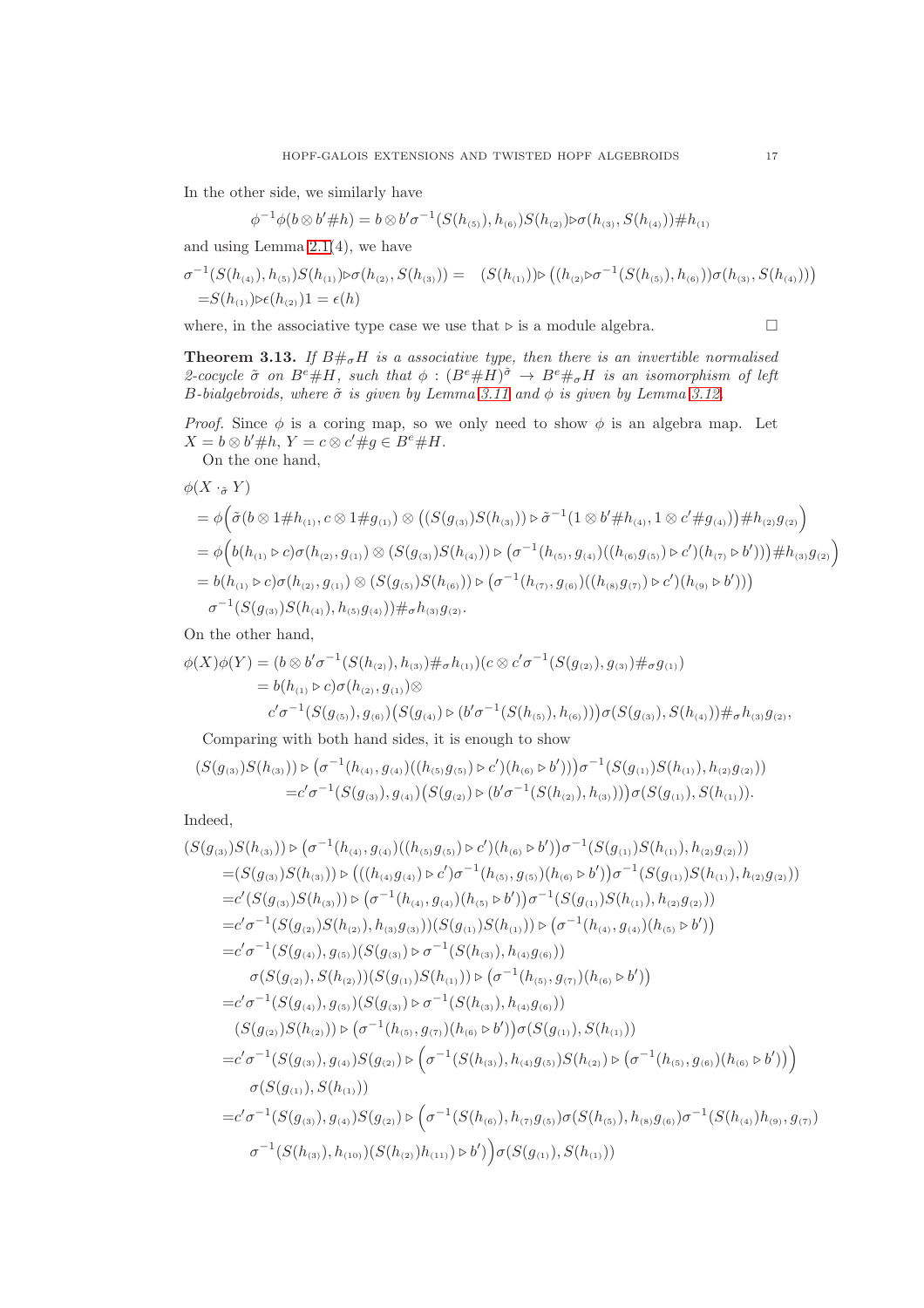#### 18 XIAO HAN AND SHAHN MAJID

$$
=c'\sigma^{-1}(S(g_{(3)}), g_{(4)})S(g_{(2)}) \triangleright (\sigma^{-1}(S(h_{(3)}), h_{(4)})S(h_{(2)}) \triangleright (h_{(5)} \triangleright b')\sigma(S(g_{(1)}), S(h_{(1)}))
$$
  

$$
=c'\sigma^{-1}(S(g_{(3)}), g_{(4)})S(g_{(2)}) \triangleright (S(h_{(4)}) \triangleright (h_{(5)} \triangleright b')\sigma^{-1}(S(h_{(2)}), h_{(3)})\sigma(S(g_{(1)}), S(h_{(1)}))
$$
  

$$
=c'\sigma^{-1}(S(g_{(3)}), g_{(4)})S(g_{(2)}) \triangleright (b'\sigma^{-1}(S(h_{(2)}), h_{(3)})\sigma(S(g_{(1)}), S(h_{(1)})),
$$

where the 1st, 5th steps use the property of associative type. The 3rd, 9th steps use Lemma [2.4.](#page-5-3) The 4th step uses Proposition [2.1.](#page-2-0) So we are done,  $\phi(X \cdot_{\tilde{\sigma}} Y) = \phi(X)\phi(Y)$ .  $\Box$ 

The simplest case of a Galois object (see Section [5\)](#page-23-0) was already shown in [\[23\]](#page-26-1). By Proposition [3.9](#page-11-0) and Theorem [3.13](#page-16-0) we have the following corollary

<span id="page-17-0"></span>**Corollary 3.14.** If  $B\#_{\sigma}H$  is of associative type, then  $(B^e \# H)^{\tilde{\sigma}}$  is a left Hopf algebroid with antipode and its inverse given by

$$
S^{\tilde{\sigma}}(X) := \phi \circ S \circ \phi^{-1}(X) = b'\sigma^{-1}(S(h_{(3)}), h_{(4)}) \otimes S^2(h_{(1)}) \triangleright b \# S(h_{(2)})
$$
  

$$
(S^{\tilde{\sigma}})^{-1}(X) := \phi \circ S^{-1} \circ \phi^{-1}(X) = h_{(5)} \triangleright b' \otimes bh_{(3)} \triangleright \sigma(S^{-1}(h_{(2)}), h_{(1)}) \# S^{-1}(h_{(4)})
$$

as corresponding via  $\phi$  to S on  $B^e\#_{\sigma}H$  in Proposition [3.9.](#page-11-0)

Moreover, by substituting

$$
X_+^{\tilde{\sigma}} \otimes_{B^{op}} X_-^{\tilde{\sigma}} = t(\tilde{\sigma}(S^{-1}(S(X_{(1)})_{(4)})_{(2)}, S(X_{(1)})_{(3)}))S^{-1}(S(X_{(1)})_{(4)})_{(1)} \\ \otimes s((\tilde{\sigma})^{-1}(S(X_{(1)})_{(1)}, X_{(2)}))S(X_{(1)})_{(2)},
$$

one can check that

$$
S^{\tilde{\sigma}}(X) = t(\epsilon(S^{\tilde{\sigma}}(X_+^{\tilde{\sigma}})))X_-^{\tilde{\sigma}} \tag{3.20}
$$

which suggests that there should be a general theory of twistings of antipodes with  $\epsilon_R = \epsilon \circ S^{\tilde{\sigma}}$  constructed independently by twisting and in the spirit of the left-right antipode theory in [\[5\]](#page-25-2). This will be looked at elsewhere.

Example 3.15. Following on from Example [2.6,](#page-5-4) we start with a smash product with inner action given by  $u$  and no cocycle and we saw that this is cohomologous to a trivial action and  $\sigma^u$ . By Lemma [3.11](#page-13-0) the corresponding 2-cocycle (which cotwists the left Hopf algebroid  $B^e \# H$ ) is

$$
\tilde{\sigma}^{u}(b \otimes b' \#_{\sigma^{u}} h, c \otimes c' \#_{\sigma^{u}} g) = b c \sigma^{u}(h, g) c' b' = b c u^{-1}(g_{(1)}) u^{-1}(h_{(1)}) u(h_{(2)} g_{(2)}) c' b'
$$
  

$$
(\tilde{\sigma}^{u})^{-1}(b \otimes b' \#_{\sigma^{u}} h, c \otimes c' \#_{\sigma^{u}} g) = b c (\sigma^{u})^{-1}(h, g) c' b' = b c u^{-1}(h_{(1)} g_{(1)}) u(h_{(2)}) h(g_{(2)}) c' b'
$$

and the resulting Hopf algebroid  $(B^e \# H)^{\tilde{\sigma^u}}$  has, by Corollary [3.14,](#page-17-0)

$$
S^{\sigma^{\mathbf{u}}}(b \otimes b' \# h) = b'u(h_{(2)})u(S(h_{(3)})) \otimes b \# S(h_{(1)})
$$
  

$$
(S^{\sigma^{\mathbf{u}}})^{-1}(b \otimes b' \# h) = b' \otimes u^{-1}(S^{-1}(h_{(2)}))u^{-1}(h_{(1)})b \# S^{-1}(h_{(3)}).
$$

Moreover, this Hopf algebroid is isomorphic to  $B^e\#_{\sigma^u}H$ , which by Proposition [3.10,](#page-12-0) has antipode and its inverse

$$
S(b \otimes b' \#_{\sigma^u} h) = b' \otimes (\sigma^u)^{-1} (S^2(h_{(2)}), S(h_{(1)})) b \#_{\sigma^u} S(h_{(3)})
$$
  
\n
$$
= b' \otimes u(S^2(h_{(2)})) u(S(h_{(1)})) b \#_{\sigma^u} S(h_{(3)})
$$
  
\n
$$
S^{-1}(b \otimes b' \#_{\sigma^u} h) = b' \sigma^u(h_{(2)}, S(h_{(3)})) \otimes b \#_{\sigma^u} S^{-1}(h_{(1)})
$$
  
\n
$$
= b' u^{-1}(h_{(2)}) u^{-1}(S(h_{(3)})) \otimes b \#_{\sigma^u} S^{-1}(h_{(1)}).
$$

If u is an algebra map then  $\sigma^u(h,g) = \epsilon(h)\epsilon(g)$  and then the antipode (and its inverse) are just the flipping of  $b$  and  $b'$  together  $S$  (and its inverse) on  $H$ .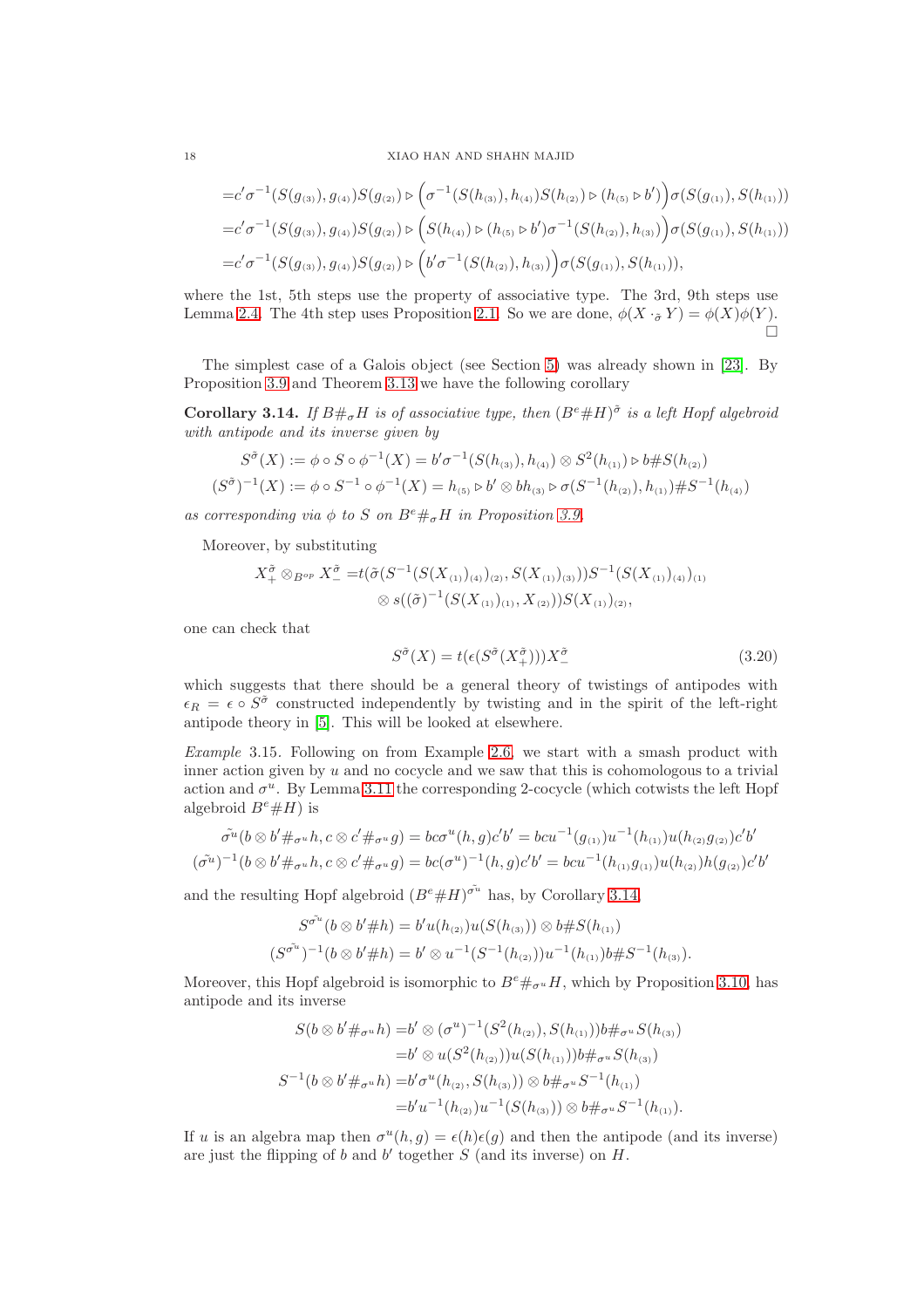### 4. Results for general Hopf Galois extensions

<span id="page-18-0"></span>Here we cast our results on cocycle extensions into a more general context of Hopf Galois extensions.

4.1. Preliminaries on Hopf Galois extensions. A Hopf-Galois extension or quantum principal bundle with universal calculus means an  $H$ -comodule algebra  $P$  with coinvariant subalgebra  $B := \{b \in P \mid \Delta_R(b) = b \otimes 1_H\} \subseteq P$  such that the canonical map

can: 
$$
P \otimes_B P \to P \otimes H
$$
,  $p \otimes_B q \mapsto pq_{(0)} \otimes q_{(1)}$ 

is bijective, where  $\otimes_B$  is the balanced tensor product by  $B \subseteq P$  as a subalgebra. We also require for convenience that  $P$  is a faithful flat left  $B$  module. In fact the inverse of can is determined by its restriction, the translation map,

$$
can^{-1}|_{1\otimes H}:H\to P\otimes_BP, \qquad h\mapsto h^{<1>}\otimes_B h^{<2>}. \qquad
$$

and it is known, e.g. [\[7,](#page-26-11) Prop. 3.6][\[9,](#page-26-2) Lemma 34.4] that it obeys

$$
h^{<1>}\otimes_B h^{<2>}(0) \otimes h^{<2>}(1) = h_{(1)}^{<1>}\otimes_B h_{(1)}^{<2>}\otimes h_{(2)}, \qquad (4.1)
$$

$$
h_{(2)}^{(1)} \otimes_B h_{(2)}^{(2)} \otimes S(h_{(1)}) = h^{(1)} \otimes_B h^{(2)} \otimes h^{(1)} \otimes_{(1)}, \tag{4.2}
$$

<span id="page-18-3"></span><span id="page-18-2"></span><span id="page-18-1"></span>
$$
h^{<1>}h^{<2>}_{(0)} \otimes h^{<2>}_{(1)} = 1_P \otimes h , \qquad (4.3)
$$

$$
p_{(0)}p_{(1)}^{\{1\}} \otimes_B p_{(1)}^{\{2\}} = 1_P \otimes_B p , \qquad (4.4)
$$

for all  $h \in H$  and  $p \in P$ .

Finally, a Hopf-Galois extension is *cleft* if there is a *cleaving map* defined as convolutioninvertible and H-equivariant. This is known cf [\[22,](#page-26-4) Theorem 8.2.4] to be equivalent to requiring that  $P \simeq B \otimes H$  as left B-modules and right H-comodules (i.e. that it has the 'normal basis property'). This means that a cleft Hopf Galois extension is equivalent to a cocycle cross product. The converse is also true.

**Lemma 4.1.**  $B\#_{\sigma}H$  for a cocycle  $(\sigma, \triangleright)$  is a cleft Hopf-Galois extension. Hence the two notions are equivalent.

Proof. We have already seen how the data of an extension with the normal basis property implies a cocycle cross product. Conversely, if we are given a cocycle cross product  $B\#_{\sigma}H$ by data ( $\triangleright, \sigma$ ) then we can view it as a cleft Hopf-Galois extension with  $\Delta_R = id \otimes \Delta$ and  $B \otimes 1 = B^{co(H)}$ ,  $j(h) = 1 \otimes h$  as previously discussed. This is clear but we explain it explicitly. Indeed, the inverse to the canonical map is provided by[\[22\]](#page-26-4)

$$
can^{-1}(b\#_{\sigma} g \otimes h) = (b\#_{\sigma} g)(\sigma^{-1}(S(h_{(2)}), h_{(3)})\#_{\sigma} S(h_{(1)})) \otimes_B 1\#_{\sigma} h_{(4)},
$$
(4.5)

for all  $b \in B$  and  $a, h \in H$ . One can check that

$$
can((b\#_{\sigma}g)(\sigma^{-1}(S(h_{(2)}),h_{(3)})\#_{\sigma}S(h_{(1)}))\otimes_B 1\#_{\sigma}h_{(4)})
$$
  
=  $(b\#_{\sigma}g)(\sigma^{-1}(S(h_{(3)}),h_{(4)})\sigma(S(h_{(2)}),h_{(5)})\#_{\sigma}S(h_{(1)})h_{(6)})\otimes h_{(7)} = b\#_{\sigma}g\otimes h.$ 

can<sup>-1</sup>(can( $b \#_{\sigma} g \otimes_B b' \#_{\sigma} h$ ))

<span id="page-18-4"></span>
$$
= (b \#_{\sigma} g)(b' \#_{\sigma} h_{(1)}) (\sigma^{-1}(S(h_{(3)}), h_{(4)}) \#_{\sigma} S(h_{(2)})) \otimes_B 1 \#_{\sigma} h_{(5)}
$$
  
=  $(b \#_{\sigma} g)(b'(h_{(1)} \triangleright \sigma^{-1}(S(h_{(6)}), h_{(7)})) \sigma(h_{(2)}, S(h_{(5)})) \#_{\sigma} h_{(3)} S(h_{(4)})) \otimes_B 1 \#_{\sigma} h_{(8)}$   
=  $(b \#_{\sigma} g)(b' \#_{\sigma} 1) \otimes_B 1 \#_{\sigma} h = b \#_{\sigma} g \otimes_B b' \#_{\sigma} h,$ 

for all  $b, b' \in B$  and  $g, h \in H$ , where the third step uses Proposition [2.1.](#page-2-0)

Given the lemma, our various results in Section [2](#page-1-0) translate to the point of view of cleft Hopf-Galois extensions as follows, with the more elementary proofs left to the reader. First of all, our notion of associative type from the point of view of cleft Hopf-Galois extensions is equivalent to

$$
j^{-1}(g_{(1)})j^{-1}(h_{(1)})j(h_{(2)}g_{(2)}) \in Z(B). \tag{4.6}
$$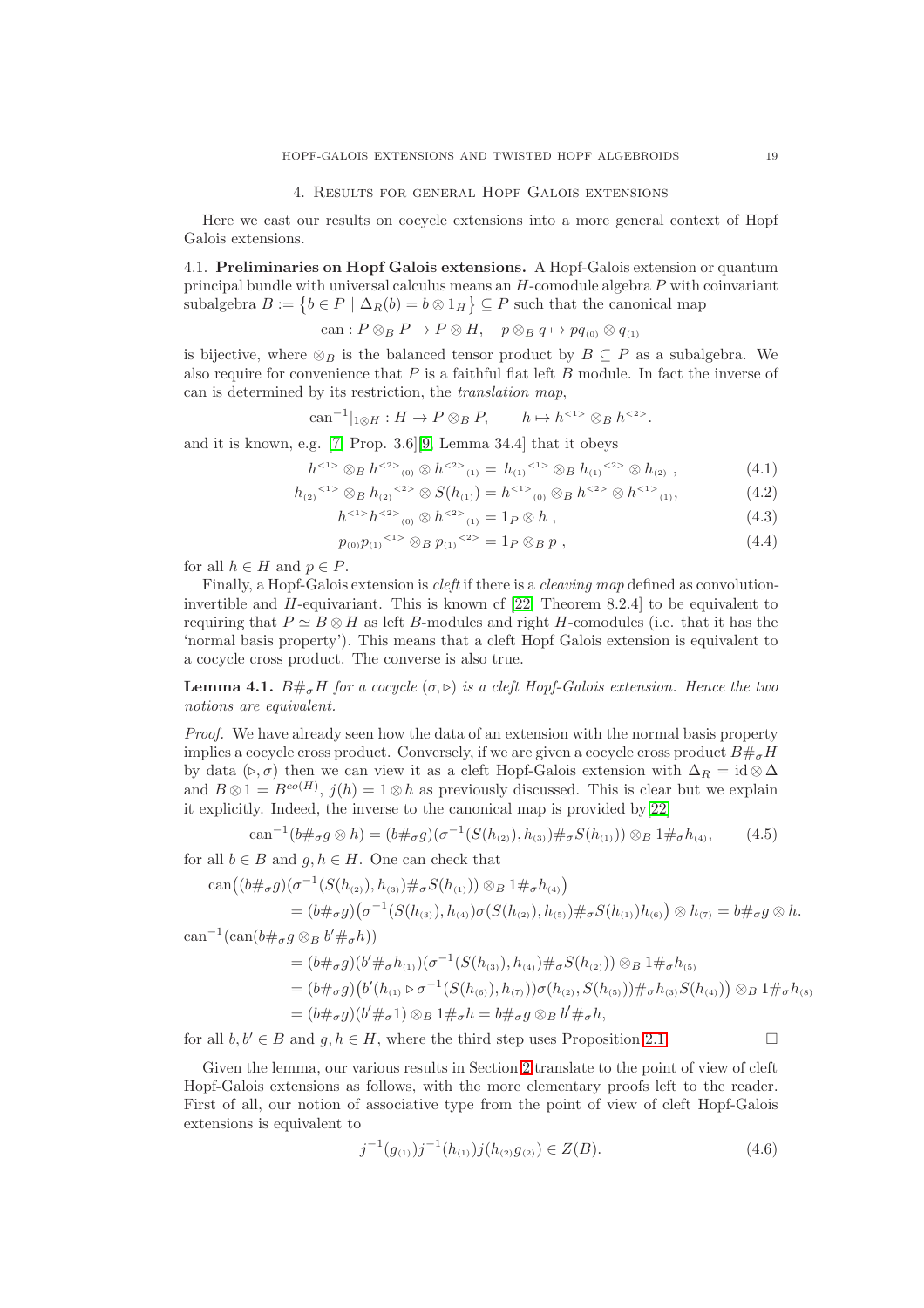Next, 'gauge transform' from  $(\triangleright, \sigma)$  to  $(\triangleright^u, \sigma^u)$  by convolution-invertible  $u : H \to B$ is equivalent from the point of view of cleft Hopf-Galois extensions to a change of the cleaving map j to  $j^u = u^{-1} * j$ , and preserves associative type as in Proposition [2.5](#page-5-1) if and only if

$$
j^{-1}(g_{(1)})u(g_{(2)})j^{-1}(h_{(1)})u(h_{(2)})u^{-1}(h_{(3)}g_{(3)})j(h_{(4)}g_{(4)}) \in Z(B). \tag{4.7}
$$

Lastly, it was recently observed [\[1\]](#page-25-4) that if  $\chi : H \otimes H \to k$  is an invertible normalised Drinfeld cotwist on H then a Hopf-Galois extension  $B = P^{coH} \subseteq P$  cotwists to another one,  $B = P_{\chi}^{coH^{\chi}} \subseteq P_{\chi}$  with product [\(2.1\)](#page-2-2). We can make this a little more explicit:

**Lemma 4.2.** If P, H is a Hopf-Galois extension with translation map as above and  $\chi$  a Drinfeld cotwist then  $P_{\chi}$ ,  $H^{\chi}$  has translation map

$$
\tau_{\chi}(h) := h_{(3)}^{1} \otimes_B h_{(3)}^{1} \otimes_{\mathbb{Z}} h_{(1)} \otimes S(h_{(2)}),
$$

for all  $h \in H$ .

Proof. We give an elementary direct proof. On the one hand,

$$
(\text{can}_{\chi} \circ \tau_{\chi})(h) = h_{(3)}^{(1)} \circ h_{(3)}^{(2)} \circ \chi^{-1}(h_{(3)}^{(1)} \circ h_{(3)}^{(2)} \circ \chi_{(1)(1)})h_{(3)}^{(2)} \circ \chi_{(1)(2)} \chi(h_{(1)} \otimes S(h_{(2)}))
$$
  
=  $h_{(4)}^{(1)} \circ h_{(4)}^{(2)} \circ \chi_{(0)} \otimes \chi^{-1}(S(h_{(3)}) \otimes h_{(4)}^{(2)} \circ \chi_{(1)(1)})h_{(4)}^{(2)} \circ \chi_{(1)(2)} \chi(h_{(1)} \otimes S(h_{(2)}))$   
=  $1 \otimes \chi^{-1}(S(h_{(3)}) \otimes h_{(4)})h_{(5)} \chi(h_{(1)} \otimes S(h_{(2)})) = 1 \otimes h,$ 

for all  $h \in H$ , where the 2nd step uses [\(4.2\)](#page-18-1), the 3rd step uses [\(4.3\)](#page-18-2), and the last step uses the fact that  $\chi$  is a cotwist on the Hopf algebra H. (This is sufficient since  $\text{can}_{\chi}$  is a left  $P_\chi$  module map.) On the other side,

$$
\begin{aligned} (\text{can}_{\chi}^{-1} \circ \text{can}_{\chi})(p \otimes_B q) &= p \cdot_{\chi} q_{(0)} \cdot_{\chi} q_{(3)}^{(1)} \otimes B \ q_{(3)}^{(2)} \chi(q_{(1)} \otimes S(q_{(2)})) \\ &= p \cdot_{\chi} (q_{(0)} q_{(4)}^{(1)} \otimes q_{(4)}^{(2)} \chi^{-1} (q_{(1)} \otimes q_{(4)}^{(2)} \chi^{-1} (q_{1}) \chi(q_{(2)}, S(q_{(3)})) \\ &= p \cdot_{\chi} (q_{(0)} q_{(5)}^{(2)} \chi^{-1} \otimes B \ q_{(5)}^{(2)} \chi^{-1} (q_{(1)} \otimes S(q_{(4)})) \chi(q_{(2)} \otimes S(q_{(3)})) \\ &= p \cdot_{\chi} (q_{(0)} q_{(1)}^{(2)} \otimes B \ q_{(1)}^{(2)} \otimes B \ q_{(3)}^{(2)} \end{aligned}
$$

for all  $p, q \in P_{\chi}$ , where the 3rd step uses [\(4.2\)](#page-18-1), and the last step uses [\(4.4\)](#page-18-3). Now, in the cleft case, as the isomorphism  $P \cong B \otimes H$  is left B-linear (since the coaction is the same on the underlying vector space) and right  $H^{\chi}$ -colinear (since  $b \cdot_{\chi} p = bp$  as b is coinvariant) the twisting reduces to Proposition [2.2.](#page-3-2)

In the cleft case, this agrees with the twisting of the cocycle extension in Proposition [2.2.](#page-3-2) From the point of view of Hopf-Galois extensions, the condition that twisting by  $\chi$  preserves associative type as in Proposition [2.7](#page-6-2) is

$$
j^{-1}(h_{(1)}g_{(1)})\chi(h_{(2)},g_{(2)})j(h_{(3)}g_{(3)}) \in Z(B)
$$
\n(4.8)

on using the form of the action ⊳ as given by j.

4.2. Ehresmann-Schauenburg Hopf algebroid. The classical construction here is the Ehresmann groupoid G associated to a classical principal bundle  $X \to M$  where M is classical manifold, with structure group G. Then  $\mathcal{G} = (X \times X)/G$  where we identify  $(x, y) \sim (x. u, y. u)$  for all  $u \in G$  and  $x, y \in X$ . The base is  $M = X/G$  similarly identified. The composition is  $(x, y) \circ (y, z) = (x, z)$  and the source and target maps are represented by  $s(x, y) = x$  and  $t(x, y) = y$  which one can check are all well-defined on the quotient spaces (so the results here are  $\pi(x)$  and  $\pi(y)$ ).

**Definition 4.3.** [\[9,](#page-26-2) §34.13]. Let  $B = P^{coH} \subseteq P$  be a Hopf Galois extension such that P is a faithful flat left B-module. The Ehresmann Schauenburg bialgebroid is

 $\mathcal{B} := \{p \otimes q \in P \otimes P \mid p_{(0)} \otimes \tau(p_{(1)}) q = p \otimes q \otimes_B 1\} \subset P \otimes P$ 

with B-bimodule inherited from P and B-coring coproduct and counit

 $\Delta(p \otimes q) = p_{(0)} \otimes \tau(p_{(1)}) \otimes q, \quad \epsilon(p \otimes q) = pq.$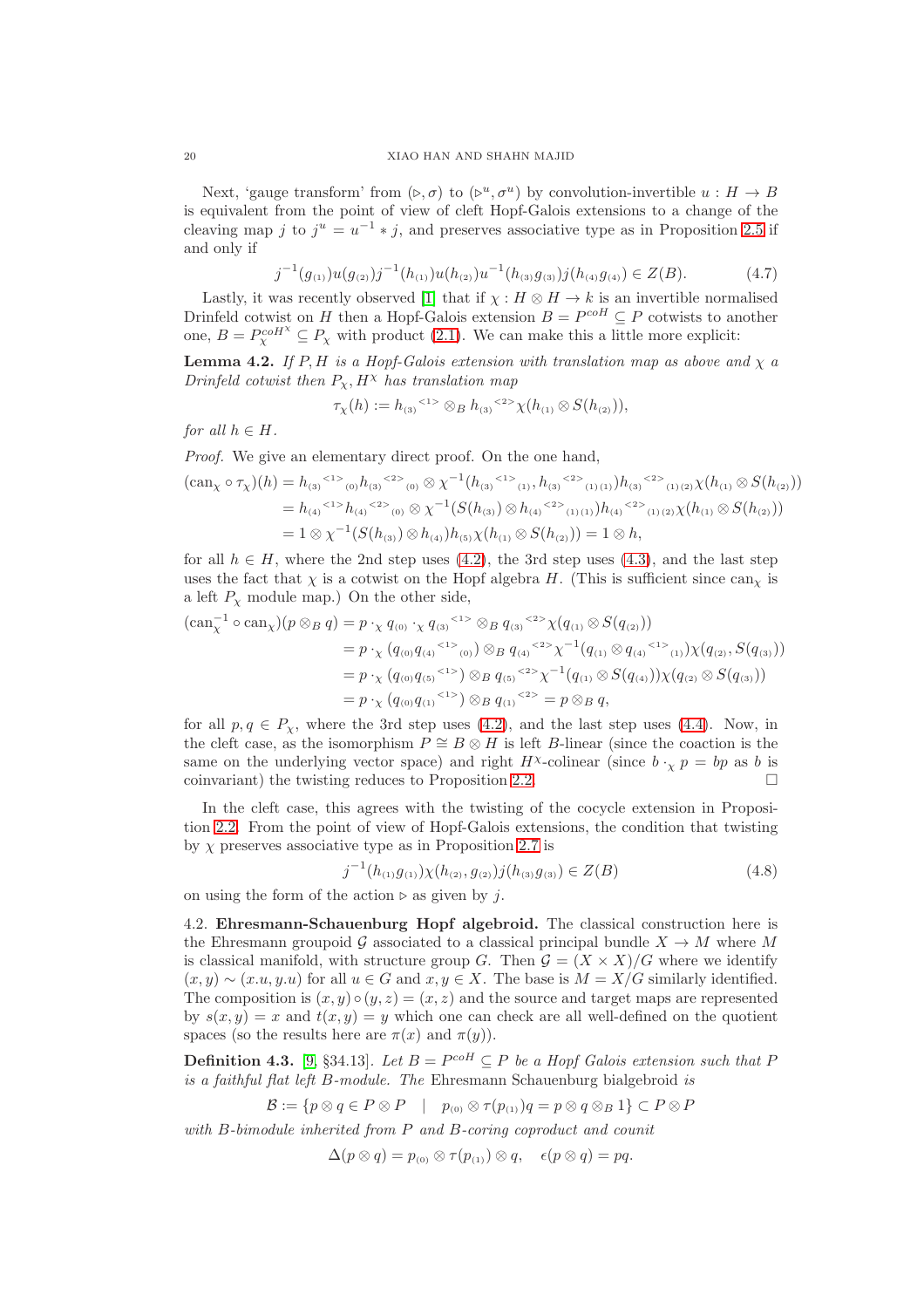Moreover,  $\beta$  is a  $B^e$ -ring with the product and unit

$$
(p \otimes q) \bullet_{\mathcal{C}} (r \otimes u) = pr \otimes uq, \quad \eta(b \otimes c) = b \otimes c
$$

for all  $p \otimes q$ ,  $r \otimes u \in \mathcal{B}$  and  $b \otimes c \in B^e$ . Here  $s(b) = b \otimes 1$  and  $t(b) = 1 \otimes b$ .

It was shown in [\[9\]](#page-26-2), [\[13\]](#page-26-12) that the B-bimodule  $\beta$  is isomorphic to the B-bimodule of coinvariant elements,

<span id="page-20-1"></span>
$$
\mathcal{B} \simeq (P \otimes P)^{coH} := \{ p \otimes q \in P \otimes P \quad | \quad p_{(0)} \otimes q_{(0)} \otimes p_{(1)} q_{(1)} = p \otimes q \otimes 1_H \}. \tag{4.9}
$$

The last result and the fact that it is true classically suggests that  $\beta$  should generally be a left Hopf algebroid. We prove this now.

<span id="page-20-0"></span>**Theorem 4.4.** If  $B \subseteq P$  is a H-Hopf Galois extension, then  $B$  is a Hopf algebroid which we denote  $\mathcal{L}(P, H)$ .

*Proof.* Let  $X = a \otimes a'$ ,  $Y = d \otimes d'$ . We define  $\rho : \mathcal{L}(P, H) \otimes_B \mathcal{L}(P, H) \to \mathcal{L}(P, H) \otimes_{B^{op}}$  $\mathcal{L}(P,H)$  by:

$$
\rho(X \otimes_B Y) := a \otimes {a'}_{(1)}^{2} \otimes_{B^{op}} (a'_{(0)} \otimes {a'}_{(1)}^{2} Y),
$$

this is well defined, since we have

$$
\rho(t(b)X \otimes_B Y) = a \otimes {a'}_{(1)}^{2>} \otimes_{B^{op}} (a'_{(0)}b \otimes {a'}_{(1)}^{2>})Y
$$
  
=  $\rho(X \otimes_B s(b)Y).$ 

And

$$
a \otimes ba'_{(1)}^{2>} \otimes_{B^{op}} (a'_{(0)} \otimes a'_{(1)}^{2>})Y = (a \otimes a'_{(1)}^{2>})t(b) \otimes_{B^{op}} (a'_{(0)} \otimes a'_{(1)}^{2>})Y
$$
  
=  $a \otimes a'_{(1)}^{2>} \otimes_{B^{op}} t(b)(a'_{(0)} \otimes a'_{(1)}^{2>})Y$   
=  $a \otimes a'_{(1)}^{2>} \otimes_{B^{op}} (a'_{(0)} \otimes a'_{(1)}^{2>})Y$ 

Moreover,  $(a \otimes a'_{(1)} \leq s) \otimes_{B^{op}} (a'_{(0)} \otimes a'_{(1)} \leq s) \in \mathcal{L}(P, H) \otimes_{B^{op}} \mathcal{L}(P, H)$ , since

$$
\Delta_R^{\text{diag}}(a \otimes a'_{(1)}^{(2>)}) \otimes_{B^{op}} (a'_{(0)} \otimes a'_{(1)}^{(1>)})
$$
\n
$$
= (a_{(0)} \otimes a'_{(1)}^{(2>)}) \otimes a_{(1)} a'_{(1)}^{(2>)} \otimes_{B^{op}} (a'_{(0)} \otimes a'_{(1)}^{(1>)})
$$
\n
$$
= (a_{(0)} \otimes a'_{(1)}^{(2>)}) \otimes a_{(1)} a'_{(2)} \otimes_{B^{op}} (a'_{(0)} \otimes a'_{(1)}^{(1>)})
$$
\n
$$
= (a \otimes a'_{(1)}^{(2>)}) \otimes 1 \otimes_{B^{op}} (a'_{(0)} \otimes a'_{(1)}^{(1>)})
$$

We can see  $\lambda$  is the inverse of  $\rho$ . On the one hand:

$$
\lambda(\rho(X \otimes_B Y)) = \lambda(a \otimes a'_{(1)}^{2} \otimes B^{op} (a'_{(0)} \otimes a'_{(1)}^{2} \otimes Y))
$$
  
=  $a_{(0)} \otimes a_{(0)}^{2} \otimes B (a_{(1)}^{2} \otimes a'_{(1)}^{2} \otimes a'_{(0)} \otimes a'_{(1)}^{2} \otimes Y)$   
=  $a_{(0)} \otimes a_{(0)}^{2} \otimes B (a_{(1)}^{2} \otimes a' \otimes Y)$   
=  $X \otimes_B Y$ .

On the other hand,

$$
\rho(\lambda(X \otimes_{B^{op}} Y)) = \rho(a_{(0)} \otimes a_{(1)} \otimes \cdots \otimes_{B} (a_{(1)} \otimes \cdots \otimes a')Y)
$$
  
\n
$$
= a_{(0)} \otimes a_{(1)} \otimes \cdots \otimes_{B^{op}} (a_{(1)} \otimes \cdots \otimes a_{(1)} \otimes a_{(1)} \otimes \cdots \otimes a')Y
$$
  
\n
$$
= a_{(0)} \otimes S(a_{(1)}) \otimes \cdots \otimes_{B^{op}} (a_{(2)} \otimes S(a_{(1)}) \otimes \cdots \otimes a')Y
$$
  
\n
$$
= a_{(0)} \otimes S(a_{(1)}) \otimes \cdots \otimes_{B^{op}} (1 \otimes a' S(a_{(1)}) \otimes \cdots \otimes a')Y
$$
  
\n
$$
= a_{(0)} \otimes a' S(a_{(1)}) \otimes \cdots \otimes S(a_{(1)}) \otimes \cdots \otimes_{B^{op}} Y
$$
  
\n
$$
= X \otimes_{B^{op}} Y.
$$

 $\Box$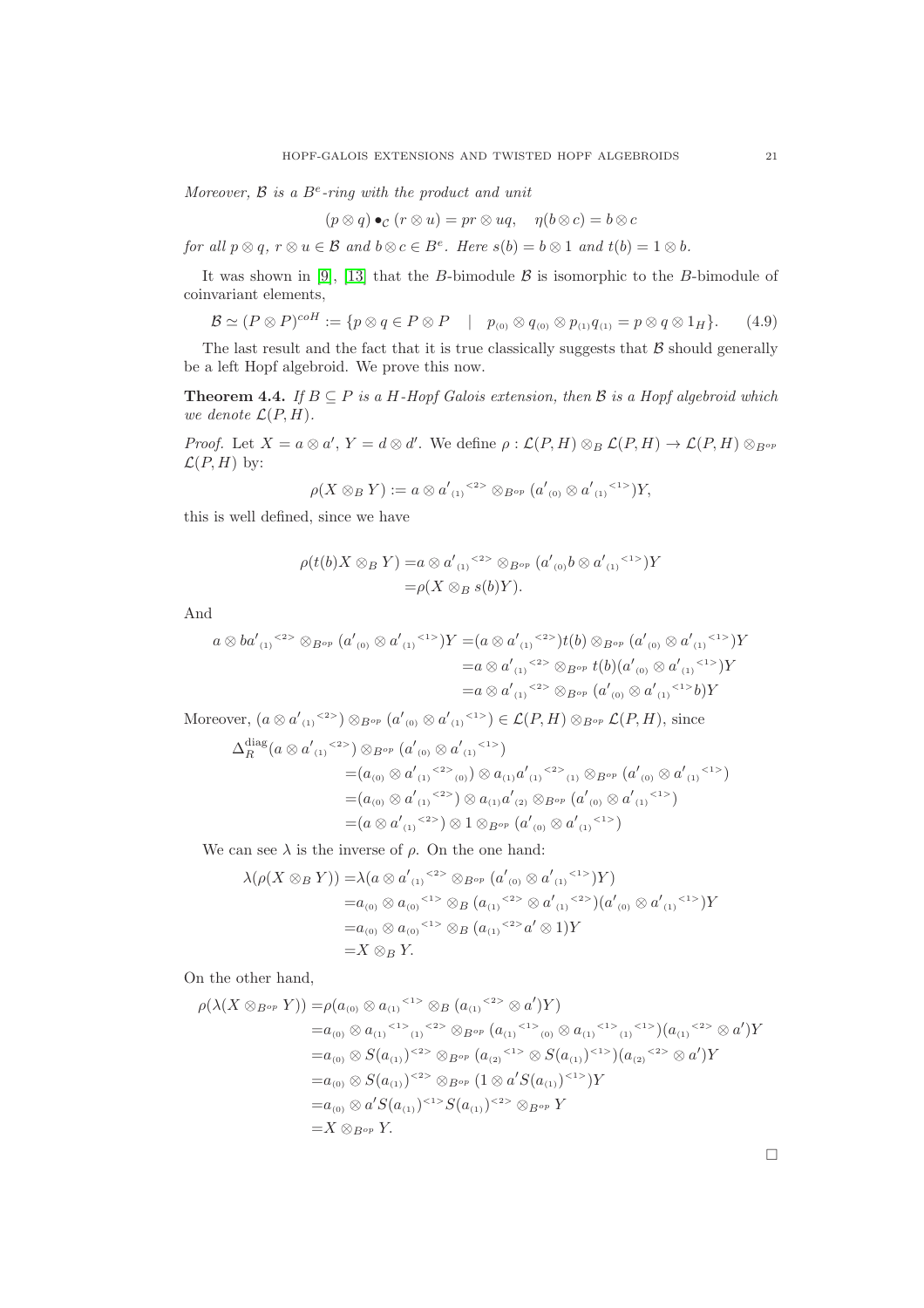This generalises [\[24\]](#page-26-3) for the case of a Galois object (see Section [5\)](#page-23-0). We also connect to Section [3](#page-6-0) as follows.

<span id="page-21-0"></span>**Lemma 4.5.** In the cleft case, we have  $\mathcal{L}(B \#_{\sigma} H, H) \cong B^e \#_{\sigma} H$  as left Hopf algebroids

*Proof.* Using [\(4.9\)](#page-20-1), invariant elements of  $P \otimes P$  are then of the form

$$
\mathcal{L}(B\#_{\sigma}H, H) = \{b\#_{\sigma}h_{(1)} \otimes b'\#_{\sigma}S(h_{(2)}) \mid b, b' \in B, h \in H\}.
$$

We can also see the coproduct is given by

$$
\Delta(b\#_{\sigma}h_{(1)}\otimes b'\#_{\sigma}S(h_{(2)}))=b\#_{\sigma}h_{(1)}\otimes \sigma^{-1}(S(h_{(3)}),h_{(4)})\#_{\sigma}S(h_{(2)})\otimes B_{1}\#_{\sigma}h_{(5)}\otimes b'\#_{\sigma}S(h_{(6)}),
$$
since from (4.5) we know the translation map  $\sigma: H \to B\# H \otimes B\# H$  is

since from [\(4.5\)](#page-18-4) we know the translation map  $\tau : H \to B \# H \otimes_B B \# H$  is

$$
\tau(h) = \sigma^{-1}(S(h_{(2)}), h_{(3)}) \#_{\sigma} S(h_{(1)}) \otimes_B 1 \#_{\sigma} h_{(4)},
$$

for all  $h \in H$ . Next,

$$
H \to H \otimes H, \quad h \mapsto h_{(1)} \otimes S(h_{(2)})
$$

is a vector space inclusion with image exactly the elements as shown. So we have an induced isomorphism of vector spaces

$$
\Theta: B^e \#_\sigma H \to \mathcal{L}(B \#_\sigma H, H), \quad \Theta(b \otimes b' \#_\sigma h) := b \#_\sigma h_{(1)} \otimes b' \#_\sigma S(h_{(2)}).
$$

It remains to show that this preserves the bialgebroid structures.

First, it is not hard to see this is a B-bimodule map

$$
\Theta(c \triangleright (b \otimes b' \#_{\sigma} h) \triangleleft c') = \Theta(c b \otimes b' (S(h_{(2)}) \triangleright c') \#_{\sigma} h_{(1)})
$$
  
=  $c b \#_{\sigma} h_{(1)} \otimes b' (S(h_{(3)}) \triangleright c') \#_{\sigma} S(h_{(2)}).$ 

We can see  $\Theta$  is a coring map:

$$
(\Theta \otimes_B \Theta)(\Delta(b \otimes b' \#_{\sigma} h)) = b \#_{\sigma} h_{(1)} \otimes \sigma^{-1}(S(h_{(3)}), h_{(4)}) \#_{\sigma} S(h_{(2)}) \otimes_B 1 \otimes_{\sigma} h_{(5)} \otimes b' \#_{\sigma} S(h_{(6)})
$$
  
=  $\Delta(b \#_{\sigma} h_{(1)} \otimes b' \#_{\sigma} S(h_{(2)})).$ 

We also have  $\epsilon(\Theta(X)) = \epsilon(X)$ :

$$
\epsilon(b\#_{\sigma}h_{(1)}\otimes b'\#_{\sigma})=b(h_{(1)}\triangleright b')\sigma(h_{(2)},S(h_{(3)}))=\epsilon(b\otimes b'\#_{\sigma}h).
$$

Next, we show  $\Theta(XY) = \Theta(X)\Theta(Y)$  for all  $X, Y \in B^e \#_\sigma H$ . Indeed,

$$
\Theta((b \otimes b' \#_{\sigma} h).(c \otimes c' \#_{\sigma} g))
$$
  
= $\Theta(b(h_{(1)} \triangleright c)\sigma(h_{(2)}, g_{(1)}) \otimes c'(S(g_{(4)}) \triangleright b')\sigma(S(g_{(3)}), S(h_{(4)})) \#_{\sigma} h_{(3)}g_{(2)})$   
= $(b \#_{\sigma} h_{(1)} \otimes b' \#_{\sigma} S(h_{(2)}))(c \#_{\sigma} g_{(1)} \otimes c' \#_{\sigma} S(g_{(2)}))$ 

 $\Box$ 

We next want to know if  $\mathcal{L}(P, H)$  has an antipode. In view of the lemma, we already know this if  $\sigma$  is of associative type. Classically, we know the inverse of a gauge groupoid is just the fliping of the two entries. However, when we flip a element  $a \otimes a' \in \mathcal{L}(P, H)$ , the result  $a' \otimes a$  doesn't belong to  $\mathcal{L}(P, H)$ , since H is not commutative. Rather, we need some kind of braiding to generalise the flip and we provide this now if  $H$  is coquasitriangular.

We recall that a Hopf algebra  $H$  is a coquasitrangular if there is a convolution invertible linear map  $\mathcal{R}: H \otimes H \to k$  satisfies

$$
g_{(1)}h_{(1)}\mathcal{R}(h_{(2)}\otimes g_{(2)})=\mathcal{R}(h_{(1)}\otimes g_{(1)})h_{(2)}g_{(2)}
$$
  

$$
\mathcal{R}(h\otimes gf)=\mathcal{R}(h_{(1)}\otimes g)\mathcal{R}(h_{(2)}\otimes f), \quad \mathcal{R}(hg\otimes f)=\mathcal{R}(h\otimes f_{(1)})\mathcal{R}(g\otimes f_{(2)})
$$

for all  $h, g, f \in H$ . It is known (for example [\[18\]](#page-26-6), Prop 2.2.4) that the antipode of a coquasitrangular Hopf algebra is invertible. Now, since  $P$  is a right  $H$ -comodule, we know<sup>[\[18\]](#page-26-6)</sup> that  $R$  induces a braiding

$$
\Psi(p\otimes q)=q_{\text{\tiny{(0)}}}\otimes p_{\text{\tiny{(0)}}}\mathcal{R}(p_{\text{\tiny{(1)}}}\otimes q_{\text{\tiny{(1)}}})
$$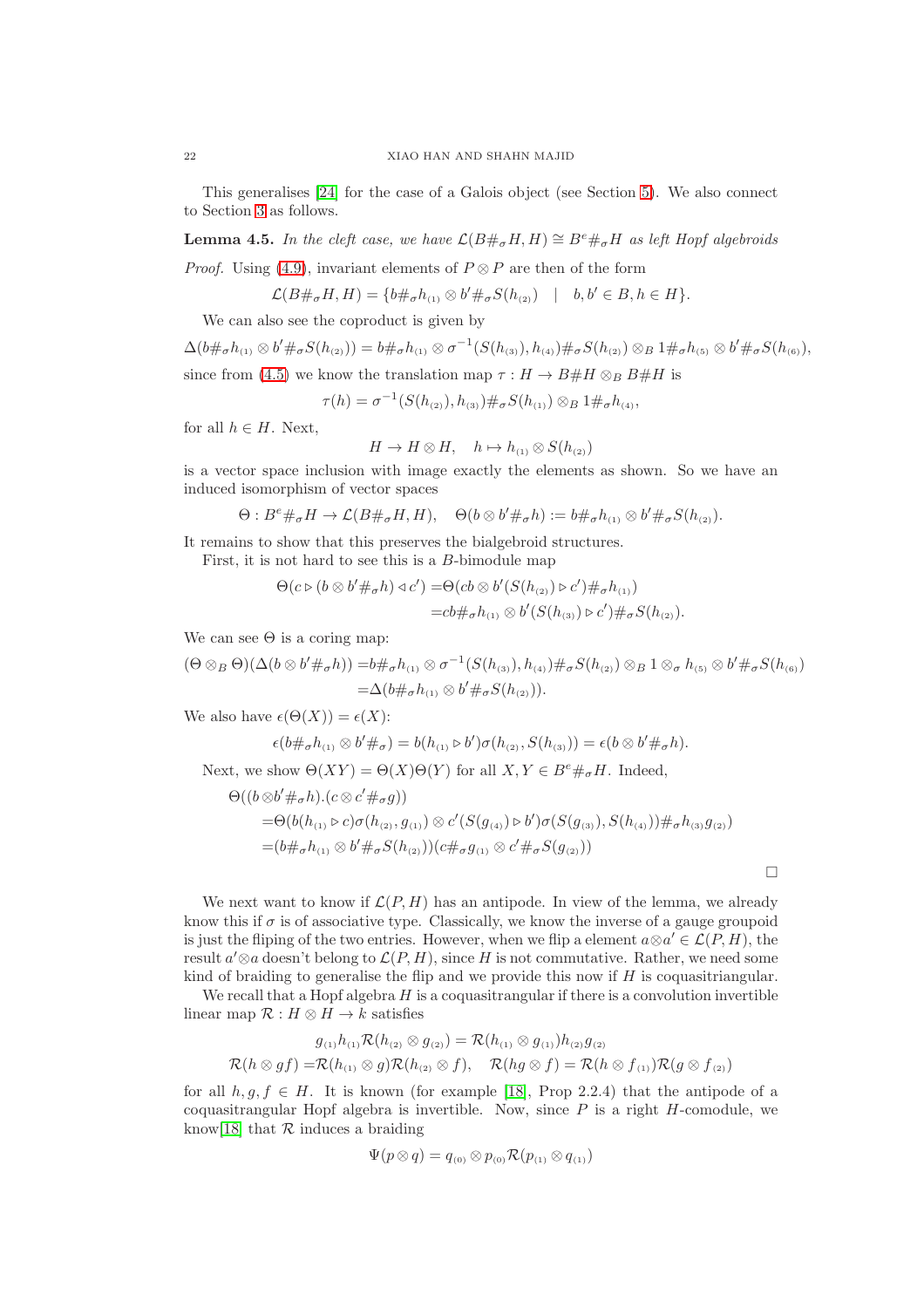which is an  $H$ -comodule map and invertible, with inverse

$$
\Psi^{-1}(p \otimes q) = q_{(0)} \otimes p_{(0)} \mathcal{R}^{-1}(q_{(1)} \otimes p_{(1)}).
$$

We use this for the notion of 'flip' need for the antipode.

<span id="page-22-0"></span>**Proposition 4.6.** If H is coquasitriangular then  $\mathcal{L}(P, H)$  has an antipode.

*Proof.* Since  $\Psi$  is a morphism in the category of H-comodules, it and its inverse restrict to the invariant subspace of  $P \otimes P$ , hence we can set  $S = \Psi^{-1}$ . We know this is invertible and now we show that the remaining conditions of Lemma [3.3](#page-7-0) apply.

First, we can see  $S(t(b)X) = S(X)s(b)$  and  $S^{-1}(s(b)X) = S^{-1}(X)t(b)$ . For condition (2) of Lemma [3.3,](#page-7-0) let  $X = p \otimes q$  we have:

$$
S^{-1}(X_{(2)})_{(1)} \otimes_{B} \otimes_{B} S^{-1}(X_{(2)})_{(1)} X_{(1)}
$$
  
\n
$$
= (q_{(0)} \otimes \mathcal{R}(p_{(1)} \otimes_{(1)} \otimes q_{(1)}) p_{(1)} \otimes_{(0)})_{(1)}
$$
  
\n
$$
\otimes_{B} (q_{(0)} \otimes \mathcal{R}(p_{(1)} \otimes_{(1)} \otimes q_{(1)}) p_{(1)} \otimes_{(0)})_{(2)} (p_{(0)} \otimes p_{(1)} \otimes_{(1)})
$$
  
\n
$$
= (\mathcal{R}(p_{(2)} \otimes S(p_{(3)})) q_{(0)} \otimes q_{(1)} \otimes_{(1)} \otimes_{(1)} \otimes_{(2)} \otimes p_{(1)} \otimes_{(2)}) (p_{(0)} \otimes p_{(1)} \otimes_{(1)})
$$
  
\n
$$
= (\mathcal{R}(p_{(1)} \otimes S(p_{(2)})) q_{(0)} \otimes q_{(1)} \otimes_{(1)} \otimes_{(2)} p_{(0)} \otimes_{(1)})
$$
  
\n
$$
= (\mathcal{R}(p_{(1)} \otimes S(p_{(2)})) q_{(0)} \otimes q_{(1)} \otimes_{(2)} \otimes_{(2)} p_{(0)}) \otimes_{B} 1_{C}
$$
  
\n
$$
= (\mathcal{R}(p_{(1)} \otimes S(p_{(2)})) q \otimes p_{(0)}) \otimes_{B} 1_{C}
$$
  
\n
$$
= (\mathcal{R}(p_{(1)} \otimes q_{(1)}) q_{(0)} \otimes p_{(0)}) \otimes_{B} 1_{C}
$$
  
\n
$$
= S^{-1}(X) \otimes_{B} 1_{C}.
$$

For condition (3),

$$
S(X_{(1)})_{(1)}X_{(2)} \otimes B S(X_{(1)})_{(2)}
$$
  
= $\mathcal{R}^{-1}(S(p_{(2)}) \otimes p_{(1)})(p_{(3)}^{(1)} \otimes p_{(3)}^{(1)} \otimes p_{(3)}^{(1)}) (p_{(3)}^{(2)} \otimes q) \otimes B (a_{(3)}^{(1)} \otimes p_{(0)})$   
= $\mathcal{R}^{-1}(S(p_{(2)}) \otimes p_{(1)})(p_{(4)}^{(1)} \otimes S(p_{(3)})^{(1)}) (p_{(4)}^{(2)} \otimes q) \otimes B (S(p_{(3)})^{(2)} \otimes p_{(0)})$   
= $(\mathcal{R}^{-1}(S(p_{(2)}) \otimes p_{(1)}) \otimes qS(p_{(3)})^{(1)} \otimes B (S(p_{(3)})^{(2)} \otimes p_{(0)})$   
= $1_{\mathcal{C}} \otimes B (\mathcal{R}^{-1}(S(p_{(2)}) \otimes p_{(1)}) q \otimes p_{(0)})$   
= $1_{\mathcal{C}} \otimes B (\mathcal{R}^{-1}(q_{(1)} \otimes p_{(1)}) q_{(0)} \otimes p_{(0)})$   
= $1_{\mathcal{C}} \otimes B S(X).$ 

In the case of a cleft Hopf-Galois extension we obtain an antipode on the corresponding cocycle Hopf algebroid.

# Corollary 4.7. If H is coquasitriangular then  $B^e\#_{\sigma}H$  has a left antipode

 $S(b \otimes b' \#_{\sigma} h) = u^{-1}(h_{(1)})b' \otimes b \#_{\sigma} S(h_{(2)}), \quad S^{-1}(b \otimes b' \#_{\sigma} h) = v(h_{(2)})b' \otimes b \#_{\sigma} S^{-1}(h_{(1)})$ obeying the conditions in Lemma [3.3,](#page-7-0) where  $v(h) = \mathcal{R}(h_{(1)} \otimes S(h_{(2)}))$  and  $u^{-1}(h) =$  $\mathcal{R}(S^2(h_{(2)}) \otimes h_{(1)})$  are standard convolution-invertible maps related to the square of the antipode on H.

*Proof.* We use the isomorphism in Lemma [4.5](#page-21-0) to transfer back  $S, S^{-1}$  on  $\mathcal{L}(B \#_{\sigma} H, H)$ computed from Proposition [4.6](#page-22-0) as

$$
S(b\#_{\sigma}h_{(1)} \otimes b'\#_{\sigma}S(h_{(2)})) = b'\#_{\sigma}S(h_{(4)}) \otimes b\#_{\sigma}h_{(1)}\mathcal{R}^{-1}(S(h_{(3)}) \otimes h_{(2)})
$$
  

$$
= b'\#_{\sigma}S(h_{(4)}) \otimes b\#_{\sigma}h_{(1)}\mathcal{R}(S^{2}(h_{(3)}) \otimes h_{(2)})
$$
  

$$
= b'\#_{\sigma}S(h_{(4)}) \otimes b\#_{\sigma}S^{2}(h_{(3)})\mathcal{R}(S^{2}(h_{(2)}) \otimes h_{(1)}),
$$

where the last step uses [\[18,](#page-26-6) Lem. 2.2.2, Prop. 2.2.3]. For the inverse, writing  $g = S^{-1}(h)$ ,

$$
S^{-1}(b\#_{\sigma}h_{(1)}\otimes b'\#_{\sigma}S(h_{(2)}))=b'\#_{\sigma}S(h_{(4)})\otimes b\#_{\sigma}h_{(1)}\mathcal{R}(h_{(2)}\otimes S(h_{(3)}))
$$

 $\Box$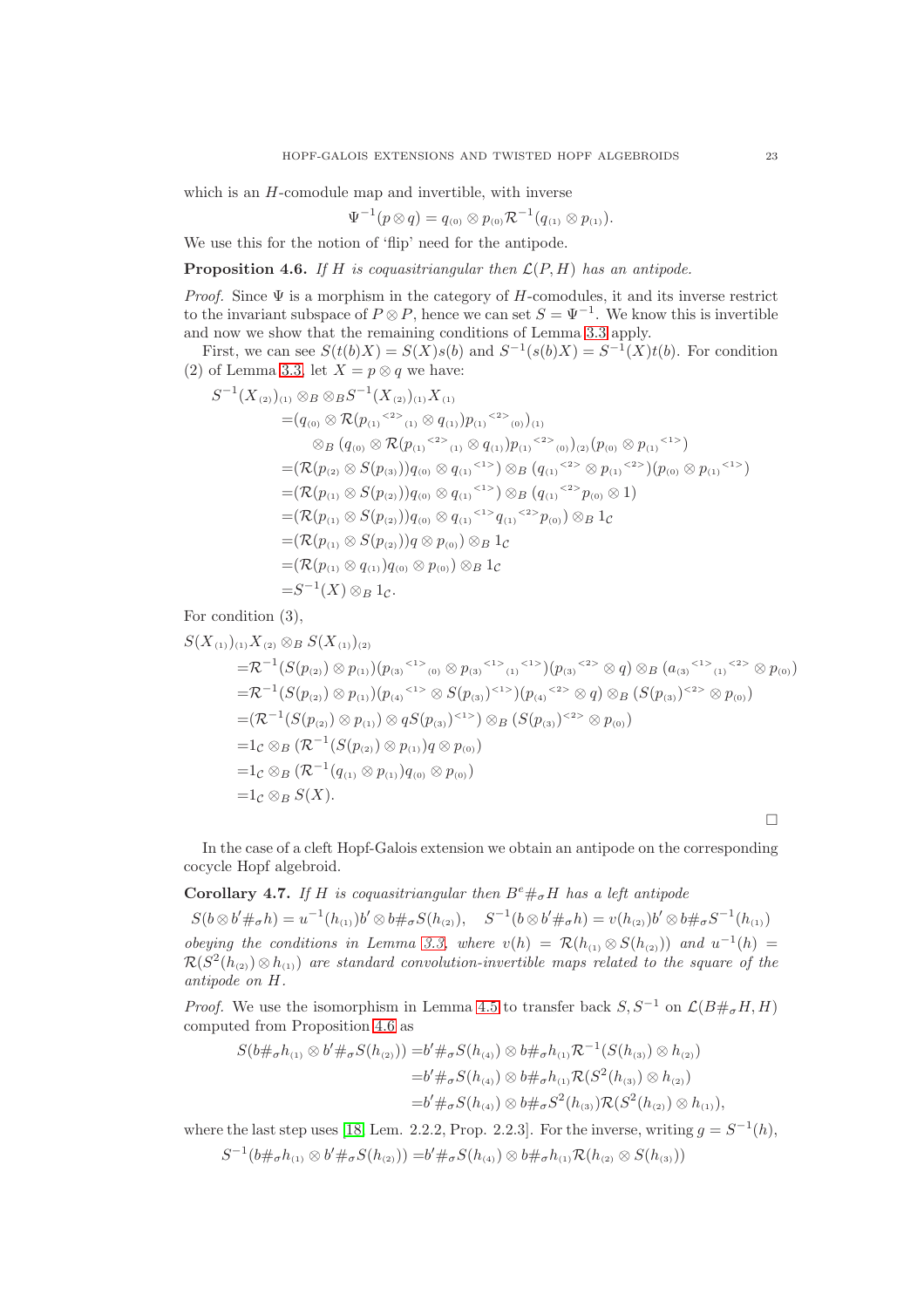$$
=b' \#_{\sigma} S^{2}(g_{(1)}) \otimes b \#_{\sigma} S(g_{(4)}) \mathcal{R}(S(g_{(3)}) \otimes S^{2}(g_{(2)}))
$$
  
\n
$$
=b' \#_{\sigma} S^{2}(g_{(1)}) \mathcal{R}(g_{(3)} \otimes S(g_{(2)})) \otimes b \#_{\sigma} S(g_{(4)})
$$
  
\n
$$
=b' \#_{\sigma} g_{(3)} \mathcal{R}(g_{(2)} \otimes S(g_{(1)})) \otimes b \#_{\sigma} S(g_{(4)})
$$
  
\n
$$
=b' \#_{\sigma} \mathcal{R}(S^{-1}(h_{(3)}) \otimes h_{(4)}) S^{-1}(h_{(2)}) \otimes b \#_{\sigma} h_{(1)}
$$

where the 2nd step use of [\[18,](#page-26-6) Lem. 2.2.2] and the 3rd step uses [\[18,](#page-26-6) Prop. 2.2.4]. We use invariance of R under  $S \otimes S$  to recognise the answer in terms of the Drinfeld functions  $u^{-1}$ , v in [\[18,](#page-26-6) Prop. 2.2.4].

Note that this construction is very different from the one for a cocycle Hopf algebroid of associative type in Proposition [3.10,](#page-12-0) hence it is clear that  $S$  obeying the conditions in Lemma [3.3](#page-7-0) need not be unique. Indeed, for the two antipodes to coincide, we would need

$$
\sigma^{-1}(S^2(h_{(2)}), S(h_{(1)}))(S^2(h_{(3)}) \triangleright b) = u^{-1}(h)b, \quad (h_{(1)} \triangleright b)\sigma(h_{(2)}, S(h_{(3)})) = v(h)b,
$$

for all  $h \in H$  and  $b \in B$ . Setting  $b = 1$ , this requires  $\sigma^{-1}(S^2(h_{(2)}), S(h_{(1)})) = u^{-1}(h)$ and  $\sigma(h_{(1)}, Sh_{(2)}) = v(h)$  for all h, which requires  $\sigma$  to be k-valued and  $h \triangleright b = \epsilon(h)b$  the trivial action. For an example, we can let  $\sigma = \mathcal{R}$  be viewed as a cocycle with values in k which, together with the trivial action means  $B#_{\sigma}H = B \otimes_{\sigma}H$ , where  $_{\sigma}H$  is a version of  $(2.1)$  one-sided cotwisted on the left with the left coaction of  $H$  on itself, i.e.

<span id="page-23-1"></span>
$$
h \cdot g = \sigma(h_{(1)} \otimes g_{(1)})h_{(2)}g_{(2)}.
$$
\n(4.10)

<span id="page-23-0"></span>with  $\sigma = \mathcal{R}$  in the present case. Thus, the two antipodes can agree in very special cases, but in general are different.

#### 5. More examples of associative type

There are several ways to arrive at a cleft extension of associative type. The most obvious is H cocommutative and  $\sigma$  has its image in  $Z(B)$ . In this case, the condition in Definition [2.3](#page-5-0) is clearly automatic.

5.1. Galois objects. The next most obvious case is ⊳ trivial  $h \triangleright b = \epsilon(h)b$  and in this case [\(2.6\)](#page-5-2) tells us that the extension is of associative type iff the image of  $\sigma$  is in  $Z(B)$ . We saw how this arises from gauge transform by an inner action in Example [2.6](#page-5-4) but clearly one could have more general form of  $\sigma$ .

The simplest such example is that of a *Galois object*. By definition, this as a Hopf-Galois extension where  $B = k$ , the field. In the cleft case, it means  $P \cong H$  as a vector space and clearly in his case ⊳ is trivial and the conditions for a cocycle  $\sigma$  reduce to those of a Drinfeld 2-cocycle. Then every such Galois object is a 1-sided cotwist

$$
B\#_{\sigma}H=\sigma H
$$

as in [\(4.10\)](#page-23-1).

By contrast, the associated Hopf algebroid is now just a Hopf algebra and we clearly have from Proposition [3.9](#page-11-0) and Theorem [3.13](#page-16-0) that

$$
B^e \#_\sigma H = (B^e \# H)^{\tilde{\sigma}} = H^{\sigma}
$$

where the second step uses  $B^e \# H = H$  as Hopf algebra and  $\tilde{\sigma} = \sigma$  by Lemma [3.11](#page-13-0) as a Drinfeld cotwist in agreement with both [\[23\]](#page-26-1) where Galois objects were looked at, and with our twisting Theorem [3.13](#page-16-0) with  $\tilde{\sigma} = \sigma$  as the base is trivial.

This also agrees with our observations about Drinfeld cotwists. Thus, if we start with a cleft Galois object above with cocycle  $\sigma$  and structure quantum group H, and then twist by  $\chi$  then

$$
B\#_{\sigma^*\chi^{-1}}H^\chi = {}_{\sigma^*\chi^{-1}}(H^\chi) = {}_\sigma H_\chi, \quad B^e \#_{\sigma^*\chi^{-1}}H^\chi = (H^\chi)^{\sigma^*\chi^{-1}} = H^\sigma
$$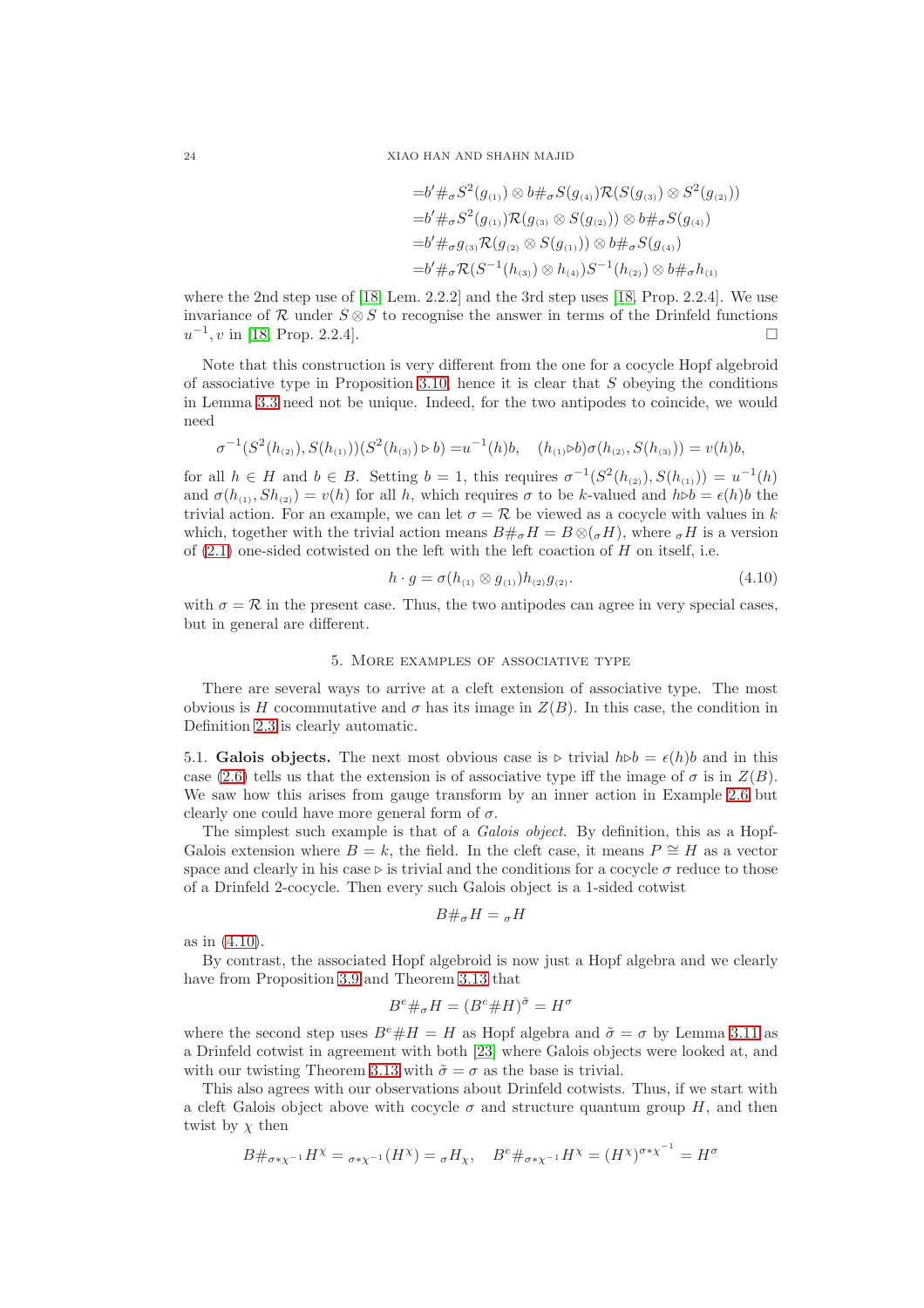where  $H<sub>\chi</sub>$  is one-sided right cotwist using [\(2.1\)](#page-2-2) and the right coaction by the coproduct. We used Proposition [2.2](#page-3-2) for the twisted cocycle extension and then our previous observations. The condition in Proposition [2.7](#page-6-2) is automatic as  $\triangleright$  is trivial.

5.2. Affine quantum group. The abstract structure here [\[18,](#page-26-6) Lem. 6.3.15] starts with  $B \hookrightarrow P \twoheadrightarrow H$  algebra maps between Hopf algebras with  $P = B \ltimes H$  as a coalgebra (so with respect to a coaction  $\Delta_R(h) = h^{(1)} \otimes h^{(2)} \in H \otimes B$ , the inclusion given by  $b \mapsto 1 \otimes b$ and the surjection by  $b \otimes h \mapsto \epsilon(b)h$ . Suppose that  $j : H \to P$  given by  $j(h) = 1 \otimes h$ obeys  $bj(h) = b \otimes h = j(h)b$ . Then  $j^{-1}(h) = (Sj(h^{(1)}))h^{(2)}$  is the convolution-inverse of  $i$  and makes  $P$  a cleft cocycle extension with

$$
\sigma(h,g) = j(h_{(1)})j(g_{(1)}) (Sj(h_{(2)}^{(1)}g_{(2)}^{(1)}))h_{(2)}^{(2)}g_{(2)}^{(2)}
$$

$$
\sigma^{-1}(h,g) = j(h_{(1)}g_{(1)}) (Sj(g_{(2)}^{(1)})g_{(2)}^{(2)}) (Sj(h_{(2)}^{(1)})h_{(2)}^{(2)})
$$

and trivial action. Moreover, the coalgebra is cocleft and the extension is a cocycle bicrossproduct  $P = B_{\sigma} \blacktriangleright dH$ . The concrete example in [\[18,](#page-26-6) Ex. 6.3.14]  $B = \mathbb{C}\mathbb{Z} =$  $\mathbb{C}[c, c^{-1}]$  and  $H = U_q(Lsl_2)$  the quantum loop group version of  $U_q(sl_2)$ . By definition, this can be taken as generated by  $k, k^{-1}, e_0, f_0, e_1, f_1$  with

$$
ke_0k^{-1} = q^{-2}e_0
$$
,  $ke_1k^{-1} = q^2e_1$ ,  $kf_0k^{-1} = q^2f_0$ ,  $kf_1k^{-1} = q^{-2}f_1$   
 $q^2e_0f_0 - f_0e_0 = \frac{k^{-2} - 1}{q - q^{-1}}$ ,  $q^2e_1f_1 - f_1e_1 = \frac{k^2 - 1}{q - q^{-1}}$ 

and certain q-Serre relations involving powers of  $e_0$ ,  $f_0$ . The coproduct and antipode are  $k$  grouplike.

 $\Delta e_0 = e_0 \otimes k^{-1} + 1 \otimes e_0$ ,  $\Delta e_1 = e_1 \otimes k + 1 \otimes e_1$ ,  $Se_0 = -e_0k$ ,  $Se_1 = -e_0k^{-1}$ 

and similarly for  $f_i$ . The algebra has a grading  $|\;|$  by the total power of  $e_0, f_0$  when expressions are ordered with all  $e_i$  to the left of all  $f_j$ , which we view as a right coaction of B by  $\Delta_R h = h \otimes c^{|h|}$  for any  $h \in U_q(Lsl_2)$  of homogeneous degree, and we make the associated cross product coalgebra. The 2-cocycle has, for example

$$
\sigma(f_0, e_0) = \frac{1 - c^2}{q - q^{-1}}
$$

and  $\mathbb{C}\mathbb{Z}_{\sigma}\blacktriangleright U_q(Lsl_2)$  is isomorphic to  $\widehat{U_q(sl_2)}$ . (The latter has similar relations but with some central elements c appearing from the cocycle.)

Here, we observe that by the same methods one can compute that

$$
\sigma(e_1, k^{\pm 1}) = \sigma(k^{\pm 1}, e_0) = \sigma(e_0, k) = 0, \quad \sigma(k^{-1}, k) = \sigma(k, k^{-1}) = 1
$$
  

$$
\sigma^{-1}(k^{\pm 1}, S e_0) = \sigma^{-1}(S e_0, k^{\pm 1}) = 0, \quad \sigma^{-1}(k^{-1}, k) = \sigma^{-1}(k, k^{-1}) = 1.
$$

Hence the antipode of the cocycle Hopf algebroid  $B^e\#_\sigma H$  by Proposition [3.10,](#page-12-0) simplifies to

$$
S(b \otimes b' \#_{\sigma} e_0) = b' \otimes \sigma^{-1}(S^2(k^{-1}) \otimes S(e_0))b \#_{\sigma} S(k^{-1}) + b' \otimes \sigma^{-1}(S^2(e_0) \otimes S(1))b \#_{\sigma} S(e_0)
$$
  
+  $b' \otimes \sigma^{-1}(S^2(1) \otimes S(1))b \#_{\sigma} S(e_0)$   
=  $b' \otimes \sigma^{-1}(S^2(1) \otimes S(1))b \#_{\sigma} S(e_0) = b' \otimes b \#_{\sigma} S(e_0)$ 

and similarly

$$
S^{-1}(b \otimes b' \#_{\sigma} e_0) = b' \otimes b \#_{\sigma} S^{-1}(e_0)
$$

i.e. just given by flip and  $S^{\pm 1}$  on H. The same applies with  $e_0$  can be replaced by  $e_1, f_i$ and  $k^{\pm}$ . We also know from our twisting theory that this Hopf algebroid is isomorphic to a cotwist of  $B^e \otimes H$  (as the action is trivial) by a cotwist  $\tilde{\sigma}$  as in Lemma [3.11,](#page-13-0) for example

$$
\tilde{\sigma}(b \otimes b' \# e_0, d \otimes d' \# f_0) = \frac{b d d' b' (1 - c^2)}{q - q^{-1}}.
$$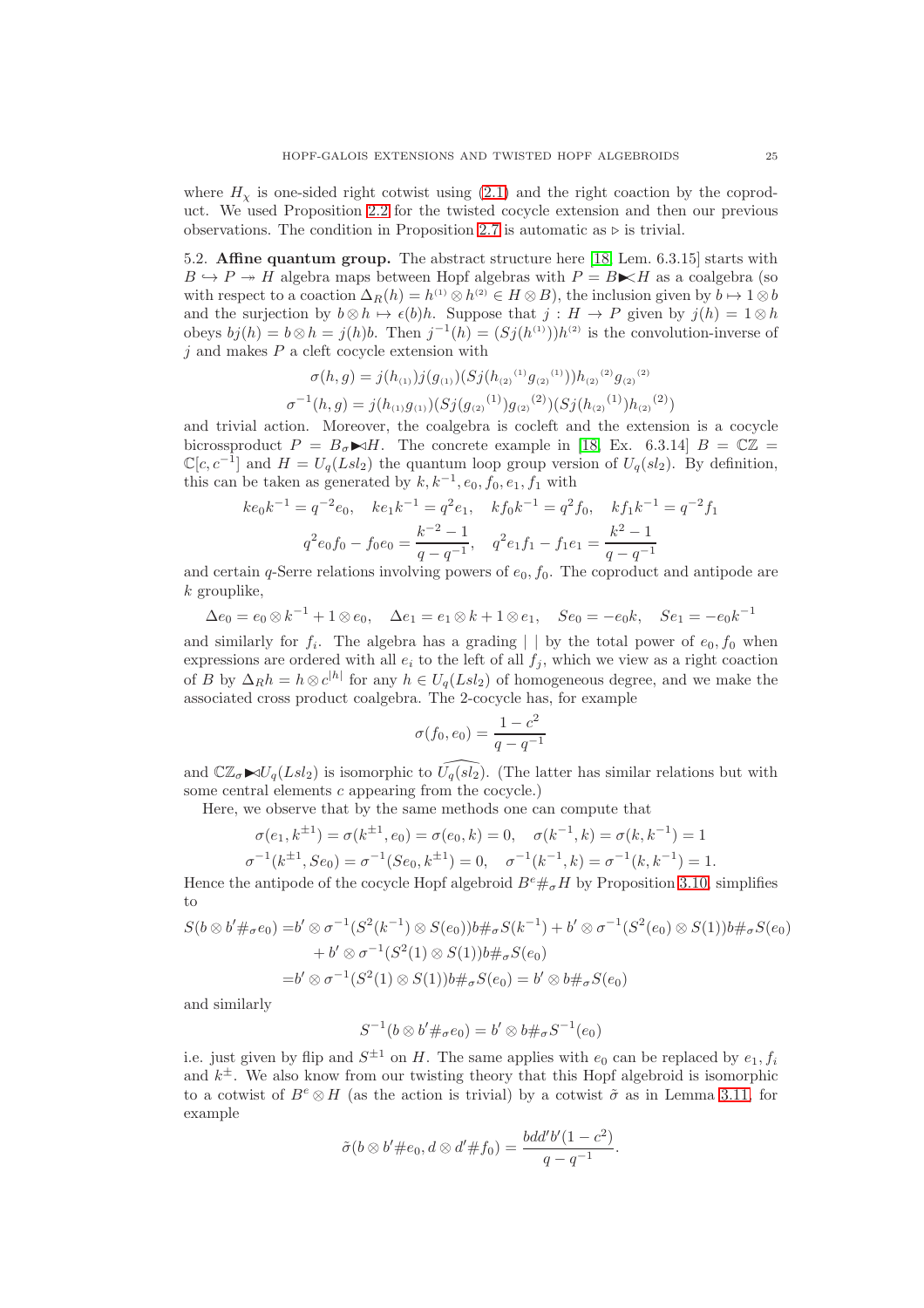5.3. Quantum Weyl group. The abstract structure here (a left-right swap of [\[18,](#page-26-6) Prop. 6.3.12) starts with a Hopf algebra B with Drinfeld twist cocycle so that  ${}^{\psi}B$  (say) is the twisted Hopf algebra with conjugated coproduct. We also need  $T : B \to {}^{\psi}B$  a Hopf algebra map such that

$$
x^{-1}ax = T^2(a)
$$
,  $T(x) = x$ ,  $\Delta x = (x \otimes x)((T \otimes T)(\psi))\psi$ ,  $\epsilon x = 1$ 

for some invertible  $x \in B$ . Then there is a cocycle cross product algebra  $B \#_{\sigma} \mathbb{C} \mathbb{Z}_2$  where if  $w \in \mathbb{CZ}_2$  is the generator of  $\mathbb{Z}_2$ , the cocycle and action are

$$
w \triangleright b = T(b), \quad \sigma(w, w) = x^{-1} \quad \sigma(w, 1) = \sigma(1, w) = \sigma(1, 1) = 1.
$$

The result is then a cocycle bicrossproduct Hopf algebra  $B_{\sigma} \blacktriangleright \sqrt{\mathbb{C}} \mathbb{Z}_2$  with coproduct

$$
\Delta(b\otimes 1)=b_{(1)}\otimes 1\otimes b_{(2)}\otimes 1, \quad \Delta(b\otimes w)=b_{(1)}\psi^1\otimes w\otimes b_{(2)}\psi^2\otimes w
$$

where  $\psi = \psi^1 \otimes \psi^2$  (sum understood). The concrete example in [\[18,](#page-26-6) Ex 6.3.13] is to take B a ribbon Hopf algebra with ribbon element  $\nu$  and T an algebra automorphism and anticoalgebra map such that  $T^2 = id$  and  $T(\nu) = \nu$ . The ribbon element is central and hence so is the image of  $\sigma$ . We take  $\psi = \mathcal{R}$  the quasitriangular structure regarded as a cocycle. The result of the construction is an extension of B such that  $w^2 = \nu$  in the extended algebra. The required 'Lusztig automorphism'  $T$  exists for the standard q-deformation enveloping algebras[\[21\]](#page-26-13) as well as for reduced quantum groups at roots of unity. The ribbon element in the latter case is given explicitly in [\[15\]](#page-26-14).

Here, we compute the antipode for the associated cocycle Hopf algebroid  $B^e\#_\sigma \mathbb{C} \mathbb{Z}_2$ using Proposition [3.10](#page-12-0) as

$$
S^{\pm 1}(b \otimes b' \#_{\sigma} 1) = b' \otimes b \#_{\sigma} 1
$$
  
\n
$$
S(b \otimes b' \#_{\sigma} w) = b' \otimes \sigma^{-1}(w \otimes w)T(b) \#_{\sigma} w^{-1} = b' \otimes \nu^{-1}T(b) \#_{\sigma} w,
$$
  
\n
$$
S^{-1}(b \otimes b' \#_{\sigma} w) = T(b')\sigma(w \otimes w) \otimes b \#_{\sigma} w^{-1} = T(b')\nu \otimes b \#_{\sigma} w.
$$

Also, we know that this Hopf algebroid is a cotwist of  $B^e \# \mathbb{C} \mathbb{Z}_2$  by a cocycle in Lemma [3.11,](#page-13-0)

 $\tilde{\sigma}(b \otimes b' \# 1, c \otimes c' \# 1) = bcc'b', \quad \tilde{\sigma}(b \otimes b' \# 1, c \otimes c' \# w) = bc(w \triangleright c')b' = bcT(c')b',$ 

$$
\tilde{\sigma}(b \otimes b' \# w, c \otimes c' \# 1) = b(w \triangleright (cc'b')) = bT(cc'b'),
$$

 $\tilde{\sigma}(b \otimes b' \# w, c \otimes c' \# w) = b(w \triangleright c)\sigma(w \otimes w)((w)^2 \triangleright c')(w \triangleright b') = bT(c)\nu c'T(b').$ 

with antipode

$$
(S^{\tilde{\sigma}})^{\pm}(b \otimes b' \# 1) = b' \otimes b \# 1
$$
  
\n
$$
(S^{\tilde{\sigma}})(b \otimes b' \# w) = b'\sigma^{-1}(w \otimes w) \otimes T(b) \# w^{-1} = b'\nu^{-1} \otimes T(b) \# w,
$$
  
\n
$$
(S^{\tilde{\sigma}})^{-1}(b \otimes b' \# w) = T(b') \otimes b(w \triangleright \sigma(w \otimes w)) \# w = T(b') \otimes b \nu \# w.
$$

where  $w^{-1} = w$  and in the last step we use  $w \triangleright \nu = \nu$ .

Acknowledgment: XH would like to thank Prof. Dr. Giovanni Landi, Dr. Song Cheng and A. Ghobadi for discussions. XH was supported by Marie Curie Fellowship HADG - 101027463 agreed between QMUL and the European Commission.

## **REFERENCES**

- <span id="page-25-4"></span>[1] P. Aschieri, P. Bieliavsky, C. Pagani, A. Schenkel, Noncommutative principal bundles through twist deformation. Commun. Math. Phys. 352 (2017) 287–344.
- <span id="page-25-0"></span>[2] E.J. Beggs and S. Majid, Quantum Riemannian Geometry, Grundlehren der mathematischen Wissenschaften, vol. 355, Springer (2020) 809pp.
- <span id="page-25-3"></span>[3] J. Bichon, Hopf-Galois objects and cogroupoids. Rev. Un. Mat. Argentina, 5 (2014) 11–69.
- [4] J. Bichon and G. Carnovale Lazy cohomology: an analogue of the Schur multiplier for arbitrary Hopf algebras J. Pure and Appl. Algebra, 204 (2006) 627–665
- <span id="page-25-2"></span><span id="page-25-1"></span>[5] G. Böhm, *Hopf algebroids*. Handbook of Algebra, Vol. 6, North-Holland, 2009, Pages 173–235.
- [6] G. Böhm, K. Szlachányi Hopf algebroids with bijective antipodes: axioms, integrals, and duals. Journal of Algebra, 274(2):708-750, 2004.